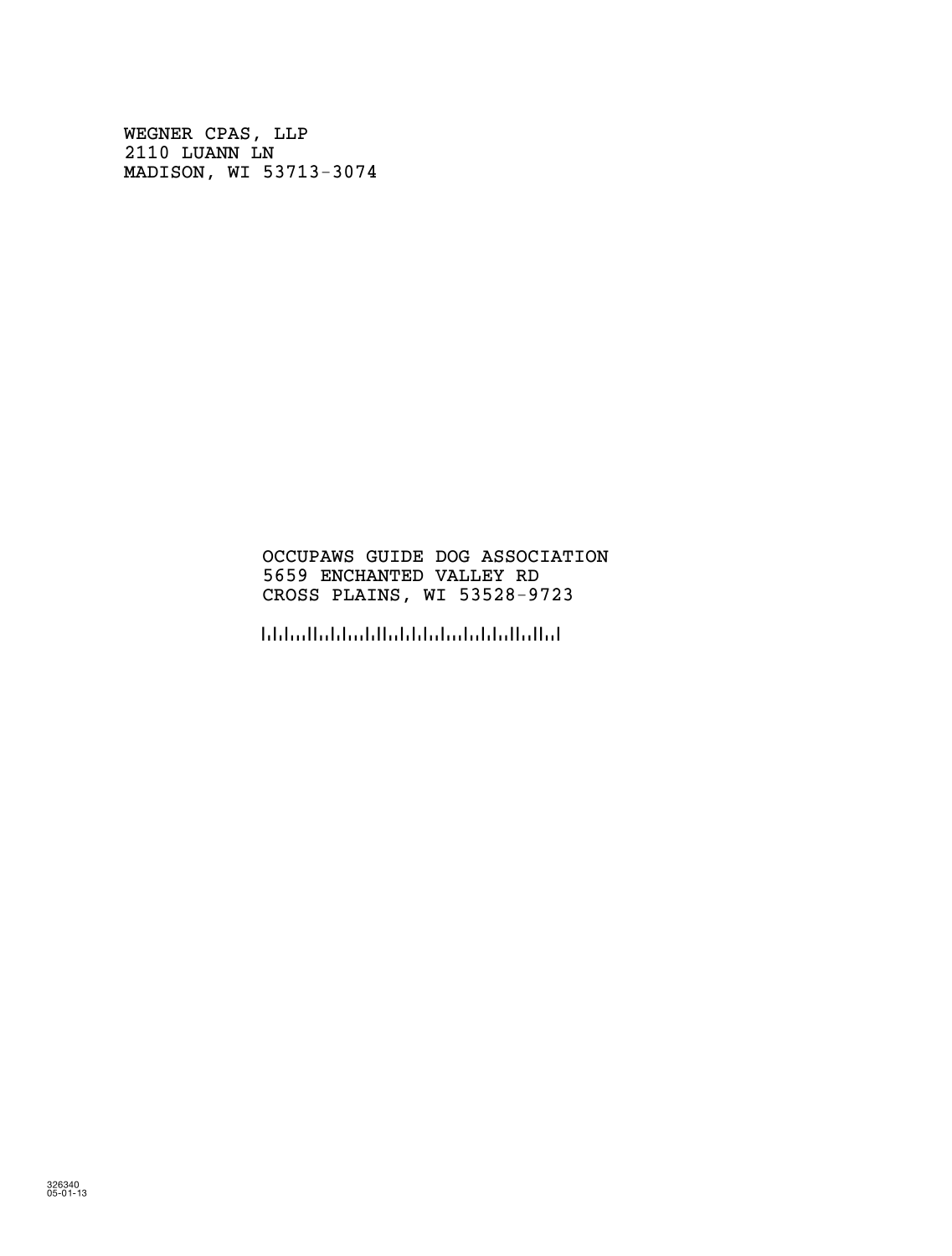|                                    |                                  |                                        | PUBLIC DISCLOSURE COPY - STATE REGISTRATION NO. 11884-800                                                                                                                         |            |                                                      |                                                                     |
|------------------------------------|----------------------------------|----------------------------------------|-----------------------------------------------------------------------------------------------------------------------------------------------------------------------------------|------------|------------------------------------------------------|---------------------------------------------------------------------|
|                                    |                                  |                                        | <b>Return of Organization Exempt From Income Tax</b>                                                                                                                              |            |                                                      | OMB No. 1545-0047                                                   |
| Form                               |                                  | 990                                    | Under section 501(c), 527, or 4947(a)(1) of the Internal Revenue Code (except private foundations)                                                                                |            |                                                      |                                                                     |
|                                    |                                  | Department of the Treasury             | Do not enter Social Security numbers on this form as it may be made public.                                                                                                       |            |                                                      | <b>Open to Public</b>                                               |
|                                    |                                  | Internal Revenue Service               | Information about Form 990 and its instructions is at www irs gov/form990                                                                                                         |            |                                                      | <b>Inspection</b>                                                   |
|                                    |                                  |                                        | A For the 2013 calendar year, or tax year beginning                                                                                                                               | and ending |                                                      |                                                                     |
|                                    | <b>B</b> Check if<br>applicable: |                                        | <b>C</b> Name of organization                                                                                                                                                     |            | D Employer identification number                     |                                                                     |
|                                    | Address<br>change                |                                        | OCCUPAWS GUIDE DOG ASSOCIATION                                                                                                                                                    |            |                                                      |                                                                     |
|                                    | Name<br>change<br>Initial        |                                        | Doing Business As                                                                                                                                                                 |            |                                                      | 20-5172386                                                          |
|                                    | return<br>Termin-<br>lated       |                                        | Number and street (or P.O. box if mail is not delivered to street address)<br>5659 ENCHANTED VALLEY RD                                                                            | Room/suite | E Telephone number                                   | $608 - 695 - 4700$                                                  |
|                                    | Amended <br>Ireturn              |                                        | City or town, state or province, country, and ZIP or foreign postal code                                                                                                          |            | G Gross receipts \$                                  | 112,440.                                                            |
|                                    | Applica-<br>tion                 |                                        | 53528-9723<br>CROSS PLAINS, WI                                                                                                                                                    |            | H(a) Is this a group return                          |                                                                     |
|                                    | pending                          |                                        | F Name and address of principal officer: MARK SCHULTZE                                                                                                                            |            | for subordinates?                                    | $\overline{\ }$ Yes $\overline{\ \text{X}}$ No                      |
|                                    |                                  |                                        | SAME AS C ABOVE                                                                                                                                                                   |            | $H(b)$ Are all subordinates included?                | <b>_lYes l</b><br><b>No</b>                                         |
|                                    |                                  | Tax-exempt status: $X \over 301(c)(3)$ | $4947(a)(1)$ or<br>$501(c)$ (<br>$\sqrt{\bullet}$ (insert no.)                                                                                                                    | 527        |                                                      | If "No," attach a list. (see instructions)                          |
|                                    |                                  |                                        | J Website: WWW.OCCUPAWS.ORG                                                                                                                                                       |            | $H(c)$ Group exemption number $\blacktriangleright$  |                                                                     |
|                                    |                                  | K Form of organization:                | Corporation<br> X <br>Other $\blacktriangleright$<br>Trust<br>Association                                                                                                         |            |                                                      | L Year of formation: $2005 \text{ m}$ State of legal domicile: $WI$ |
|                                    | Part I                           | <b>Summary</b>                         |                                                                                                                                                                                   |            |                                                      |                                                                     |
|                                    | 1.                               |                                        | Briefly describe the organization's mission or most significant activities: OCCUPAWS GUIDE DOG ASSOCIATION<br>HAS EXPANDED TO 30 PUPPIES IN TRAINING AND HAS PLACED 19 GUIDE DOGS |            |                                                      |                                                                     |
| <b>Activities &amp; Governance</b> |                                  |                                        |                                                                                                                                                                                   |            |                                                      |                                                                     |
|                                    | 2                                |                                        | Check this box $\blacktriangleright$ $\Box$ if the organization discontinued its operations or disposed of more than 25% of its net assets.                                       |            |                                                      | 10                                                                  |
|                                    | 3                                |                                        | Number of voting members of the governing body (Part VI, line 1a)                                                                                                                 |            | $\boldsymbol{\mathsf{3}}$<br>$\overline{\mathbf{4}}$ | 10                                                                  |
|                                    | 4<br>5                           |                                        |                                                                                                                                                                                   |            | $\overline{5}$                                       | 1                                                                   |
|                                    | 6                                |                                        | Total number of volunteers (estimate if necessary)                                                                                                                                |            | 6                                                    | 100                                                                 |
|                                    |                                  |                                        |                                                                                                                                                                                   |            | 7a                                                   | $\overline{0}$ .                                                    |
|                                    |                                  |                                        |                                                                                                                                                                                   |            | 7b                                                   | $\overline{0}$ .                                                    |
|                                    |                                  |                                        |                                                                                                                                                                                   |            | <b>Prior Year</b>                                    | <b>Current Year</b>                                                 |
|                                    | 8                                |                                        |                                                                                                                                                                                   |            | 123, 190.                                            | 94, 224.                                                            |
|                                    | 9                                |                                        |                                                                                                                                                                                   |            | 4,473.                                               | 5,598.                                                              |
| Revenue                            | 10                               |                                        |                                                                                                                                                                                   |            | 76.                                                  | 47.                                                                 |
|                                    | 11                               |                                        | Other revenue (Part VIII, column (A), lines 5, 6d, 8c, 9c, 10c, and 11e)                                                                                                          |            | 12,083.                                              | 12,108.                                                             |
|                                    | 12                               |                                        | Total revenue - add lines 8 through 11 (must equal Part VIII, column (A), line 12)                                                                                                |            | 139,822.                                             | 111,977.                                                            |
|                                    | 13                               |                                        | Grants and similar amounts paid (Part IX, column (A), lines 1-3)                                                                                                                  |            | 0.                                                   | ο.                                                                  |
|                                    | 14                               |                                        | Benefits paid to or for members (Part IX, column (A), line 4)                                                                                                                     |            | σ.                                                   | $\overline{0}$ .                                                    |
|                                    |                                  |                                        | 15 Salaries, other compensation, employee benefits (Part IX, column (A), lines 5-10)                                                                                              |            | 54,858.                                              | 18,937.                                                             |
|                                    |                                  |                                        |                                                                                                                                                                                   |            | $\mathbf 0$ .                                        | $\overline{0}$ .                                                    |
| Expenses                           |                                  |                                        |                                                                                                                                                                                   |            |                                                      |                                                                     |
|                                    |                                  |                                        |                                                                                                                                                                                   |            | 57,555.                                              | 82,906.<br>101,843.                                                 |
|                                    | 18                               |                                        | Total expenses. Add lines 13-17 (must equal Part IX, column (A), line 25)                                                                                                         |            | 112,413.<br>27,409.                                  | 10, 134.                                                            |
|                                    | 19                               |                                        |                                                                                                                                                                                   |            | <b>Beginning of Current Year</b>                     |                                                                     |
| Net Assets or<br>Fund Balances     | 20                               |                                        |                                                                                                                                                                                   |            | 93,809.                                              | <b>End of Year</b><br>102,738.                                      |
|                                    | 21                               | Total assets (Part X, line 16)         | Total liabilities (Part X, line 26)                                                                                                                                               |            | 1,205.                                               | 0.                                                                  |
|                                    | 22                               |                                        |                                                                                                                                                                                   |            | 92,604.                                              | 102,738.                                                            |
|                                    | Part II                          | <b>Signature Block</b>                 |                                                                                                                                                                                   |            |                                                      |                                                                     |
|                                    |                                  |                                        | Under penalties of perjury, I declare that I have examined this return, including accompanying schedules and statements, and to the best of my knowledge and belief, it is        |            |                                                      |                                                                     |
|                                    |                                  |                                        | true, correct, and complete. Declaration of preparer (other than officer) is based on all information of which preparer has any knowledge.                                        |            |                                                      |                                                                     |
|                                    |                                  |                                        |                                                                                                                                                                                   |            |                                                      |                                                                     |
| Sign                               |                                  |                                        | Signature of officer                                                                                                                                                              |            | Date                                                 |                                                                     |
| Here                               |                                  |                                        | MARK SCHULTZE, TREASURER                                                                                                                                                          |            |                                                      |                                                                     |
|                                    |                                  |                                        | Type or print name and title                                                                                                                                                      |            |                                                      |                                                                     |

|          | Print/Type preparer's name                                                                     | Preparer's signature | Date | Check         | PTIN                                     |  |  |  |  |
|----------|------------------------------------------------------------------------------------------------|----------------------|------|---------------|------------------------------------------|--|--|--|--|
| Paid     | GLENN MILLER, CPA                                                                              |                      |      | self-emploved | P00086726                                |  |  |  |  |
| Preparer | WEGNER CPAS, LLP<br>Firm's name                                                                |                      |      | Firm's EIN    | 39-0974031                               |  |  |  |  |
| Use Only | Firm's address 2110 LUANN LN                                                                   |                      |      |               |                                          |  |  |  |  |
|          | MADISON, WI 53713-3074                                                                         |                      |      |               | I Phone no. $608 - 274 - 4020$           |  |  |  |  |
|          | Yes<br>May the IRS discuss this return with the preparer shown above? (see instructions)<br>No |                      |      |               |                                          |  |  |  |  |
|          |                                                                                                | .                    |      |               | $\mathbf{A}$<br>$\overline{\phantom{a}}$ |  |  |  |  |

|  | 332001 10-29-13 LHA For Paperwork Reduction Act Notice, see the separate instructions. |  | Form 990 (2013) |
|--|----------------------------------------------------------------------------------------|--|-----------------|
|  | SEE SCHEDULE O FOR ORGANIZATION MISSION STATEMENT CONTINUATION                         |  |                 |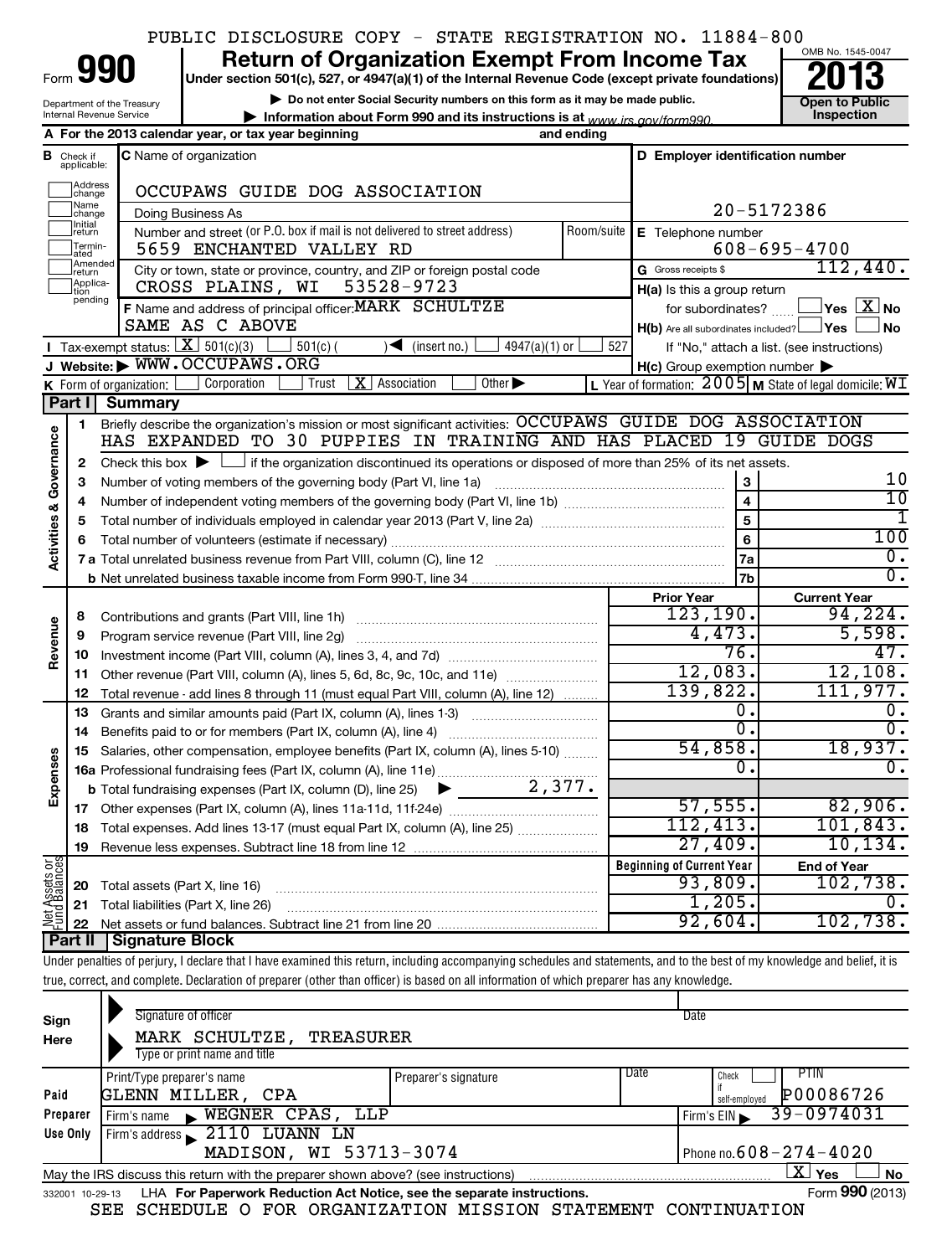|              | 20-5172386<br>OCCUPAWS GUIDE DOG ASSOCIATION<br>Page 2<br>Form 990 (2013)<br>Part III   Statement of Program Service Accomplishments                                                                                                                                                                                                                                                                                                     |
|--------------|------------------------------------------------------------------------------------------------------------------------------------------------------------------------------------------------------------------------------------------------------------------------------------------------------------------------------------------------------------------------------------------------------------------------------------------|
|              | $\boxed{\textbf{X}}$                                                                                                                                                                                                                                                                                                                                                                                                                     |
| 1            | Briefly describe the organization's mission:                                                                                                                                                                                                                                                                                                                                                                                             |
|              | OUR MISSION IS TO PLACE FULLY TRAINED GUIDE DOGS OF EXCELLENT HEALTH                                                                                                                                                                                                                                                                                                                                                                     |
|              | AND TEMPERAMENT WITH WISCONSIN AND CONTIGUOUS STATE RESIDENTS<br>(ADULTS                                                                                                                                                                                                                                                                                                                                                                 |
|              | WHO HAVE VISUAL IMPAIRMENTS AT NO CHARGE.<br>AND CHILDREN)                                                                                                                                                                                                                                                                                                                                                                               |
|              |                                                                                                                                                                                                                                                                                                                                                                                                                                          |
| $\mathbf{2}$ | Did the organization undertake any significant program services during the year which were not listed on                                                                                                                                                                                                                                                                                                                                 |
|              | $\gamma$ es $\boxed{\text{X}}$ No<br>the prior Form 990 or 990-EZ?                                                                                                                                                                                                                                                                                                                                                                       |
|              | If "Yes," describe these new services on Schedule O.                                                                                                                                                                                                                                                                                                                                                                                     |
| 3            | $\sqrt{\mathsf{Yes}\mathord{\;\mathbb{X}}\mathord{\;\mathsf{No}}}$<br>Did the organization cease conducting, or make significant changes in how it conducts, any program services?                                                                                                                                                                                                                                                       |
|              | If "Yes," describe these changes on Schedule O.                                                                                                                                                                                                                                                                                                                                                                                          |
| 4            | Describe the organization's program service accomplishments for each of its three largest program services, as measured by expenses.<br>Section 501(c)(3) and 501(c)(4) organizations are required to report the amount of grants and allocations to others, the total expenses, and                                                                                                                                                     |
|              | revenue, if any, for each program service reported.                                                                                                                                                                                                                                                                                                                                                                                      |
| 4a           | 5,598.<br>$94, 297$ $\cdot$ including grants of \$<br>) (Revenue \$<br>(Code:<br>) (Expenses \$                                                                                                                                                                                                                                                                                                                                          |
|              | OCCUPAWS GUIDE DOG ASSOCIATION ACQUIRES, RAISES, TRAINS, AND PLACES                                                                                                                                                                                                                                                                                                                                                                      |
|              | GUIDE DOGS AND CHILDREN'S VISUAL COMPANION DOGS WITH VISUALLY IMPAIRED                                                                                                                                                                                                                                                                                                                                                                   |
|              | ADULTS AND CHILDREN IN WISCONSIN AND CONTIGUOUS STATE RESIDENTS.<br>IN                                                                                                                                                                                                                                                                                                                                                                   |
|              | 2013, WE PLACED FIVE ADULT GUIDE DOGS AND PROVIDED REVIEW TRAINING TO                                                                                                                                                                                                                                                                                                                                                                    |
|              | 13 TEAMS THAT RECEIVED DOGS IN PREVIOUS YEARS.<br>WE ALSO SPOKE TO                                                                                                                                                                                                                                                                                                                                                                       |
|              | HUNDREDS OF PEOPLE AT SERVICE GROUPS, SCOUT MEETINGS, BUSINESSES, 4-H                                                                                                                                                                                                                                                                                                                                                                    |
|              | GROUPS, HUMANE SOCIETIES, THE WISCONSIN COUNCIL FOR THE BLIND, AND<br>OTHER ORGANIZATIONS ABOUT VISUAL IMPAIRMENTS AND GUIDE DOGS.<br><b>WE HAVE</b>                                                                                                                                                                                                                                                                                     |
|              | ALSO STARTED A PROGRAM AT THE OSHKOSH CORRECTIONAL INSTITUTION (A                                                                                                                                                                                                                                                                                                                                                                        |
|              | MEDIUM SECURITY MEN'S PRISON) WHERE WE HAVE INMATES RAISE AND TRAIN                                                                                                                                                                                                                                                                                                                                                                      |
|              | PUPPIES, MUCH LIKE REGULAR PUPPY RAISERS.<br>WE CONDUCT TWICE WEEKLY                                                                                                                                                                                                                                                                                                                                                                     |
|              | CLASSES FOR THE 23 INMATES CURRENTLY RAISING PUPPIES FOR US.<br>WE ALSO                                                                                                                                                                                                                                                                                                                                                                  |
|              |                                                                                                                                                                                                                                                                                                                                                                                                                                          |
|              |                                                                                                                                                                                                                                                                                                                                                                                                                                          |
| 4с           | $\begin{picture}(18,17) \put(0,0){\vector(1,0){10}} \put(15,0){\vector(1,0){10}} \put(15,0){\vector(1,0){10}} \put(15,0){\vector(1,0){10}} \put(15,0){\vector(1,0){10}} \put(15,0){\vector(1,0){10}} \put(15,0){\vector(1,0){10}} \put(15,0){\vector(1,0){10}} \put(15,0){\vector(1,0){10}} \put(15,0){\vector(1,0){10}} \put(15,0){\vector(1,0){10}} \put(15,0){\vector(1$<br>) (Revenue \$<br>) (Expenses \$<br>including grants of \$ |
|              |                                                                                                                                                                                                                                                                                                                                                                                                                                          |
|              |                                                                                                                                                                                                                                                                                                                                                                                                                                          |
|              |                                                                                                                                                                                                                                                                                                                                                                                                                                          |
|              | Other program services (Describe in Schedule O.)                                                                                                                                                                                                                                                                                                                                                                                         |
|              | (Expenses \$<br>including grants of \$<br>(Revenue \$                                                                                                                                                                                                                                                                                                                                                                                    |
| 4d<br>4е     | 94, 297.<br>Total program service expenses<br>Form 990 (2013)                                                                                                                                                                                                                                                                                                                                                                            |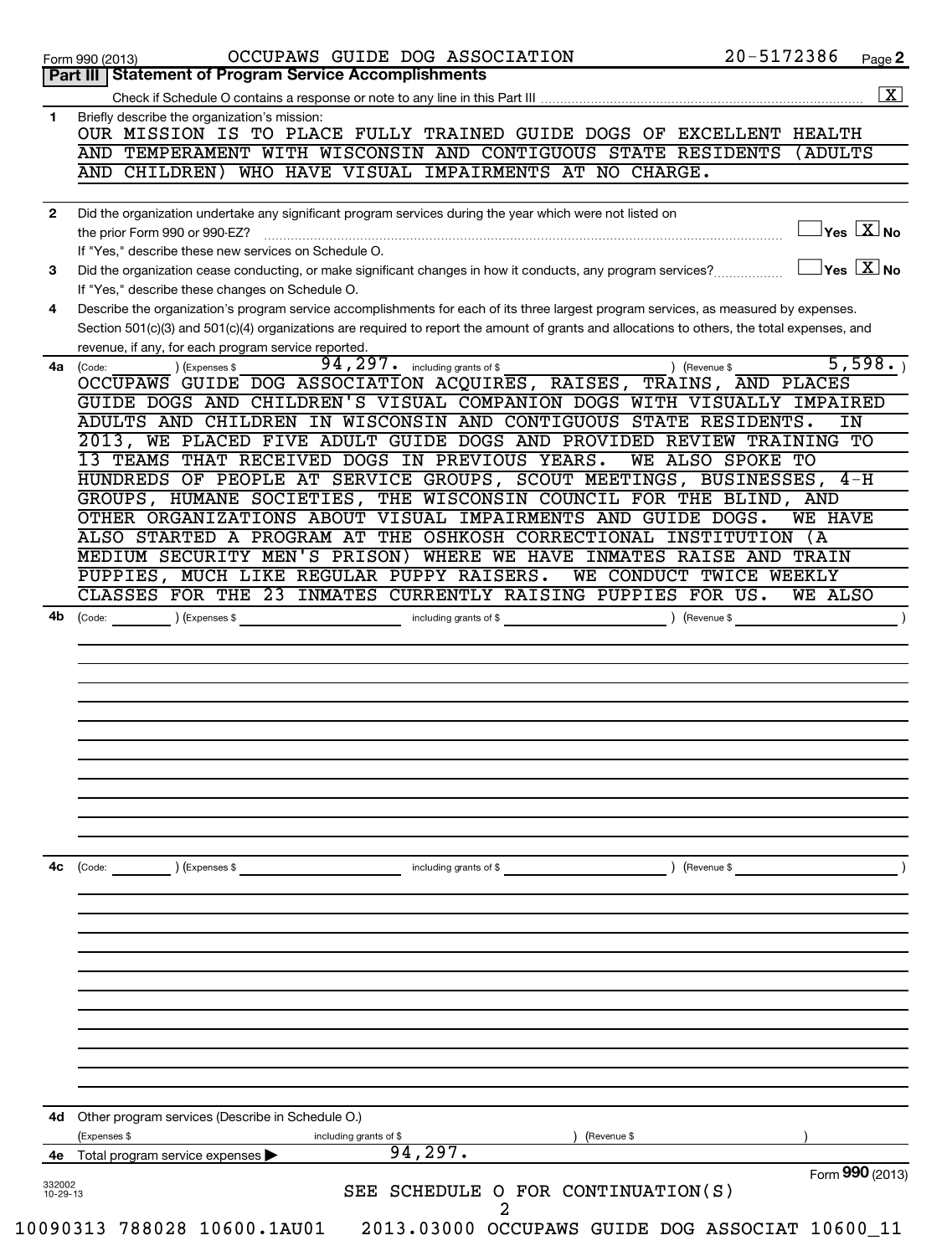|    |                                                                                                                                                                                                                                      |                 | Yes                   | No                      |
|----|--------------------------------------------------------------------------------------------------------------------------------------------------------------------------------------------------------------------------------------|-----------------|-----------------------|-------------------------|
| 1. | Is the organization described in section $501(c)(3)$ or $4947(a)(1)$ (other than a private foundation)?                                                                                                                              |                 |                       |                         |
|    | If "Yes," complete Schedule A                                                                                                                                                                                                        | 1.              | х                     |                         |
| 2  |                                                                                                                                                                                                                                      | $\mathbf{2}$    | $\overline{\text{x}}$ |                         |
| 3  | Did the organization engage in direct or indirect political campaign activities on behalf of or in opposition to candidates for                                                                                                      | 3               |                       | x                       |
| 4  | Section 501(c)(3) organizations. Did the organization engage in lobbying activities, or have a section 501(h) election in effect                                                                                                     |                 |                       |                         |
|    |                                                                                                                                                                                                                                      | 4               |                       | x                       |
| 5  | Is the organization a section 501(c)(4), 501(c)(5), or 501(c)(6) organization that receives membership dues, assessments, or                                                                                                         | 5               |                       | х                       |
| 6  | Did the organization maintain any donor advised funds or any similar funds or accounts for which donors have the right to                                                                                                            |                 |                       |                         |
|    | provide advice on the distribution or investment of amounts in such funds or accounts? If "Yes," complete Schedule D, Part I                                                                                                         | 6               |                       | х                       |
| 7  | Did the organization receive or hold a conservation easement, including easements to preserve open space,                                                                                                                            |                 |                       | x                       |
| 8  | the environment, historic land areas, or historic structures? If "Yes," complete Schedule D, Part II<br>Did the organization maintain collections of works of art, historical treasures, or other similar assets? If "Yes," complete | $\overline{7}$  |                       |                         |
|    | Schedule D, Part III                                                                                                                                                                                                                 | 8               |                       | х                       |
| 9  | Did the organization report an amount in Part X, line 21, for escrow or custodial account liability; serve as a custodian for                                                                                                        |                 |                       |                         |
|    | amounts not listed in Part X; or provide credit counseling, debt management, credit repair, or debt negotiation services?                                                                                                            |                 |                       |                         |
|    | If "Yes," complete Schedule D, Part IV                                                                                                                                                                                               | 9               |                       | x                       |
| 10 | Did the organization, directly or through a related organization, hold assets in temporarily restricted endowments, permanent                                                                                                        | 10              |                       | x                       |
| 11 | If the organization's answer to any of the following questions is "Yes," then complete Schedule D, Parts VI, VII, VIII, IX, or X                                                                                                     |                 |                       |                         |
|    | as applicable.                                                                                                                                                                                                                       |                 |                       |                         |
|    | a Did the organization report an amount for land, buildings, and equipment in Part X, line 10? If "Yes," complete Schedule D,                                                                                                        |                 |                       |                         |
|    | Part VI                                                                                                                                                                                                                              | 11a             | х                     |                         |
|    | <b>b</b> Did the organization report an amount for investments - other securities in Part X, line 12 that is 5% or more of its total                                                                                                 |                 |                       |                         |
|    | assets reported in Part X, line 16? If "Yes," complete Schedule D, Part VII [[[[[[[[[[[[[[[[[[[[[[[[[[[[[[]]]]                                                                                                                       | 11b             |                       | х                       |
|    | c Did the organization report an amount for investments - program related in Part X, line 13 that is 5% or more of its total                                                                                                         | 11c             |                       | х                       |
|    | d Did the organization report an amount for other assets in Part X, line 15 that is 5% or more of its total assets reported in                                                                                                       |                 |                       |                         |
|    |                                                                                                                                                                                                                                      | 11d             |                       | x                       |
|    |                                                                                                                                                                                                                                      | 11e             |                       | $\overline{\texttt{x}}$ |
|    | f Did the organization's separate or consolidated financial statements for the tax year include a footnote that addresses                                                                                                            |                 |                       |                         |
|    | the organization's liability for uncertain tax positions under FIN 48 (ASC 740)? If "Yes," complete Schedule D, Part X                                                                                                               | 11f             |                       | x                       |
|    | 12a Did the organization obtain separate, independent audited financial statements for the tax year? If "Yes," complete                                                                                                              |                 | x                     |                         |
|    | Schedule D, Parts XI and XII<br><b>b</b> Was the organization included in consolidated, independent audited financial statements for the tax year?                                                                                   | 12a             |                       |                         |
|    | If "Yes," and if the organization answered "No" to line 12a, then completing Schedule D, Parts XI and XII is optional <i>maniman</i>                                                                                                 | <b>12b</b>      |                       | x                       |
| 13 |                                                                                                                                                                                                                                      | 13              |                       | $\overline{\textbf{X}}$ |
|    |                                                                                                                                                                                                                                      | 14a             |                       | X                       |
|    | <b>b</b> Did the organization have aggregate revenues or expenses of more than \$10,000 from grantmaking, fundraising, business,                                                                                                     |                 |                       |                         |
|    | investment, and program service activities outside the United States, or aggregate foreign investments valued at \$100,000                                                                                                           |                 |                       |                         |
|    |                                                                                                                                                                                                                                      | 14b             |                       | x                       |
| 15 | Did the organization report on Part IX, column (A), line 3, more than \$5,000 of grants or other assistance to or for any                                                                                                            |                 |                       | x                       |
| 16 | Did the organization report on Part IX, column (A), line 3, more than \$5,000 of aggregate grants or other assistance to                                                                                                             | 15              |                       |                         |
|    |                                                                                                                                                                                                                                      | 16              |                       | x                       |
| 17 | Did the organization report a total of more than \$15,000 of expenses for professional fundraising services on Part IX,                                                                                                              |                 |                       |                         |
|    |                                                                                                                                                                                                                                      | 17              |                       | х                       |
| 18 | Did the organization report more than \$15,000 total of fundraising event gross income and contributions on Part VIII, lines                                                                                                         |                 |                       |                         |
|    |                                                                                                                                                                                                                                      | 18              | х                     |                         |
| 19 | Did the organization report more than \$15,000 of gross income from gaming activities on Part VIII, line 9a? If "Yes,"                                                                                                               |                 |                       | x                       |
|    | complete Schedule G, Part III                                                                                                                                                                                                        | 19<br>20a       |                       | $\overline{\texttt{x}}$ |
|    |                                                                                                                                                                                                                                      | 20 <sub>b</sub> |                       |                         |
|    |                                                                                                                                                                                                                                      |                 |                       |                         |

Form (2013) **990**

332003 10-29-13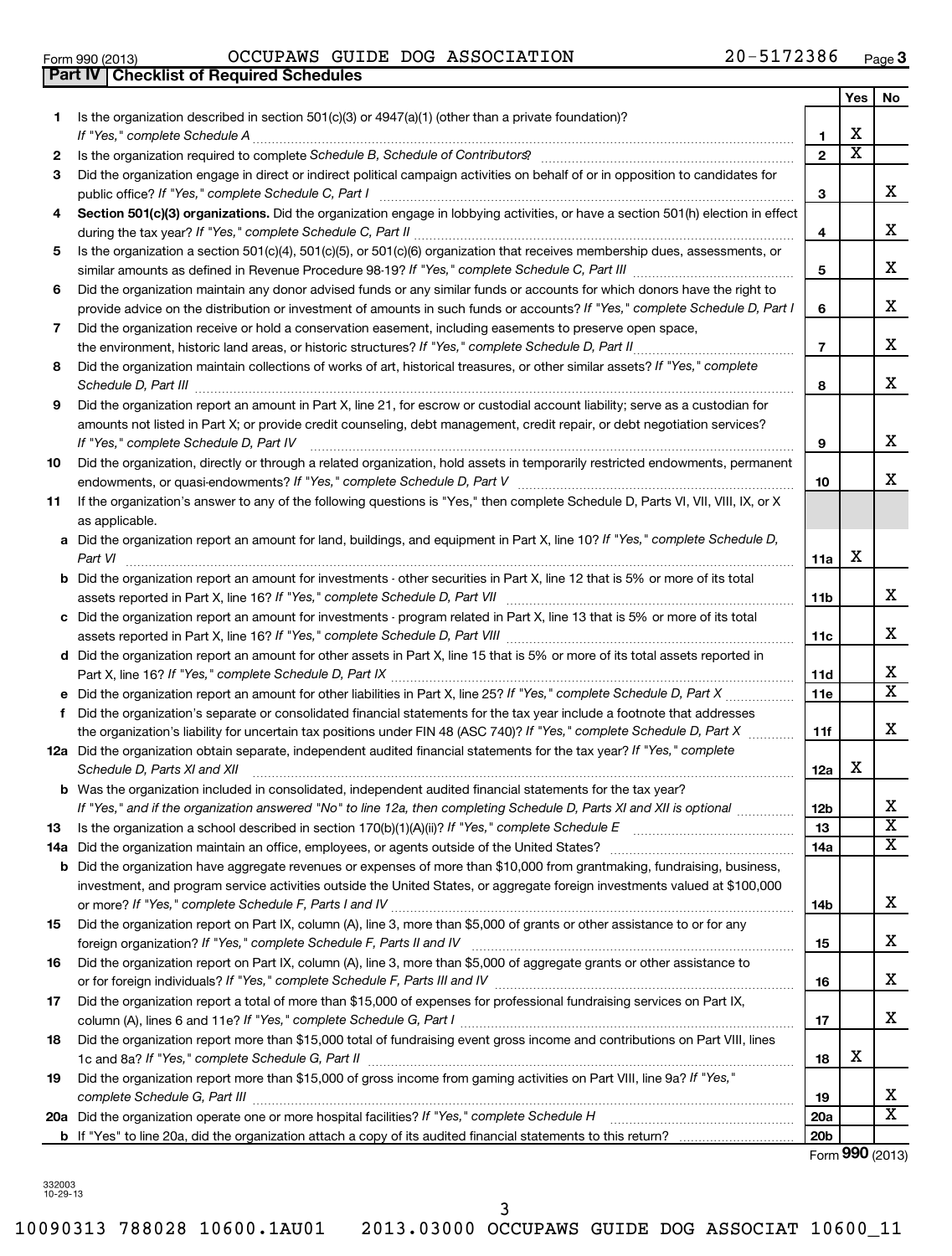332004 10-29-13 **Note.**  4

# Form 990 (2013)  $OCCUPANS$   $GUIDE$   $DOG$   $ASSOCIATION$   $20-5172386$   $Page$

|    | <b>Part IV   Checklist of Required Schedules (continued)</b>                                                                      |                 |                 |                         |
|----|-----------------------------------------------------------------------------------------------------------------------------------|-----------------|-----------------|-------------------------|
|    |                                                                                                                                   |                 | Yes             | No                      |
| 21 | Did the organization report more than \$5,000 of grants or other assistance to any domestic organization or                       |                 |                 |                         |
|    | government on Part IX, column (A), line 1? If "Yes," complete Schedule I, Parts I and II                                          | 21              |                 | X                       |
| 22 | Did the organization report more than \$5,000 of grants or other assistance to individuals in the United States on Part IX,       |                 |                 |                         |
|    | column (A), line 2? If "Yes," complete Schedule I, Parts I and III                                                                | 22              |                 | X                       |
| 23 | Did the organization answer "Yes" to Part VII, Section A, line 3, 4, or 5 about compensation of the organization's current        |                 |                 |                         |
|    | and former officers, directors, trustees, key employees, and highest compensated employees? If "Yes," complete                    |                 |                 |                         |
|    | Schedule J                                                                                                                        | 23              |                 | x                       |
|    |                                                                                                                                   |                 |                 |                         |
|    | 24a Did the organization have a tax-exempt bond issue with an outstanding principal amount of more than \$100,000 as of the       |                 |                 |                         |
|    | last day of the year, that was issued after December 31, 2002? If "Yes," answer lines 24b through 24d and complete                |                 |                 | x                       |
|    | Schedule K. If "No", go to line 25a                                                                                               | 24a             |                 |                         |
| b  |                                                                                                                                   | 24 <sub>b</sub> |                 |                         |
|    | Did the organization maintain an escrow account other than a refunding escrow at any time during the year to defease              |                 |                 |                         |
|    |                                                                                                                                   | 24c             |                 |                         |
|    |                                                                                                                                   | 24d             |                 |                         |
|    | 25a Section 501(c)(3) and 501(c)(4) organizations. Did the organization engage in an excess benefit transaction with a            |                 |                 |                         |
|    |                                                                                                                                   | 25a             |                 | x                       |
| b  | Is the organization aware that it engaged in an excess benefit transaction with a disqualified person in a prior year, and        |                 |                 |                         |
|    | that the transaction has not been reported on any of the organization's prior Forms 990 or 990-EZ? If "Yes," complete             |                 |                 |                         |
|    | Schedule L, Part I                                                                                                                | 25b             |                 | x                       |
| 26 | Did the organization report any amount on Part X, line 5, 6, or 22 for receivables from or payables to any current or             |                 |                 |                         |
|    | former officers, directors, trustees, key employees, highest compensated employees, or disqualified persons? If so,               |                 |                 |                         |
|    |                                                                                                                                   | 26              |                 | x                       |
| 27 | Did the organization provide a grant or other assistance to an officer, director, trustee, key employee, substantial              |                 |                 |                         |
|    | contributor or employee thereof, a grant selection committee member, or to a 35% controlled entity or family member               |                 |                 |                         |
|    |                                                                                                                                   | 27              |                 | X                       |
| 28 | Was the organization a party to a business transaction with one of the following parties (see Schedule L, Part IV                 |                 |                 |                         |
|    | instructions for applicable filing thresholds, conditions, and exceptions):                                                       |                 |                 |                         |
| а  | A current or former officer, director, trustee, or key employee? If "Yes," complete Schedule L, Part IV                           | 28a             |                 | х                       |
| b  | A family member of a current or former officer, director, trustee, or key employee? If "Yes," complete Schedule L, Part IV        | 28b             |                 | х                       |
|    | c An entity of which a current or former officer, director, trustee, or key employee (or a family member thereof) was an officer, |                 |                 |                         |
|    | director, trustee, or direct or indirect owner? If "Yes," complete Schedule L, Part IV                                            | 28c             |                 | х                       |
| 29 |                                                                                                                                   | 29              |                 | $\overline{\textbf{X}}$ |
| 30 | Did the organization receive contributions of art, historical treasures, or other similar assets, or qualified conservation       |                 |                 |                         |
|    |                                                                                                                                   | 30              |                 | x                       |
| 31 | Did the organization liquidate, terminate, or dissolve and cease operations?                                                      |                 |                 |                         |
|    | If "Yes," complete Schedule N, Part I                                                                                             | 31              |                 | Χ                       |
| 32 | Did the organization sell, exchange, dispose of, or transfer more than 25% of its net assets? If "Yes," complete                  |                 |                 |                         |
|    | Schedule N, Part II                                                                                                               | 32              |                 | x                       |
| 33 | Did the organization own 100% of an entity disregarded as separate from the organization under Regulations                        |                 |                 |                         |
|    |                                                                                                                                   | 33              |                 | х                       |
| 34 | Was the organization related to any tax-exempt or taxable entity? If "Yes," complete Schedule R, Part II, III, or IV, and         |                 |                 |                         |
|    | Part V, line 1                                                                                                                    | 34              |                 | х                       |
|    |                                                                                                                                   | 35a             |                 | $\overline{\text{X}}$   |
|    | b If "Yes" to line 35a, did the organization receive any payment from or engage in any transaction with a controlled entity       |                 |                 |                         |
|    |                                                                                                                                   |                 |                 |                         |
|    |                                                                                                                                   | 35b             |                 |                         |
| 36 | Section 501(c)(3) organizations. Did the organization make any transfers to an exempt non-charitable related organization?        |                 |                 | x                       |
|    |                                                                                                                                   | 36              |                 |                         |
| 37 | Did the organization conduct more than 5% of its activities through an entity that is not a related organization                  |                 |                 |                         |
|    |                                                                                                                                   | 37              |                 | х                       |
| 38 | Did the organization complete Schedule O and provide explanations in Schedule O for Part VI, lines 11b and 19?                    |                 | X               |                         |
|    |                                                                                                                                   | 38              |                 |                         |
|    |                                                                                                                                   |                 | Form 990 (2013) |                         |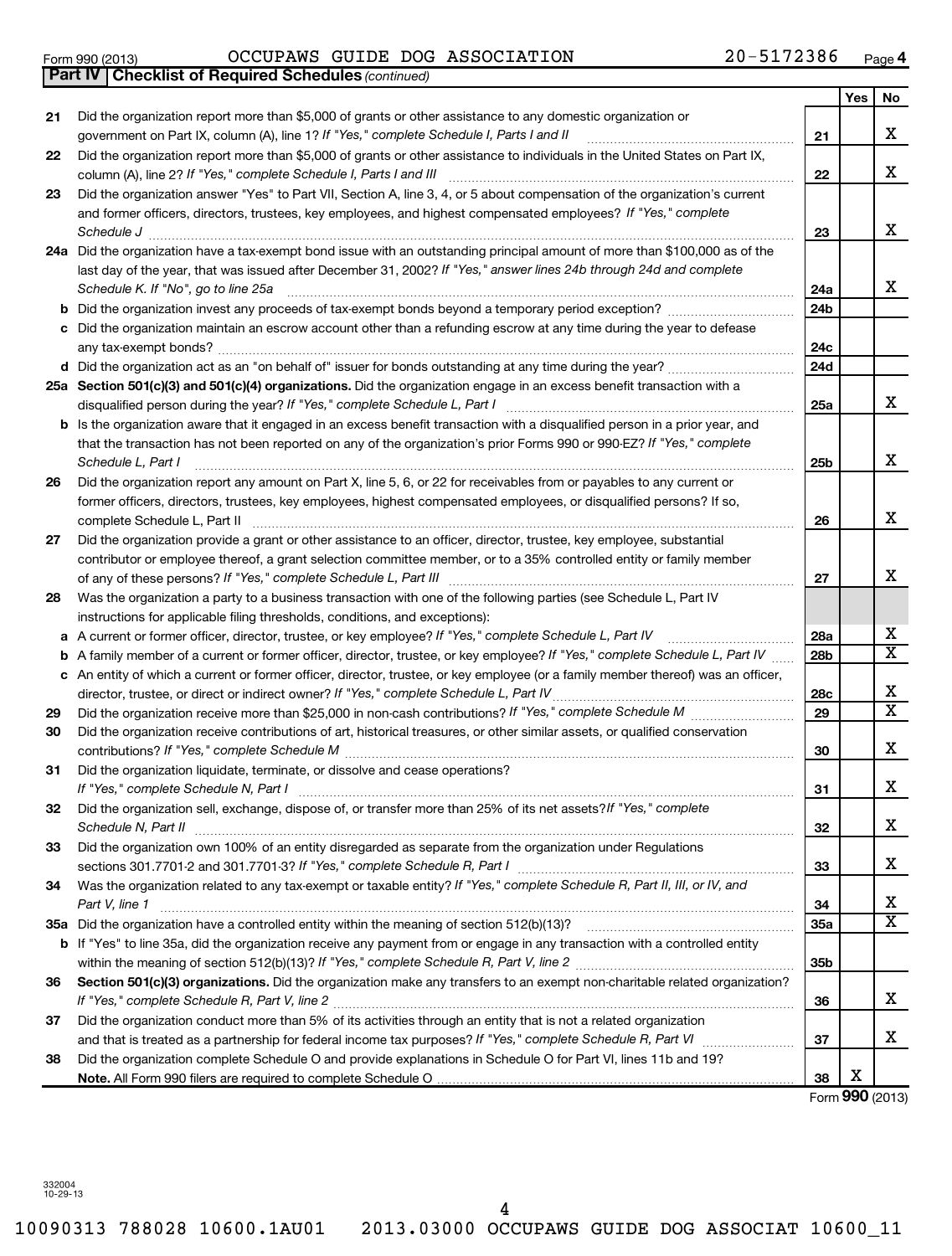|    | Check if Schedule O contains a response or note to any line in this Part V                                                                      |                 |     |    |
|----|-------------------------------------------------------------------------------------------------------------------------------------------------|-----------------|-----|----|
|    |                                                                                                                                                 |                 | Yes | No |
|    | 1a                                                                                                                                              |                 |     |    |
| b  | 1 <sub>b</sub><br>Enter the number of Forms W-2G included in line 1a. Enter -0- if not applicable                                               |                 |     |    |
|    | Did the organization comply with backup withholding rules for reportable payments to vendors and reportable gaming                              |                 |     |    |
|    |                                                                                                                                                 | 1c              |     |    |
|    | 2a Enter the number of employees reported on Form W-3, Transmittal of Wage and Tax Statements,                                                  |                 |     |    |
|    | 1<br>filed for the calendar year ending with or within the year covered by this return <i></i><br>2a                                            |                 |     |    |
|    | b If at least one is reported on line 2a, did the organization file all required federal employment tax returns?                                | 2 <sub>b</sub>  | X   |    |
|    | Note. If the sum of lines 1a and 2a is greater than 250, you may be required to e-file (see instructions) <i>managererigion</i> ,               |                 |     |    |
|    | 3a Did the organization have unrelated business gross income of \$1,000 or more during the year?                                                | За              |     | х  |
|    |                                                                                                                                                 | 3 <sub>b</sub>  |     |    |
|    | 4a At any time during the calendar year, did the organization have an interest in, or a signature or other authority over, a                    |                 |     |    |
|    | financial account in a foreign country (such as a bank account, securities account, or other financial account)?                                | 4a              |     | X  |
|    | <b>b</b> If "Yes," enter the name of the foreign country: $\blacktriangleright$                                                                 |                 |     |    |
|    | See instructions for filing requirements for Form TD F 90-22.1, Report of Foreign Bank and Financial Accounts.                                  |                 |     |    |
|    |                                                                                                                                                 | 5a              |     | х  |
|    |                                                                                                                                                 | 5 <sub>b</sub>  |     | x  |
|    |                                                                                                                                                 | 5c              |     |    |
|    | 6a Does the organization have annual gross receipts that are normally greater than \$100,000, and did the organization solicit                  |                 |     |    |
|    |                                                                                                                                                 | 6a              |     | X  |
|    | <b>b</b> If "Yes," did the organization include with every solicitation an express statement that such contributions or gifts                   |                 |     |    |
|    |                                                                                                                                                 | 6b              |     |    |
| 7  | Organizations that may receive deductible contributions under section 170(c).                                                                   |                 |     |    |
| a  | Did the organization receive a payment in excess of \$75 made partly as a contribution and partly for goods and services provided to the payor? | 7a              |     | x  |
|    |                                                                                                                                                 | 7b              |     |    |
|    | c Did the organization sell, exchange, or otherwise dispose of tangible personal property for which it was required                             |                 |     |    |
|    |                                                                                                                                                 | 7c              |     | х  |
|    | 7d                                                                                                                                              |                 |     |    |
| е  | Did the organization receive any funds, directly or indirectly, to pay premiums on a personal benefit contract?                                 | 7е              |     | х  |
|    |                                                                                                                                                 | 7f              |     | x  |
| a  | If the organization received a contribution of qualified intellectual property, did the organization file Form 8899 as required?                | 7g              |     |    |
| h. | If the organization received a contribution of cars, boats, airplanes, or other vehicles, did the organization file a Form 1098-C?              | 7h              |     |    |
| 8  | Sponsoring organizations maintaining donor advised funds and section $509(a)(3)$ supporting organizations. Did the supporting                   |                 |     |    |
|    | organization, or a donor advised fund maintained by a sponsoring organization, have excess business holdings at any time during the year?       | 8               |     |    |
| 9  | Sponsoring organizations maintaining donor advised funds.                                                                                       |                 |     |    |
| a  |                                                                                                                                                 | 9а              |     |    |
| b  |                                                                                                                                                 | 9b              |     |    |
| 10 | Section 501(c)(7) organizations. Enter:                                                                                                         |                 |     |    |
| а  | Initiation fees and capital contributions included on Part VIII, line 12 <i>maching incontribution</i><br>10a                                   |                 |     |    |
| b  | 10 <sub>b</sub><br>Gross receipts, included on Form 990, Part VIII, line 12, for public use of club facilities                                  |                 |     |    |
| 11 | Section 501(c)(12) organizations. Enter:                                                                                                        |                 |     |    |
| а  | 11a                                                                                                                                             |                 |     |    |
|    | b Gross income from other sources (Do not net amounts due or paid to other sources against                                                      |                 |     |    |
|    | amounts due or received from them.)<br>11b                                                                                                      |                 |     |    |
|    | 12a Section 4947(a)(1) non-exempt charitable trusts. Is the organization filing Form 990 in lieu of Form 1041?                                  | 12a             |     |    |
|    | <b>b</b> If "Yes," enter the amount of tax-exempt interest received or accrued during the year<br>12b                                           |                 |     |    |
| 13 | Section 501(c)(29) qualified nonprofit health insurance issuers.                                                                                |                 |     |    |
|    |                                                                                                                                                 | <b>13a</b>      |     |    |
|    | Note. See the instructions for additional information the organization must report on Schedule O.                                               |                 |     |    |
|    | <b>b</b> Enter the amount of reserves the organization is required to maintain by the states in which the                                       |                 |     |    |
|    | 13 <sub>b</sub>                                                                                                                                 |                 |     |    |
|    | 13c                                                                                                                                             |                 |     |    |
|    | 14a Did the organization receive any payments for indoor tanning services during the tax year?                                                  | 14a             |     | x  |
|    |                                                                                                                                                 | 14 <sub>b</sub> |     |    |

Form 990 (2013)  $OCCUPANS$   $GUIDE$   $DOG$   $ASSOCIATION$   $20-5172386$   $Page$ 

**Part V** Statements Regarding Other IRS Filings and Tax Compliance

Form **990** (2013)

**5**

332005 10-29-13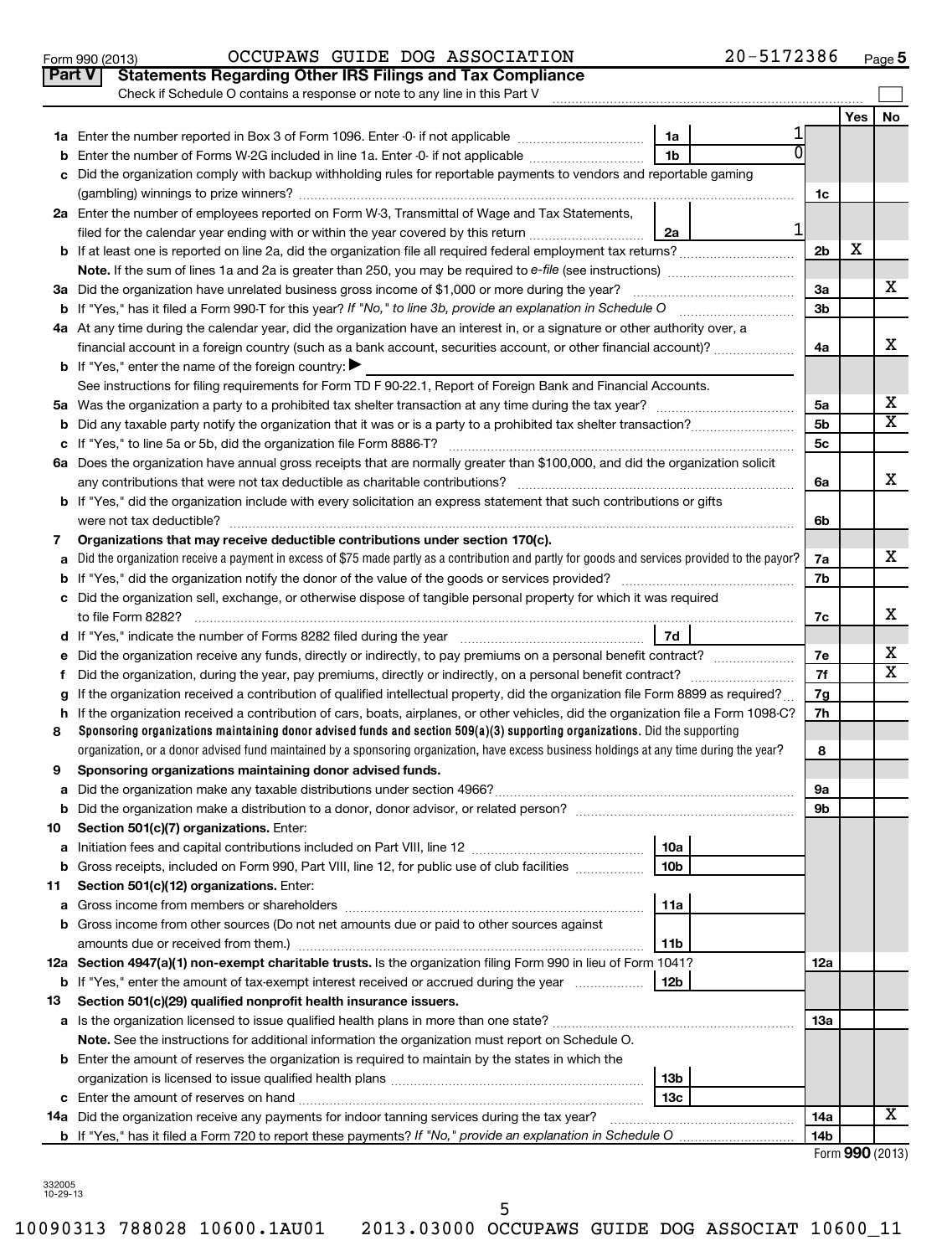# Form 990 (2013)  $OCCUPANS$   $GUIDE$   $DOG$   $ASSOCIATION$   $20-5172386$   $Page$

**6**

|  | Part VI   Governance, Management, and Disclosure For each "Yes" response to lines 2 through 7b below, and for a "No" response |  |  |  |
|--|-------------------------------------------------------------------------------------------------------------------------------|--|--|--|
|  | to line 8a, 8b, or 10b below, describe the circumstances, processes, or changes in Schedule O. See instructions.              |  |  |  |

| Check if Schedule O contains a response or note to any line in this Part VI |  |
|-----------------------------------------------------------------------------|--|
| Section A. Governing Body and Management                                    |  |
|                                                                             |  |

|     |                                                                                                                                     |                         | Yes                     | No                      |
|-----|-------------------------------------------------------------------------------------------------------------------------------------|-------------------------|-------------------------|-------------------------|
|     | 10<br>1a Enter the number of voting members of the governing body at the end of the tax year<br>1a                                  |                         |                         |                         |
|     | If there are material differences in voting rights among members of the governing body, or if the governing                         |                         |                         |                         |
|     | body delegated broad authority to an executive committee or similar committee, explain in Schedule O.                               |                         |                         |                         |
| b   | 10<br>Enter the number of voting members included in line 1a, above, who are independent<br>1b                                      |                         |                         |                         |
| 2   | Did any officer, director, trustee, or key employee have a family relationship or a business relationship with any other            |                         |                         |                         |
|     | officer, director, trustee, or key employee?                                                                                        | $\mathbf{2}$            | х                       |                         |
| 3   | Did the organization delegate control over management duties customarily performed by or under the direct supervision               |                         |                         |                         |
|     |                                                                                                                                     | 3                       |                         | x                       |
| 4   | Did the organization make any significant changes to its governing documents since the prior Form 990 was filed?                    | $\overline{\mathbf{4}}$ |                         | $\overline{\mathtt{x}}$ |
| 5   |                                                                                                                                     | 5                       |                         | $\overline{\mathtt{x}}$ |
| 6   | Did the organization have members or stockholders?                                                                                  | 6                       |                         | $\overline{\mathbf{X}}$ |
| 7a  | Did the organization have members, stockholders, or other persons who had the power to elect or appoint one or                      |                         |                         |                         |
|     | more members of the governing body?                                                                                                 | 7a                      |                         | X.                      |
| b   | Are any governance decisions of the organization reserved to (or subject to approval by) members, stockholders, or                  |                         |                         |                         |
|     | persons other than the governing body?                                                                                              | 7b                      |                         | х                       |
| 8   | Did the organization contemporaneously document the meetings held or written actions undertaken during the year by the following:   |                         |                         |                         |
| a   |                                                                                                                                     | 8a                      | X                       |                         |
| b   | Each committee with authority to act on behalf of the governing body?                                                               | 8b                      |                         | X                       |
| 9   | Is there any officer, director, trustee, or key employee listed in Part VII, Section A, who cannot be reached at the                |                         |                         |                         |
|     | organization's mailing address? If "Yes," provide the names and addresses in Schedule O                                             | 9                       |                         | X.                      |
|     | Section B. Policies (This Section B requests information about policies not required by the Internal Revenue Code.)                 |                         |                         |                         |
|     |                                                                                                                                     |                         | Yes                     | No                      |
|     |                                                                                                                                     | 10a                     |                         | $\overline{\mathbf{x}}$ |
|     | <b>b</b> If "Yes," did the organization have written policies and procedures governing the activities of such chapters, affiliates, |                         |                         |                         |
|     | and branches to ensure their operations are consistent with the organization's exempt purposes?                                     | 10 <sub>b</sub>         |                         |                         |
|     | 11a Has the organization provided a complete copy of this Form 990 to all members of its governing body before filing the form?     | 11a                     | х                       |                         |
| b   | Describe in Schedule O the process, if any, used by the organization to review this Form 990.                                       |                         |                         |                         |
| 12a | Did the organization have a written conflict of interest policy? If "No," go to line 13                                             | 12a                     | х                       |                         |
| b   | Were officers, directors, or trustees, and key employees required to disclose annually interests that could give rise to conflicts? | 12 <sub>b</sub>         | $\overline{\textbf{x}}$ |                         |
|     | c Did the organization regularly and consistently monitor and enforce compliance with the policy? If "Yes," describe                |                         |                         |                         |
|     | in Schedule O how this was done                                                                                                     | 12c                     | X                       |                         |
| 13  | Did the organization have a written whistleblower policy?                                                                           | 13                      | $\overline{\textbf{x}}$ |                         |

| 14 | Did the organization have a written document retention and destruction policy?                                                           | 14         |  |
|----|------------------------------------------------------------------------------------------------------------------------------------------|------------|--|
| 15 | Did the process for determining compensation of the following persons include a review and approval by independent                       |            |  |
|    | persons, comparability data, and contemporaneous substantiation of the deliberation and decision?                                        |            |  |
|    |                                                                                                                                          | 15a        |  |
| b  | Other officers or key employees of the organization                                                                                      | 15b        |  |
|    | If "Yes" to line 15a or 15b, describe the process in Schedule O (see instructions).                                                      |            |  |
|    | <b>16a</b> Did the organization invest in, contribute assets to, or participate in a joint venture or similar arrangement with a         |            |  |
|    | taxable entity during the year?                                                                                                          | <b>16a</b> |  |
|    | <b>b</b> If "Yes," did the organization follow a written policy or procedure requiring the organization to evaluate its participation    |            |  |
|    | in joint venture arrangements under applicable federal tax law, and take steps to safeguard the organization's                           |            |  |
|    |                                                                                                                                          | 16b        |  |
|    | <b>Section C. Disclosure</b>                                                                                                             |            |  |
| 17 | List the states with which a copy of this Form 990 is required to be filed $\blacktriangleright\texttt{WI}$                              |            |  |
| 18 | Section 6104 requires an organization to make its Forms 1023 (or 1024 if applicable), 990, and 990-T (Section 501(c)(3)s only) available |            |  |
|    | المناوية المعالى المتحال والمستحقق وممعال وامعين يتميز يتميز والمستلمس المستلم وممست والعاريم برمة                                       |            |  |

for public inspection. Indicate how you made these available. Check all that apply

 *(explain in Schedule O)* Own website  $\Box$  Another's website  $\Box$  Upon request  $\Box$  Other

| 19 Describe in Schedule O whether (and if so, how), the organization made its governing documents, conflict of interest policy, and financial |  |
|-----------------------------------------------------------------------------------------------------------------------------------------------|--|
| statements available to the public during the tax year.                                                                                       |  |

| 20 State the name, physical address, and telephone number of the person who possesses the books and records of the organization: |
|----------------------------------------------------------------------------------------------------------------------------------|
| MARK SCHULTZE - 608-695-4700                                                                                                     |

Form **990** (2013)

X

X  $\overline{\mathtt{x}}$ 

X

332006 10-29-13

| ×<br>۰. |
|---------|
|         |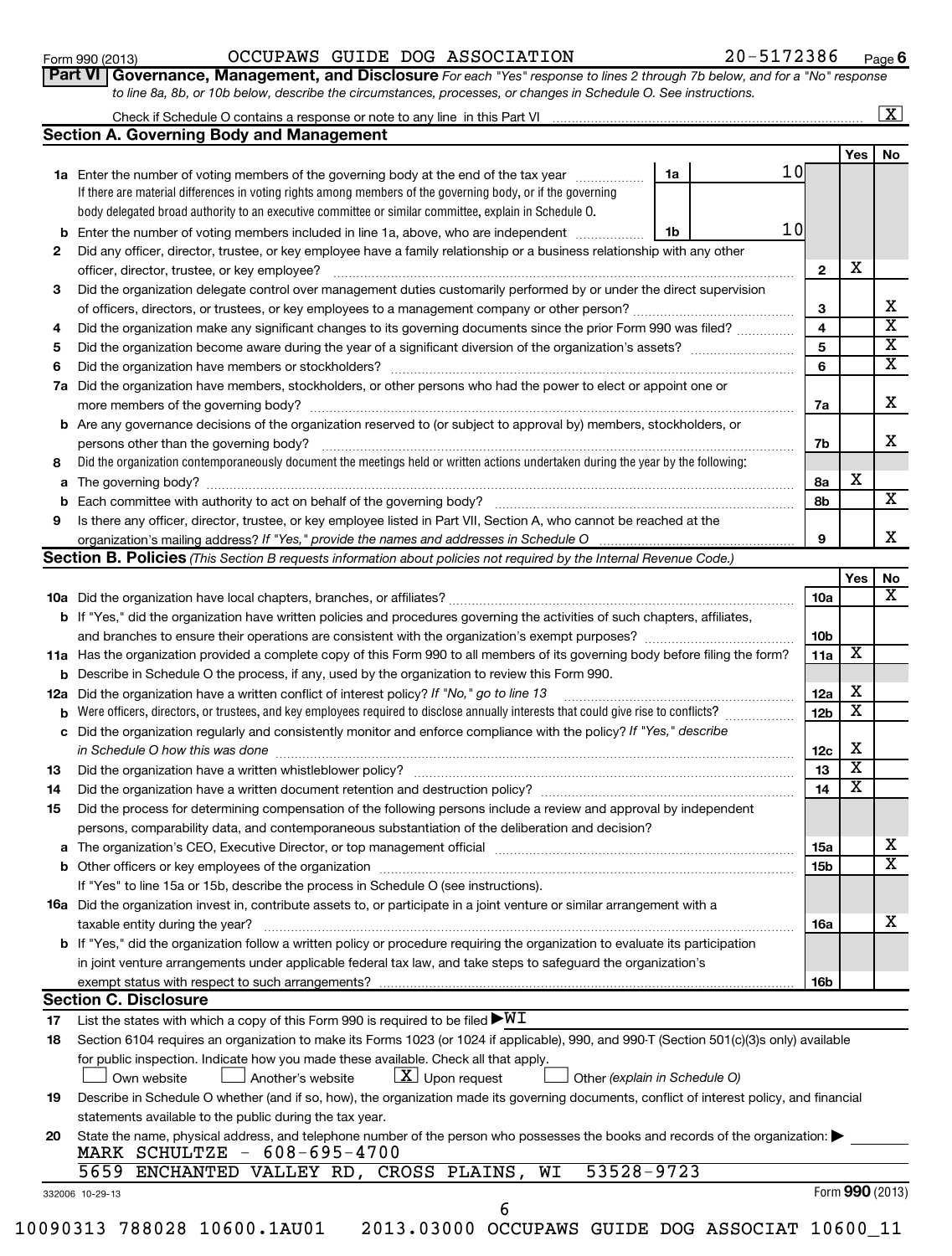| Part VII Compensation of Officers, Directors, Trustees, Key Employees, Highest Compensated |  |
|--------------------------------------------------------------------------------------------|--|
| <b>Employees, and Independent Contractors</b>                                              |  |
| Check if Schedule O contains a response or note to any line in this Part VII               |  |
| Section A. Officers, Directors, Trustees, Key Employees, and Highest Compensated Employees |  |

**1a**  Complete this table for all persons required to be listed. Report compensation for the calendar year ending with or within the organization's tax year.

• List all of the organization's current officers, directors, trustees (whether individuals or organizations), regardless of amount of compensation.

Enter -0- in columns  $(D)$ ,  $(E)$ , and  $(F)$  if no compensation was paid.

**•** List all of the organization's **current** key employees, if any. See instructions for definition of "key employee."

**•** List the organization's five *current* highest compensated employees (other than an officer, director, trustee, or key employee) who received reportable compensation (Box 5 of Form W-2 and/or Box 7 of Form 1099-MISC) of more than \$100,000 from the organization and any related organizations.

 $\bullet$  List all of the organization's former officers, key employees, and highest compensated employees who received more than \$100,000 of reportable compensation from the organization and any related organizations.

**•** List all of the organization's former directors or trustees that received, in the capacity as a former director or trustee of the organization, more than \$10,000 of reportable compensation from the organization and any related organizations.

List persons in the following order: individual trustees or directors; institutional trustees; officers; key employees; highest compensated employees; and former such persons.

 $\boxed{\textbf{X}}$  Check this box if neither the organization nor any related organization compensated any current officer, director, or trustee.

| (A)                                       | (B)                                                                          | (C)                            |                                                                                                             |             |                            |                                 |                                 | (D)                                            | (E)                                              | (F)                                                                      |  |
|-------------------------------------------|------------------------------------------------------------------------------|--------------------------------|-------------------------------------------------------------------------------------------------------------|-------------|----------------------------|---------------------------------|---------------------------------|------------------------------------------------|--------------------------------------------------|--------------------------------------------------------------------------|--|
| Name and Title                            | Average<br>hours per                                                         |                                | Position<br>(do not check more than one<br>box, unless person is both an<br>officer and a director/trustee) |             | Reportable<br>compensation | Reportable<br>compensation      | Estimated<br>amount of<br>other |                                                |                                                  |                                                                          |  |
|                                           | week<br>(list any<br>hours for<br>related<br>organizations<br>below<br>line) | Individual trustee or director | Institutional trustee                                                                                       | Officer     | Key employee               | Highest compensated<br>employee | Former                          | from<br>the<br>organization<br>(W-2/1099-MISC) | from related<br>organizations<br>(W-2/1099-MISC) | compensation<br>from the<br>organization<br>and related<br>organizations |  |
| BARBARA SCHULTZE<br>(1)                   | 30.00                                                                        |                                |                                                                                                             |             |                            |                                 |                                 |                                                |                                                  |                                                                          |  |
| PRESIDENT                                 |                                                                              | $\mathbf X$                    |                                                                                                             | X           |                            |                                 |                                 | $\mathbf 0$ .                                  | $\mathbf 0$ .                                    | $0$ .                                                                    |  |
| (2)<br>MARLETTE LARSEN                    | 15.00                                                                        |                                |                                                                                                             |             |                            |                                 |                                 |                                                |                                                  |                                                                          |  |
| VICE PRESIDENT                            |                                                                              | $\mathbf X$                    |                                                                                                             | $\mathbf X$ |                            |                                 |                                 | $\mathbf 0$ .                                  | 0.                                               | $\mathbf 0$ .                                                            |  |
| DIANNE HERMAN-BROWN<br>(3)                | 10.00                                                                        |                                |                                                                                                             |             |                            |                                 |                                 |                                                |                                                  |                                                                          |  |
| <b>SECRETARY</b>                          |                                                                              | $\mathbf X$                    |                                                                                                             | $\mathbf X$ |                            |                                 |                                 | $\mathbf 0$ .                                  | $\mathbf 0$ .                                    | $\mathbf 0$ .                                                            |  |
| MARK SCHULTZE<br>(4)                      | 25.00                                                                        |                                |                                                                                                             |             |                            |                                 |                                 |                                                |                                                  |                                                                          |  |
| <b>TREASURER</b>                          |                                                                              | $\mathbf X$                    |                                                                                                             | $\mathbf X$ |                            |                                 |                                 | 0.                                             | $\mathbf 0$ .                                    | $\mathbf 0$ .                                                            |  |
| DESANNE HIPPE<br>(5)                      | 5.00                                                                         |                                |                                                                                                             |             |                            |                                 |                                 |                                                |                                                  |                                                                          |  |
| <b>DIRECTOR</b>                           |                                                                              | $\mathbf X$                    |                                                                                                             |             |                            |                                 |                                 | $\mathbf 0$ .                                  | $\mathbf 0$ .                                    | $\mathbf 0$ .                                                            |  |
| (6)<br>THERESA MOE                        | 10.00                                                                        |                                |                                                                                                             |             |                            |                                 |                                 |                                                |                                                  |                                                                          |  |
| <b>DIRECTOR</b>                           |                                                                              | $\rm X$                        |                                                                                                             |             |                            |                                 |                                 | $\mathbf 0$                                    | 0.                                               | $\mathbf 0$ .                                                            |  |
| DESIRAE PAUSMA<br>(7)                     | 5.00                                                                         |                                |                                                                                                             |             |                            |                                 |                                 |                                                |                                                  |                                                                          |  |
| <b>DIRECTOR</b>                           |                                                                              | $\mathbf X$                    |                                                                                                             |             |                            |                                 |                                 | $\mathbf 0$                                    | 0.                                               | $\mathbf 0$ .                                                            |  |
| (8)<br>PAM REICH                          | 5.00                                                                         |                                |                                                                                                             |             |                            |                                 |                                 |                                                |                                                  |                                                                          |  |
| <b>DIRECTOR</b>                           |                                                                              | $\mathbf X$                    |                                                                                                             |             |                            |                                 |                                 | 0.                                             | 0.                                               | 0.                                                                       |  |
| (9)<br>RANDY MEYER                        | 5.00                                                                         | $\mathbf X$                    |                                                                                                             |             |                            |                                 |                                 | $\mathbf 0$                                    | 0.                                               |                                                                          |  |
| <b>DIRECTOR</b><br>(10) BRENDA CIRRICIONE | 5.00                                                                         |                                |                                                                                                             |             |                            |                                 |                                 |                                                |                                                  | $\mathbf 0$ .                                                            |  |
| <b>DIRECTOR</b>                           |                                                                              | $\mathbf X$                    |                                                                                                             |             |                            |                                 |                                 | $\mathbf 0$                                    | 0.                                               | $\mathbf 0$ .                                                            |  |
|                                           |                                                                              |                                |                                                                                                             |             |                            |                                 |                                 |                                                |                                                  |                                                                          |  |
|                                           |                                                                              |                                |                                                                                                             |             |                            |                                 |                                 |                                                |                                                  |                                                                          |  |
|                                           |                                                                              |                                |                                                                                                             |             |                            |                                 |                                 |                                                |                                                  |                                                                          |  |
|                                           |                                                                              |                                |                                                                                                             |             |                            |                                 |                                 |                                                |                                                  |                                                                          |  |
|                                           |                                                                              |                                |                                                                                                             |             |                            |                                 |                                 |                                                |                                                  |                                                                          |  |
|                                           |                                                                              |                                |                                                                                                             |             |                            |                                 |                                 |                                                |                                                  |                                                                          |  |
|                                           |                                                                              |                                |                                                                                                             |             |                            |                                 |                                 |                                                |                                                  |                                                                          |  |

332007 10-29-13

Form (2013) **990**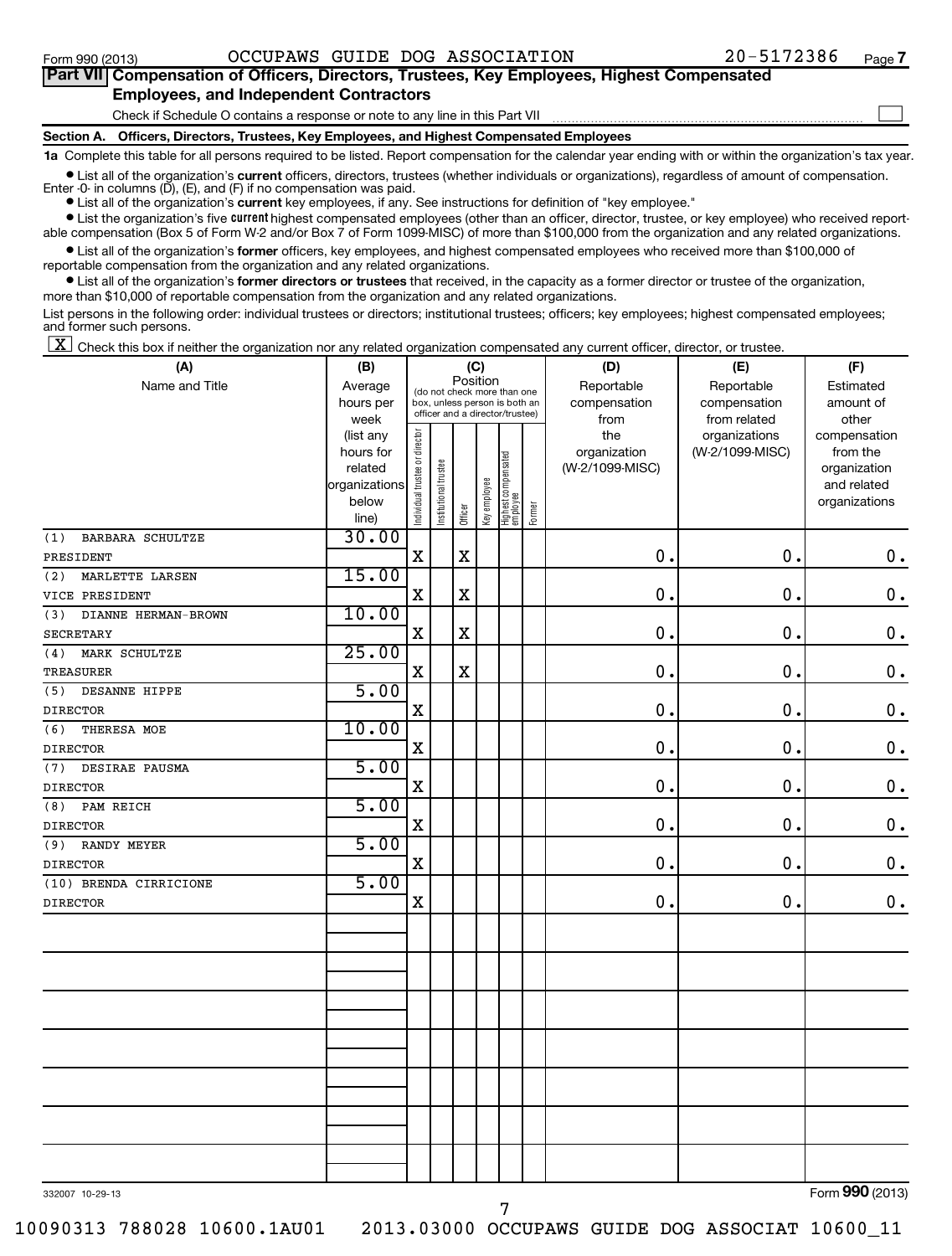| OCCUPAWS GUIDE DOG ASSOCIATION<br>Form 990 (2013)                                                                                                                                                                                                           |                                                                      |                                |                       |                 |              |                                                                                                 |        |                                           | 20-5172386                                        |                                      |                     | Page 8                                                                   |
|-------------------------------------------------------------------------------------------------------------------------------------------------------------------------------------------------------------------------------------------------------------|----------------------------------------------------------------------|--------------------------------|-----------------------|-----------------|--------------|-------------------------------------------------------------------------------------------------|--------|-------------------------------------------|---------------------------------------------------|--------------------------------------|---------------------|--------------------------------------------------------------------------|
| <b>Part VII</b><br>Section A. Officers, Directors, Trustees, Key Employees, and Highest Compensated Employees (continued)                                                                                                                                   |                                                                      |                                |                       |                 |              |                                                                                                 |        |                                           |                                                   |                                      |                     |                                                                          |
| (A)<br>Name and title                                                                                                                                                                                                                                       | (B)<br>Average<br>hours per<br>week                                  |                                |                       | (C)<br>Position |              | (do not check more than one<br>box, unless person is both an<br>officer and a director/trustee) |        | (D)<br>Reportable<br>compensation<br>from | (E)<br>Reportable<br>compensation<br>from related |                                      |                     | (F)<br>Estimated<br>amount of<br>other                                   |
|                                                                                                                                                                                                                                                             | (list any<br>hours for<br>related<br>organizations<br>below<br>line) | Individual trustee or director | Institutional trustee | Officer         | Key employee | Highest compensated<br>  employee                                                               | Former | the<br>organization<br>(W-2/1099-MISC)    | organizations<br>(W-2/1099-MISC)                  |                                      |                     | compensation<br>from the<br>organization<br>and related<br>organizations |
|                                                                                                                                                                                                                                                             |                                                                      |                                |                       |                 |              |                                                                                                 |        |                                           |                                                   |                                      |                     |                                                                          |
|                                                                                                                                                                                                                                                             |                                                                      |                                |                       |                 |              |                                                                                                 |        |                                           |                                                   |                                      |                     |                                                                          |
|                                                                                                                                                                                                                                                             |                                                                      |                                |                       |                 |              |                                                                                                 |        |                                           |                                                   |                                      |                     |                                                                          |
|                                                                                                                                                                                                                                                             |                                                                      |                                |                       |                 |              |                                                                                                 |        |                                           |                                                   |                                      |                     |                                                                          |
|                                                                                                                                                                                                                                                             |                                                                      |                                |                       |                 |              |                                                                                                 |        |                                           |                                                   |                                      |                     |                                                                          |
|                                                                                                                                                                                                                                                             |                                                                      |                                |                       |                 |              |                                                                                                 |        |                                           |                                                   |                                      |                     |                                                                          |
|                                                                                                                                                                                                                                                             |                                                                      |                                |                       |                 |              |                                                                                                 |        |                                           |                                                   |                                      |                     |                                                                          |
|                                                                                                                                                                                                                                                             |                                                                      |                                |                       |                 |              |                                                                                                 |        |                                           |                                                   |                                      |                     |                                                                          |
| 1b Sub-total                                                                                                                                                                                                                                                |                                                                      |                                |                       |                 |              |                                                                                                 |        | $\overline{0}$ .<br>$\overline{0}$ .      |                                                   | $\overline{0}$ .<br>$\overline{0}$ . |                     | $0$ .<br>$\overline{0}$ .                                                |
|                                                                                                                                                                                                                                                             |                                                                      |                                |                       |                 |              |                                                                                                 |        | $\overline{0}$                            |                                                   | σ.                                   |                     | $\overline{0}$ .                                                         |
| Total number of individuals (including but not limited to those listed above) who received more than \$100,000 of reportable<br>$\mathbf{2}$<br>compensation from the organization $\blacktriangleright$                                                    |                                                                      |                                |                       |                 |              |                                                                                                 |        |                                           |                                                   |                                      |                     | 0                                                                        |
| З<br>Did the organization list any former officer, director, or trustee, key employee, or highest compensated employee on<br>line 1a? If "Yes," complete Schedule J for such individual                                                                     |                                                                      |                                |                       |                 |              |                                                                                                 |        |                                           |                                                   |                                      | З                   | Yes<br>No<br>x                                                           |
| For any individual listed on line 1a, is the sum of reportable compensation and other compensation from the organization<br>4<br>and related organizations greater than \$150,000? If "Yes," complete Schedule J for such individual                        |                                                                      |                                |                       |                 |              |                                                                                                 |        |                                           |                                                   |                                      | 4                   | x                                                                        |
| Did any person listed on line 1a receive or accrue compensation from any unrelated organization or individual for services<br>5<br>rendered to the organization? If "Yes," complete Schedule J for such person                                              |                                                                      |                                |                       |                 |              |                                                                                                 |        |                                           |                                                   |                                      | 5                   | X.                                                                       |
| <b>Section B. Independent Contractors</b>                                                                                                                                                                                                                   |                                                                      |                                |                       |                 |              |                                                                                                 |        |                                           |                                                   |                                      |                     |                                                                          |
| Complete this table for your five highest compensated independent contractors that received more than \$100,000 of compensation from<br>1<br>the organization. Report compensation for the calendar year ending with or within the organization's tax year. |                                                                      |                                |                       |                 |              |                                                                                                 |        |                                           |                                                   |                                      |                     |                                                                          |
| (A)<br>Name and business address                                                                                                                                                                                                                            |                                                                      |                                | <b>NONE</b>           |                 |              |                                                                                                 |        | (B)<br>Description of services            |                                                   |                                      | (C)<br>Compensation |                                                                          |
|                                                                                                                                                                                                                                                             |                                                                      |                                |                       |                 |              |                                                                                                 |        |                                           |                                                   |                                      |                     |                                                                          |
|                                                                                                                                                                                                                                                             |                                                                      |                                |                       |                 |              |                                                                                                 |        |                                           |                                                   |                                      |                     |                                                                          |
|                                                                                                                                                                                                                                                             |                                                                      |                                |                       |                 |              |                                                                                                 |        |                                           |                                                   |                                      |                     |                                                                          |
|                                                                                                                                                                                                                                                             |                                                                      |                                |                       |                 |              |                                                                                                 |        |                                           |                                                   |                                      |                     |                                                                          |
| Total number of independent contractors (including but not limited to those listed above) who received more than<br>$\mathbf{2}$<br>\$100,000 of compensation from the organization >                                                                       |                                                                      |                                |                       |                 |              | 0                                                                                               |        |                                           |                                                   |                                      |                     |                                                                          |

332008 10-29-13

Form (2013) **990**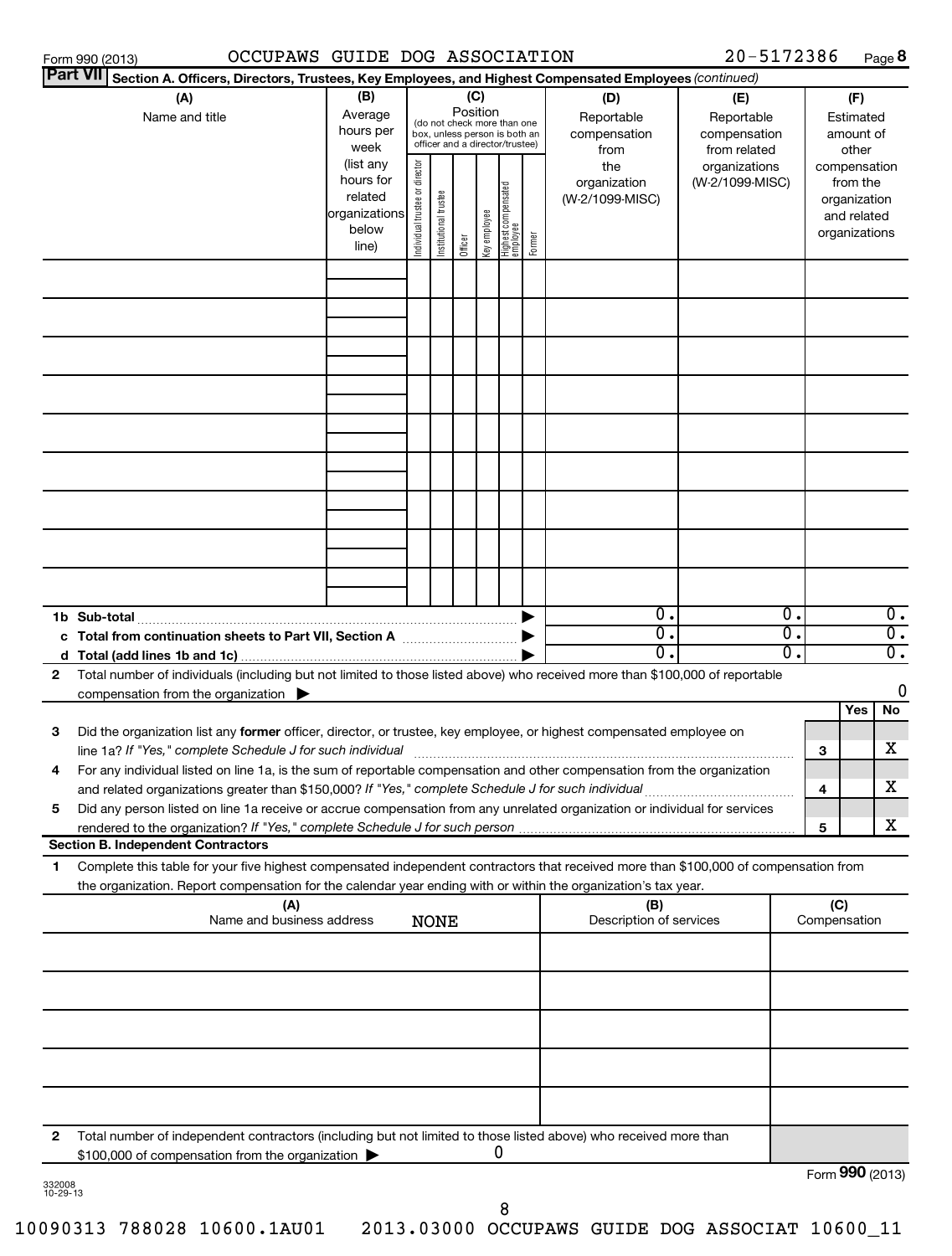| Form 990 (2013) |                                       | <b>OCCUPAW</b> |
|-----------------|---------------------------------------|----------------|
|                 | <b>Part VIII Statement of Revenue</b> |                |

# Form 990 (2013) OCCUPAWS GUIDE DOG ASSOCIATION 20-5172386 Page

20-5172386 Page 9

|                                                           |     |                                                                                                                                                                                               |                        |                                | Total revenue | (B)<br>Related or<br>exempt function<br>revenue | $\overline{C}$<br>Unrelated<br>business<br>revenue | (D)<br>Revenue excluded<br>from tax under<br>sections<br>512 - 514 |
|-----------------------------------------------------------|-----|-----------------------------------------------------------------------------------------------------------------------------------------------------------------------------------------------|------------------------|--------------------------------|---------------|-------------------------------------------------|----------------------------------------------------|--------------------------------------------------------------------|
| Contributions, Gifts, Grants<br>and Other Similar Amounts |     | 1 a Federated campaigns                                                                                                                                                                       | l 1a<br>1 <sub>b</sub> | 399.                           |               |                                                 |                                                    |                                                                    |
|                                                           |     | c Fundraising events                                                                                                                                                                          | 1c                     | 4, 232.                        |               |                                                 |                                                    |                                                                    |
|                                                           |     | d Related organizations                                                                                                                                                                       | 1 <sub>d</sub>         |                                |               |                                                 |                                                    |                                                                    |
|                                                           |     | e Government grants (contributions)                                                                                                                                                           | 1e                     |                                |               |                                                 |                                                    |                                                                    |
|                                                           |     | f All other contributions, gifts, grants, and                                                                                                                                                 |                        |                                |               |                                                 |                                                    |                                                                    |
|                                                           |     | similar amounts not included above                                                                                                                                                            | 1f                     | 89,593.                        |               |                                                 |                                                    |                                                                    |
|                                                           |     | g Noncash contributions included in lines 1a-1f: \$                                                                                                                                           |                        | 14,578.                        |               |                                                 |                                                    |                                                                    |
|                                                           |     |                                                                                                                                                                                               |                        |                                | 94,224.       |                                                 |                                                    |                                                                    |
| Program Service<br>Revenue                                | b   | 2 a ADOPTION FEES                                                                                                                                                                             |                        | <b>Business Code</b><br>900099 | 5,598.        | 5,598.                                          |                                                    |                                                                    |
|                                                           | с   | <u> 1989 - Johann Stoff, Amerikaansk politiker (</u>                                                                                                                                          |                        |                                |               |                                                 |                                                    |                                                                    |
|                                                           | d   | <u> 1989 - Johann Harry Harry Harry Harry Harry Harry Harry Harry Harry Harry Harry Harry Harry Harry Harry Harry</u><br><u> 1989 - Johann Stein, mars an deus an deus Angelsen (b. 1989)</u> |                        |                                |               |                                                 |                                                    |                                                                    |
|                                                           | е   |                                                                                                                                                                                               |                        |                                |               |                                                 |                                                    |                                                                    |
|                                                           |     |                                                                                                                                                                                               |                        |                                |               |                                                 |                                                    |                                                                    |
|                                                           |     |                                                                                                                                                                                               |                        |                                | 5,598.        |                                                 |                                                    |                                                                    |
|                                                           | 3   | Investment income (including dividends, interest, and                                                                                                                                         |                        |                                |               |                                                 |                                                    |                                                                    |
|                                                           |     |                                                                                                                                                                                               |                        |                                | 47.           |                                                 |                                                    | 47.                                                                |
|                                                           | 4   | Income from investment of tax-exempt bond proceeds                                                                                                                                            |                        |                                |               |                                                 |                                                    |                                                                    |
|                                                           | 5   |                                                                                                                                                                                               |                        |                                |               |                                                 |                                                    |                                                                    |
|                                                           |     |                                                                                                                                                                                               | (i) Real               | (ii) Personal                  |               |                                                 |                                                    |                                                                    |
|                                                           |     | 6 a Gross rents                                                                                                                                                                               |                        |                                |               |                                                 |                                                    |                                                                    |
|                                                           |     | <b>b</b> Less: rental expenses                                                                                                                                                                |                        |                                |               |                                                 |                                                    |                                                                    |
|                                                           |     | c Rental income or (loss)                                                                                                                                                                     |                        |                                |               |                                                 |                                                    |                                                                    |
|                                                           |     |                                                                                                                                                                                               |                        |                                |               |                                                 |                                                    |                                                                    |
|                                                           |     | <b>7 a</b> Gross amount from sales of<br>assets other than inventory                                                                                                                          | (i) Securities         | (ii) Other                     |               |                                                 |                                                    |                                                                    |
|                                                           |     | <b>b</b> Less: cost or other basis                                                                                                                                                            |                        |                                |               |                                                 |                                                    |                                                                    |
|                                                           |     | and sales expenses                                                                                                                                                                            |                        |                                |               |                                                 |                                                    |                                                                    |
|                                                           |     |                                                                                                                                                                                               |                        |                                |               |                                                 |                                                    |                                                                    |
|                                                           |     |                                                                                                                                                                                               |                        | ▶                              |               |                                                 |                                                    |                                                                    |
| g<br>Other Reven                                          |     | 8 a Gross income from fundraising events (not<br>including \$ $4,232.$ of                                                                                                                     |                        |                                |               |                                                 |                                                    |                                                                    |
|                                                           |     | contributions reported on line 1c). See                                                                                                                                                       |                        |                                |               |                                                 |                                                    |                                                                    |
|                                                           |     |                                                                                                                                                                                               |                        | 463.                           |               |                                                 |                                                    |                                                                    |
|                                                           |     | c Net income or (loss) from fundraising events                                                                                                                                                |                        |                                | 12,108.       |                                                 |                                                    | 12,108.                                                            |
|                                                           |     | 9 a Gross income from gaming activities. See                                                                                                                                                  |                        | .                              |               |                                                 |                                                    |                                                                    |
|                                                           |     |                                                                                                                                                                                               |                        |                                |               |                                                 |                                                    |                                                                    |
|                                                           |     |                                                                                                                                                                                               |                        |                                |               |                                                 |                                                    |                                                                    |
|                                                           |     | c Net income or (loss) from gaming activities                                                                                                                                                 |                        | ▶                              |               |                                                 |                                                    |                                                                    |
|                                                           |     | 10 a Gross sales of inventory, less returns                                                                                                                                                   |                        |                                |               |                                                 |                                                    |                                                                    |
|                                                           |     |                                                                                                                                                                                               |                        |                                |               |                                                 |                                                    |                                                                    |
|                                                           |     |                                                                                                                                                                                               |                        |                                |               |                                                 |                                                    |                                                                    |
|                                                           |     | c Net income or (loss) from sales of inventory                                                                                                                                                |                        |                                |               |                                                 |                                                    |                                                                    |
|                                                           |     | Miscellaneous Revenue                                                                                                                                                                         |                        | <b>Business Code</b>           |               |                                                 |                                                    |                                                                    |
|                                                           | 11a | the control of the control of the control of the control of                                                                                                                                   |                        |                                |               |                                                 |                                                    |                                                                    |
|                                                           | b   |                                                                                                                                                                                               |                        |                                |               |                                                 |                                                    |                                                                    |
|                                                           | с   |                                                                                                                                                                                               |                        |                                |               |                                                 |                                                    |                                                                    |
|                                                           | d   |                                                                                                                                                                                               |                        |                                |               |                                                 |                                                    |                                                                    |
|                                                           |     |                                                                                                                                                                                               |                        |                                |               |                                                 | $\overline{0}$ .                                   |                                                                    |
| 332009<br>10-29-13                                        | 12  |                                                                                                                                                                                               |                        |                                | 111,977.      | 5,598.                                          |                                                    | 12, 155.                                                           |
|                                                           |     |                                                                                                                                                                                               |                        |                                |               |                                                 |                                                    | Form 990 (2013)                                                    |

9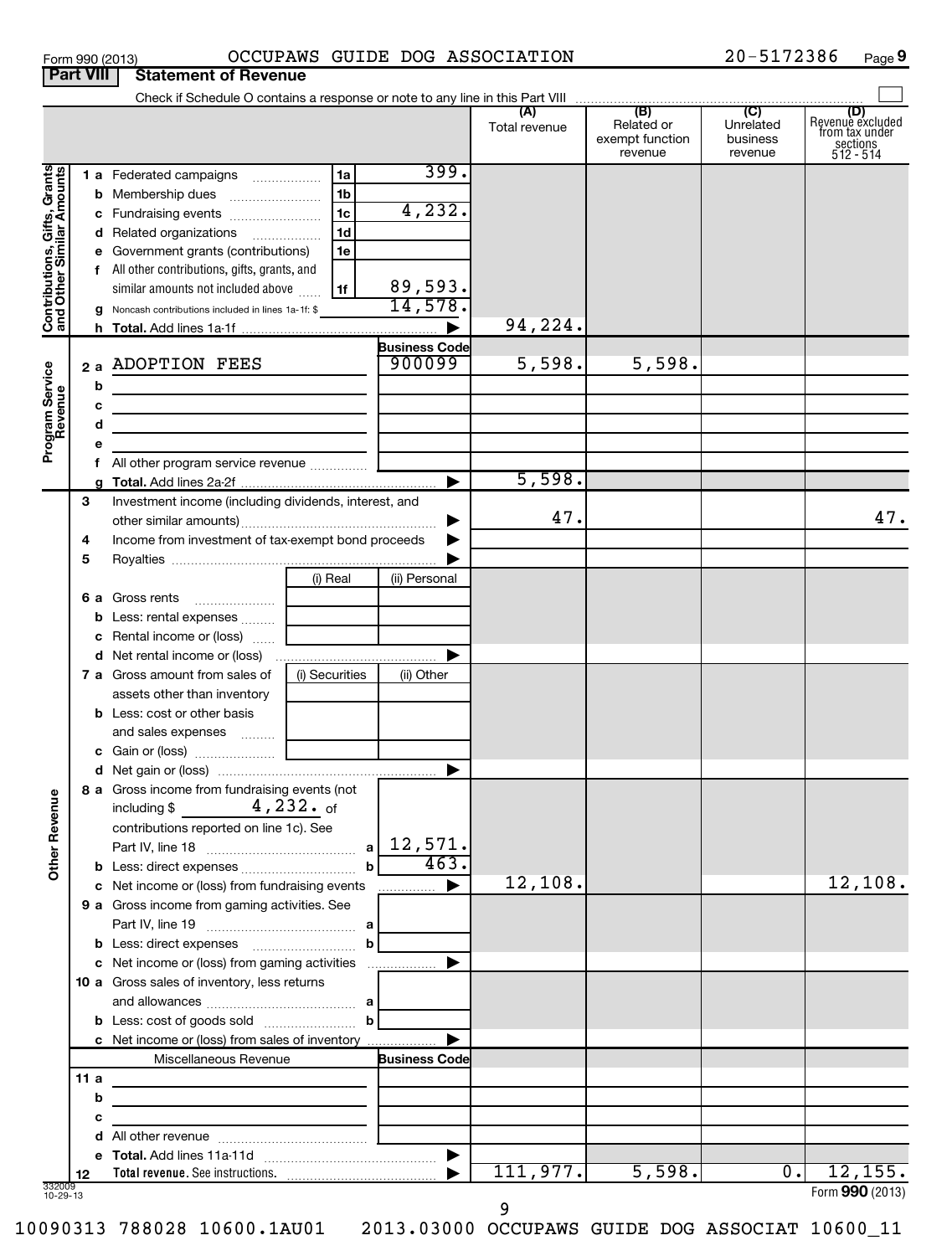| <u>Form 990 (2013)</u> |  |
|------------------------|--|
|------------------------|--|

**Part IX Statement of Functional Expenses**

# Form 990 (2013)  $OCCUPANS$   $GUIDE$   $DOG$   $ASSOCIATION$   $20-5172386$   $Page$

### If following SOP 98-2 (ASC 958-720) **Total functional expenses.**  Add lines 1 through 24e **Joint costs.** Complete this line only if the organization **(A) (B) (C) (D) 1 2 3 4 5 6 7 8 9 10 11 a b c d e f g 12 13 14 15 16 17 18 19 20 21 22 23 24 a b c d e 25 26** *Section 501(c)(3) and 501(c)(4) organizations must complete all columns. All other organizations must complete column (A).* Grants and other assistance to governments and organizations in the United States. See Part IV, line 21 Compensation not included above, to disqualified persons (as defined under section 4958(f)(1)) and persons described in section 4958(c)(3)(B)  $\quad \quad \ldots \ldots \ldots$ Pension plan accruals and contributions (include section 401(k) and 403(b) employer contributions) Professional fundraising services. See Part IV, line 17 Other. (If line 11g amount exceeds 10% of line 25, column (A) amount, list line 11g expenses on Sch O.) Other expenses. Itemize expenses not covered above. (List miscellaneous expenses in line 24e. If line 24e amount exceeds 10% of line 25, column (A) amount, list line 24e expenses on Schedule O.)  $\, \ldots \,$ reported in column (B) joint costs from a combined educational campaign and fundraising solicitation. Check if Schedule O contains a response or note to any line in this Part IX Total expenses | Program service expenses Management and general expenses Fundraising expenses Grants and other assistance to individuals in the United States. See Part IV. line 22 Grants and other assistance to governments, organizations, and individuals outside the United States. See Part IV, lines 15 and 16 ~ Benefits paid to or for members .................... Compensation of current officers, directors, trustees, and key employees ......................... Other salaries and wages ~~~~~~~~~~ Other employee benefits ~~~~~~~~~~ Payroll taxes ~~~~~~~~~~~~~~~~ Fees for services (non-employees): Management ~~~~~~~~~~~~~~~~ Legal ~~~~~~~~~~~~~~~~~~~~ Accounting ~~~~~~~~~~~~~~~~~ Lobbying ~~~~~~~~~~~~~~~~~~ Investment management fees ........................ Advertising and promotion ~~~~~~~~~ Office expenses ~~~~~~~~~~~~~~~ Information technology ~~~~~~~~~~~ Royalties ~~~~~~~~~~~~~~~~~~ Occupancy ~~~~~~~~~~~~~~~~~ Travel ………………………………………………… Payments of travel or entertainment expenses for any federal, state, or local public officials Conferences, conventions, and meetings ...... Interest Payments to affiliates ~~~~~~~~~~~~ ~~~~~~~~~~~~~~~~~~ Depreciation, depletion, and amortization ...... Insurance ~~~~~~~~~~~~~~~~~ All other expenses Check here  $\blacktriangleright$ *Do not include amounts reported on lines 6b, 7b, 8b, 9b, and 10b of Part VIII.*  $\lfloor x \rfloor$  $\Box$ 15,511. 15,201. 310.  $2,239.$   $2,194.$   $45.$  $1,187.$   $1,163.$   $24.$ 2,100. 2,100. 22,023. 22,023.  $2,699.$  2,243. 1 456. 27,622. 24,848. 1,515. 1,259. 1,506. 1,204. 151. 151. 16,149. 15,649. 500. 842. 674. 84. 84. 667. 654. 13. 1,473. 1,179. 147. 147. PUPPIES 5,025. 5,025.  $2,800.$   $2,240.$   $280.$   $280.$ 101,843. 94,297. 5,169. 2,377.

332010 10-29-13

Form **990** (2013)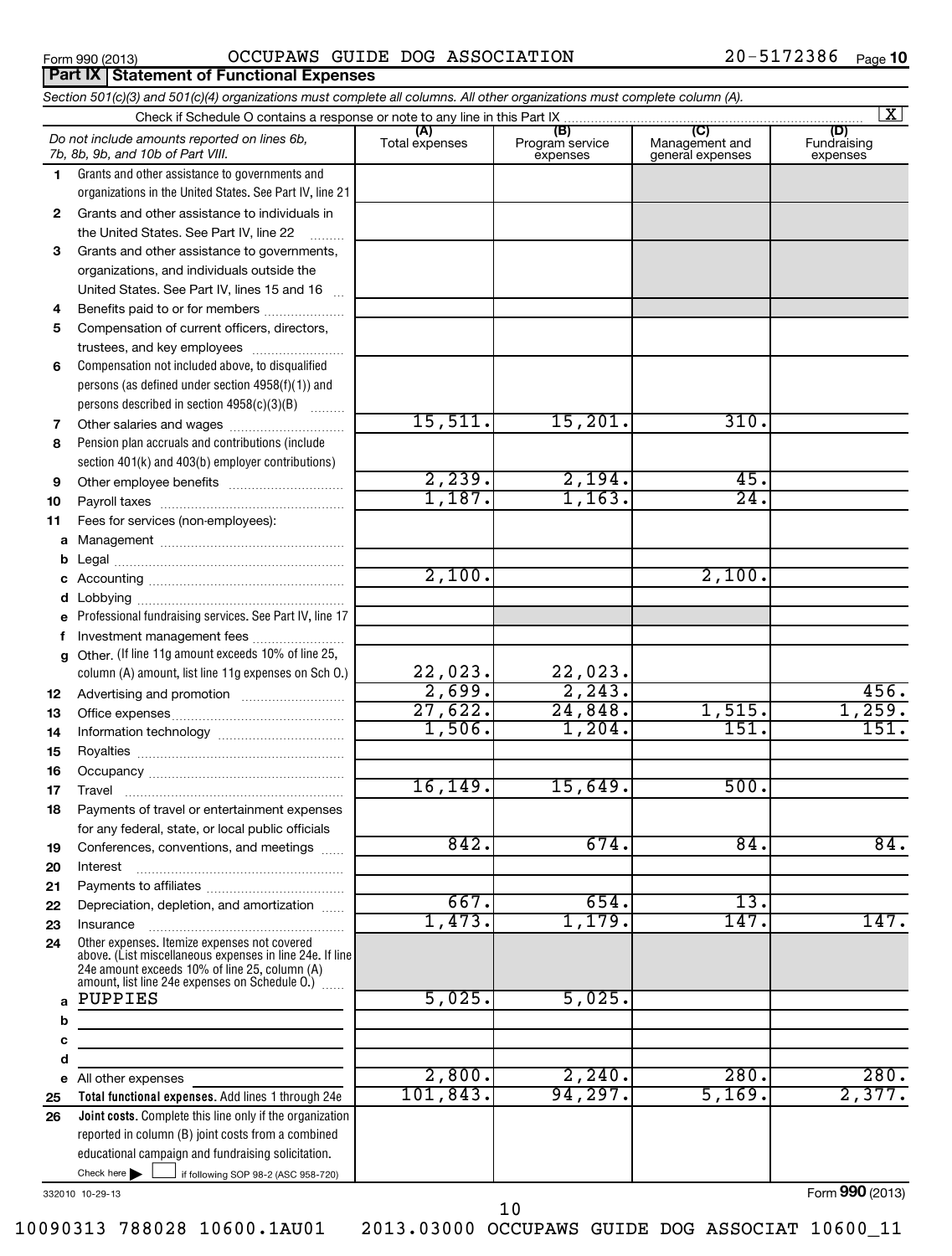10090313 788028 10600.1AU01 2013.03000 OCCUPAWS GUIDE DOG ASSOCIAT 10600\_11

| Form 990 (2013) |                               |  | OCCUPAWS GUIDE DOG ASSOCIATION | 20-5172386 | Page $11$ |
|-----------------|-------------------------------|--|--------------------------------|------------|-----------|
|                 | <b>Part X   Balance Sheet</b> |  |                                |            |           |

| (A)<br>Beginning of year<br>68, 157.                                                                                                                                                                                                 |                 | (B)              |
|--------------------------------------------------------------------------------------------------------------------------------------------------------------------------------------------------------------------------------------|-----------------|------------------|
|                                                                                                                                                                                                                                      |                 | End of year      |
| 1                                                                                                                                                                                                                                    | $\mathbf{1}$    | 83,472.          |
| 23, 143.<br>2                                                                                                                                                                                                                        | $\mathbf{2}$    | 17,775.          |
| з                                                                                                                                                                                                                                    | 3               |                  |
| 124.<br>4                                                                                                                                                                                                                            | 4               | 170.             |
| Loans and other receivables from current and former officers, directors,<br>5                                                                                                                                                        |                 |                  |
| trustees, key employees, and highest compensated employees. Complete                                                                                                                                                                 |                 |                  |
|                                                                                                                                                                                                                                      | 5               |                  |
| Loans and other receivables from other disqualified persons (as defined under<br>6                                                                                                                                                   |                 |                  |
| section 4958(f)(1)), persons described in section 4958(c)(3)(B), and contributing                                                                                                                                                    |                 |                  |
| employers and sponsoring organizations of section 501(c)(9) voluntary                                                                                                                                                                |                 |                  |
| employees' beneficiary organizations (see instr). Complete Part II of Sch L                                                                                                                                                          | 6               |                  |
| Assets<br>7                                                                                                                                                                                                                          | $\overline{7}$  |                  |
| 8                                                                                                                                                                                                                                    | 8               |                  |
| 1,107.<br>Prepaid expenses and deferred charges<br>9                                                                                                                                                                                 | 9               | 710.             |
| <b>10a</b> Land, buildings, and equipment: cost or other                                                                                                                                                                             |                 |                  |
| $\frac{2,000}{1,389}$<br>basis. Complete Part VI of Schedule D  10a                                                                                                                                                                  |                 |                  |
| 1,278.                                                                                                                                                                                                                               | 10 <sub>c</sub> | 611.             |
| 11                                                                                                                                                                                                                                   | 11              |                  |
| 12                                                                                                                                                                                                                                   | 12              |                  |
| 13                                                                                                                                                                                                                                   | 13              |                  |
| 14                                                                                                                                                                                                                                   | 14              |                  |
| 15                                                                                                                                                                                                                                   | 15              |                  |
| 93,809.<br>16                                                                                                                                                                                                                        | 16              | 102,738.         |
| 1,205.<br>17                                                                                                                                                                                                                         | 17              |                  |
| 18                                                                                                                                                                                                                                   | 18              |                  |
| 19<br>Deferred revenue manual contracts and contracts are all the manual contracts and contracts are contracted and contracts are contracted and contract are contracted and contract are contracted and contract are contracted and | 19              |                  |
| 20                                                                                                                                                                                                                                   | 20              |                  |
| 21<br>Escrow or custodial account liability. Complete Part IV of Schedule D                                                                                                                                                          | 21              |                  |
| Loans and other payables to current and former officers, directors, trustees,<br>22                                                                                                                                                  |                 |                  |
| Liabilities<br>key employees, highest compensated employees, and disqualified persons.                                                                                                                                               |                 |                  |
|                                                                                                                                                                                                                                      | 22              |                  |
| Secured mortgages and notes payable to unrelated third parties<br>23                                                                                                                                                                 | 23              |                  |
| Unsecured notes and loans payable to unrelated third parties<br>24                                                                                                                                                                   | 24              |                  |
| 25<br>Other liabilities (including federal income tax, payables to related third                                                                                                                                                     |                 |                  |
| parties, and other liabilities not included on lines 17-24). Complete Part X of                                                                                                                                                      |                 |                  |
| Schedule D<br>1,205.                                                                                                                                                                                                                 | 25              | $\overline{0}$ . |
| 26                                                                                                                                                                                                                                   | 26              |                  |
| Organizations that follow SFAS 117 (ASC 958), check here $\blacktriangleright$ $\boxed{X}$ and                                                                                                                                       |                 |                  |
| complete lines 27 through 29, and lines 33 and 34.<br>87,604.                                                                                                                                                                        | 27              | 92,867.          |
| 27<br>5,000.                                                                                                                                                                                                                         | 28              | 9,871.           |
| 28                                                                                                                                                                                                                                   | 29              |                  |
| Net Assets or Fund Balances<br>Permanently restricted net assets<br>29<br>Organizations that do not follow SFAS 117 (ASC 958), check here ▶                                                                                          |                 |                  |
| and complete lines 30 through 34.                                                                                                                                                                                                    |                 |                  |
| 30                                                                                                                                                                                                                                   | 30              |                  |
| Paid-in or capital surplus, or land, building, or equipment fund<br>31                                                                                                                                                               | 31              |                  |
| Retained earnings, endowment, accumulated income, or other funds<br>32                                                                                                                                                               | 32              |                  |
| 92,604.<br>33                                                                                                                                                                                                                        | 33              | 102,738.         |
| 93,809.<br>34                                                                                                                                                                                                                        | 34              | 102,738.         |

Form (2013) **990**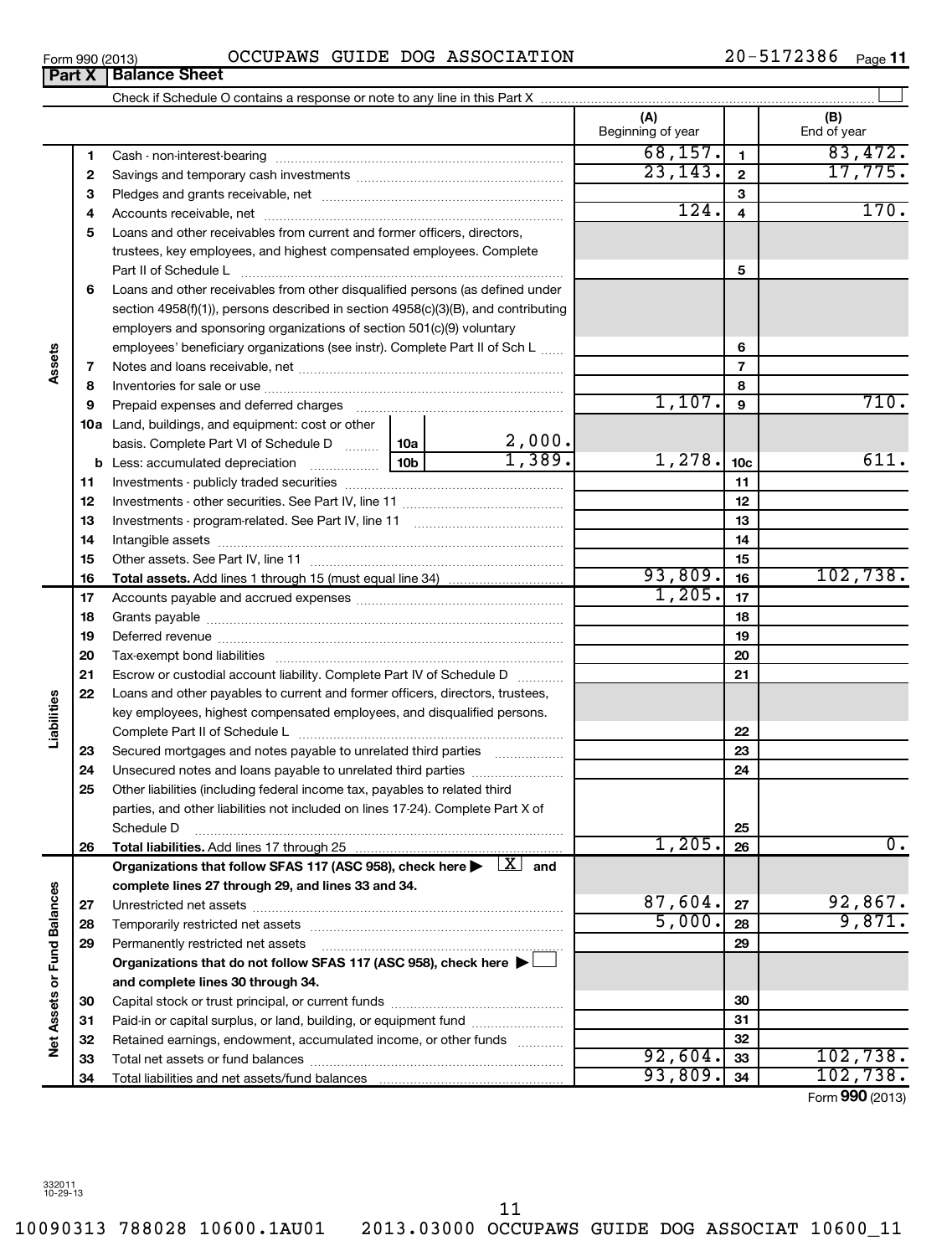10090313 788028 10600.1AU01 2013.03000 OCCUPAWS GUIDE DOG ASSOCIAT 10600\_11 12

|                                                                                                                             | <b>Part XI Reconciliation of Net Assets</b>                                                                                                                       |                |                |            |                  |  |  |
|-----------------------------------------------------------------------------------------------------------------------------|-------------------------------------------------------------------------------------------------------------------------------------------------------------------|----------------|----------------|------------|------------------|--|--|
|                                                                                                                             | Check if Schedule O contains a response or note to any line in this Part XI [11] [12] Check if Schedule O contains a response or note to any line in this Part XI |                |                |            |                  |  |  |
| 1                                                                                                                           |                                                                                                                                                                   | $\mathbf{1}$   |                | 111,977.   |                  |  |  |
| $\mathbf{2}$                                                                                                                |                                                                                                                                                                   | $\overline{2}$ |                | 101, 843.  |                  |  |  |
| 3                                                                                                                           | 3<br>Revenue less expenses. Subtract line 2 from line 1                                                                                                           |                |                |            |                  |  |  |
| 4                                                                                                                           | $\overline{\mathbf{4}}$                                                                                                                                           |                |                |            |                  |  |  |
| 5                                                                                                                           | 5<br>Net unrealized gains (losses) on investments [11] matter contents and the unrealized gains (losses) on investments                                           |                |                |            |                  |  |  |
| 6                                                                                                                           | Donated services and use of facilities                                                                                                                            | 6              |                |            |                  |  |  |
| 7                                                                                                                           | Investment expenses                                                                                                                                               | $\overline{7}$ |                |            |                  |  |  |
| 8                                                                                                                           | Prior period adjustments www.communication.communication.communication.communication.com                                                                          | 8              |                |            |                  |  |  |
| 9                                                                                                                           |                                                                                                                                                                   | $\mathbf{9}$   |                |            | $\overline{0}$ . |  |  |
| 10                                                                                                                          | Net assets or fund balances at end of year. Combine lines 3 through 9 (must equal Part X, line 33,                                                                |                |                |            |                  |  |  |
|                                                                                                                             | column (B))                                                                                                                                                       | 10             | 102,738.       |            |                  |  |  |
|                                                                                                                             | Part XII Financial Statements and Reporting                                                                                                                       |                |                |            |                  |  |  |
|                                                                                                                             |                                                                                                                                                                   |                |                |            |                  |  |  |
|                                                                                                                             |                                                                                                                                                                   |                |                | <b>Yes</b> | <b>No</b>        |  |  |
| 1                                                                                                                           | $\lfloor x \rfloor$ Accrual<br>Accounting method used to prepare the Form 990: $\Box$ Cash<br>Other                                                               |                |                |            |                  |  |  |
|                                                                                                                             | If the organization changed its method of accounting from a prior year or checked "Other," explain in Schedule O.                                                 |                |                |            |                  |  |  |
|                                                                                                                             |                                                                                                                                                                   |                | 2a             |            | x                |  |  |
|                                                                                                                             | If "Yes," check a box below to indicate whether the financial statements for the year were compiled or reviewed on a                                              |                |                |            |                  |  |  |
|                                                                                                                             | separate basis, consolidated basis, or both:                                                                                                                      |                |                |            |                  |  |  |
|                                                                                                                             | Both consolidated and separate basis<br>Separate basis<br>Consolidated basis                                                                                      |                |                |            |                  |  |  |
|                                                                                                                             |                                                                                                                                                                   |                | 2 <sub>b</sub> | х          |                  |  |  |
|                                                                                                                             | If "Yes," check a box below to indicate whether the financial statements for the year were audited on a separate basis,                                           |                |                |            |                  |  |  |
|                                                                                                                             | consolidated basis, or both:                                                                                                                                      |                |                |            |                  |  |  |
|                                                                                                                             | $\lfloor \underline{X} \rfloor$ Separate basis<br>Consolidated basis<br>Both consolidated and separate basis                                                      |                |                |            |                  |  |  |
| c If "Yes" to line 2a or 2b, does the organization have a committee that assumes responsibility for oversight of the audit, |                                                                                                                                                                   |                |                |            |                  |  |  |
|                                                                                                                             |                                                                                                                                                                   |                |                |            |                  |  |  |
| If the organization changed either its oversight process or selection process during the tax year, explain in Schedule O.   |                                                                                                                                                                   |                |                |            |                  |  |  |
|                                                                                                                             | 3a As a result of a federal award, was the organization required to undergo an audit or audits as set forth in the Single Audit                                   |                |                |            |                  |  |  |
|                                                                                                                             |                                                                                                                                                                   |                | За             |            | х                |  |  |
|                                                                                                                             | b If "Yes," did the organization undergo the required audit or audits? If the organization did not undergo the required audit                                     |                |                |            |                  |  |  |
|                                                                                                                             |                                                                                                                                                                   |                | Зb             |            |                  |  |  |

Form **990** (2013)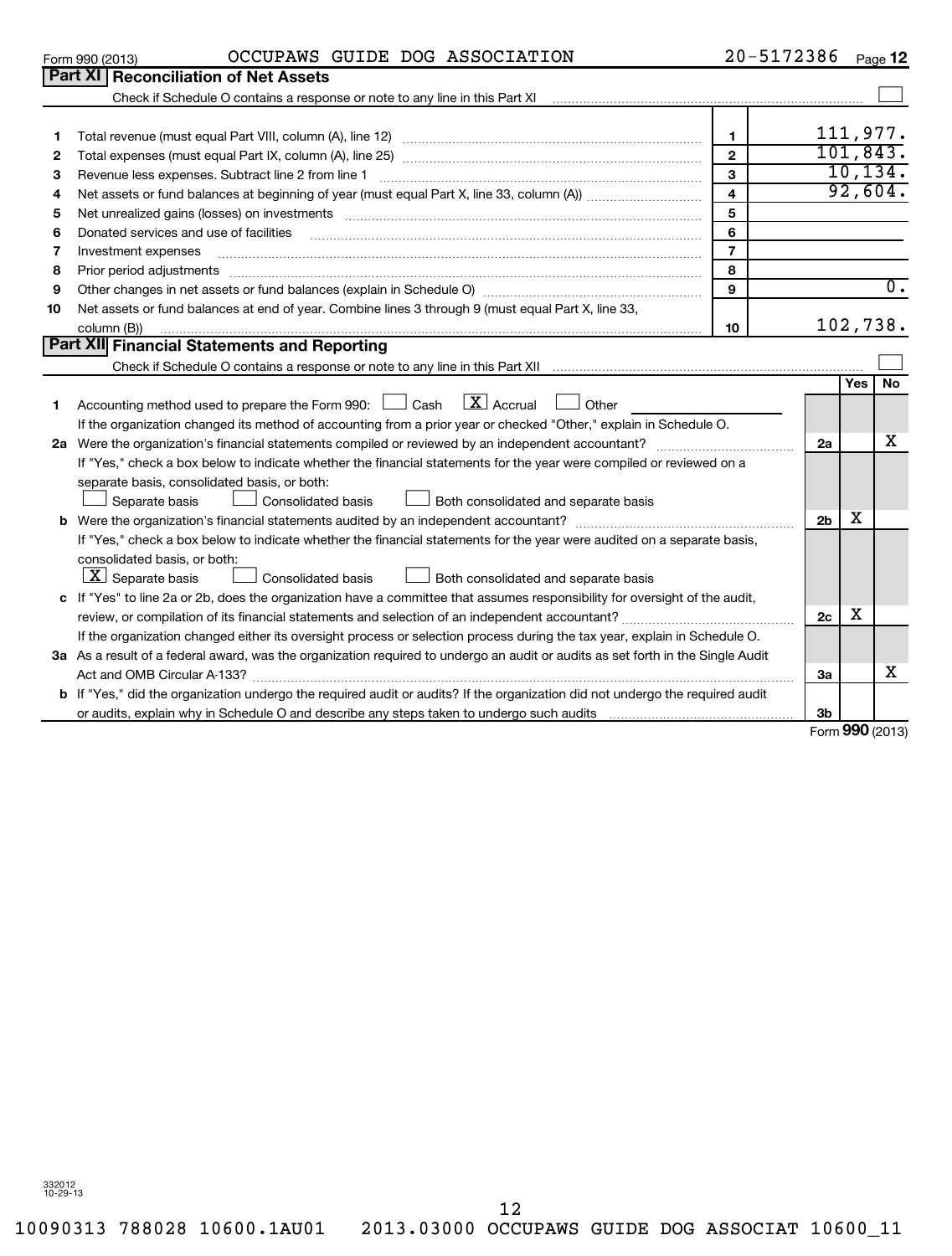| <b>SCHEDULE A</b> |
|-------------------|
|-------------------|

# **Public Charity Status and Public Support**<br> **Addition is a section 501(c)(3) organization or a section**<br>  $4947(a)(1)$  nonexempt charitable trust.

**(Form 990 or 990-EZ) Complete if the organization is a section 501(c)(3) organization or a section**

**| Attach to Form 990 or Form 990-EZ.** 

OMB No. 1545-0047

**Open to Public Inspection**

| Department of the Treasury |
|----------------------------|
| Internal Revenue Service   |
|                            |

| niemai Revenue Service<br><b>Inspection</b><br>Information about Schedule A (Form 990 or 990-EZ) and its instructions is at www.irs.gov/form990.           |                                                                                                                                            |                                               |                                                                                                                                                                 |                                      |                                          |     |     |                                              |    |                                        |           |  |
|------------------------------------------------------------------------------------------------------------------------------------------------------------|--------------------------------------------------------------------------------------------------------------------------------------------|-----------------------------------------------|-----------------------------------------------------------------------------------------------------------------------------------------------------------------|--------------------------------------|------------------------------------------|-----|-----|----------------------------------------------|----|----------------------------------------|-----------|--|
|                                                                                                                                                            | Name of the organization                                                                                                                   |                                               |                                                                                                                                                                 |                                      |                                          |     |     |                                              |    | <b>Employer identification number</b>  |           |  |
|                                                                                                                                                            |                                                                                                                                            |                                               | OCCUPAWS GUIDE DOG ASSOCIATION                                                                                                                                  |                                      |                                          |     |     |                                              |    | 20-5172386                             |           |  |
| Part I                                                                                                                                                     |                                                                                                                                            |                                               | Reason for Public Charity Status (All organizations must complete this part.) See instructions.                                                                 |                                      |                                          |     |     |                                              |    |                                        |           |  |
|                                                                                                                                                            |                                                                                                                                            |                                               | The organization is not a private foundation because it is: (For lines 1 through 11, check only one box.)                                                       |                                      |                                          |     |     |                                              |    |                                        |           |  |
| 1                                                                                                                                                          |                                                                                                                                            |                                               | A church, convention of churches, or association of churches described in section 170(b)(1)(A)(i).                                                              |                                      |                                          |     |     |                                              |    |                                        |           |  |
| 2                                                                                                                                                          | A school described in section 170(b)(1)(A)(ii). (Attach Schedule E.)                                                                       |                                               |                                                                                                                                                                 |                                      |                                          |     |     |                                              |    |                                        |           |  |
| з                                                                                                                                                          | A hospital or a cooperative hospital service organization described in section 170(b)(1)(A)(iii).                                          |                                               |                                                                                                                                                                 |                                      |                                          |     |     |                                              |    |                                        |           |  |
| 4                                                                                                                                                          | A medical research organization operated in conjunction with a hospital described in section 170(b)(1)(A)(iii). Enter the hospital's name, |                                               |                                                                                                                                                                 |                                      |                                          |     |     |                                              |    |                                        |           |  |
|                                                                                                                                                            | city, and state:                                                                                                                           |                                               |                                                                                                                                                                 |                                      |                                          |     |     |                                              |    |                                        |           |  |
| 5                                                                                                                                                          |                                                                                                                                            |                                               | An organization operated for the benefit of a college or university owned or operated by a governmental unit described in                                       |                                      |                                          |     |     |                                              |    |                                        |           |  |
|                                                                                                                                                            |                                                                                                                                            | section 170(b)(1)(A)(iv). (Complete Part II.) |                                                                                                                                                                 |                                      |                                          |     |     |                                              |    |                                        |           |  |
| 6                                                                                                                                                          |                                                                                                                                            |                                               | A federal, state, or local government or governmental unit described in section 170(b)(1)(A)(v).                                                                |                                      |                                          |     |     |                                              |    |                                        |           |  |
| <u>x </u><br>7 I                                                                                                                                           |                                                                                                                                            |                                               | An organization that normally receives a substantial part of its support from a governmental unit or from the general public described in                       |                                      |                                          |     |     |                                              |    |                                        |           |  |
|                                                                                                                                                            |                                                                                                                                            | section 170(b)(1)(A)(vi). (Complete Part II.) |                                                                                                                                                                 |                                      |                                          |     |     |                                              |    |                                        |           |  |
| 8                                                                                                                                                          |                                                                                                                                            |                                               | A community trust described in section 170(b)(1)(A)(vi). (Complete Part II.)                                                                                    |                                      |                                          |     |     |                                              |    |                                        |           |  |
| 9                                                                                                                                                          |                                                                                                                                            |                                               | An organization that normally receives: (1) more than 33 1/3% of its support from contributions, membership fees, and gross receipts from                       |                                      |                                          |     |     |                                              |    |                                        |           |  |
|                                                                                                                                                            |                                                                                                                                            |                                               | activities related to its exempt functions - subject to certain exceptions, and (2) no more than 33 1/3% of its support from gross investment                   |                                      |                                          |     |     |                                              |    |                                        |           |  |
|                                                                                                                                                            |                                                                                                                                            |                                               | income and unrelated business taxable income (less section 511 tax) from businesses acquired by the organization after June 30, 1975.                           |                                      |                                          |     |     |                                              |    |                                        |           |  |
|                                                                                                                                                            |                                                                                                                                            | See section 509(a)(2). (Complete Part III.)   |                                                                                                                                                                 |                                      |                                          |     |     |                                              |    |                                        |           |  |
| 10                                                                                                                                                         |                                                                                                                                            |                                               | An organization organized and operated exclusively to test for public safety. See section 509(a)(4).                                                            |                                      |                                          |     |     |                                              |    |                                        |           |  |
| 11                                                                                                                                                         |                                                                                                                                            |                                               | An organization organized and operated exclusively for the benefit of, to perform the functions of, or to carry out the purposes of one or                      |                                      |                                          |     |     |                                              |    |                                        |           |  |
|                                                                                                                                                            |                                                                                                                                            |                                               | more publicly supported organizations described in section 509(a)(1) or section 509(a)(2). See section 509(a)(3). Check the box that                            |                                      |                                          |     |     |                                              |    |                                        |           |  |
|                                                                                                                                                            |                                                                                                                                            |                                               | describes the type of supporting organization and complete lines 11e through 11h.                                                                               | J Type III - Functionally integrated |                                          |     |     |                                              |    |                                        |           |  |
| е                                                                                                                                                          | J Type I<br>a۱                                                                                                                             | bl                                            | Type II<br>c L<br>By checking this box, I certify that the organization is not controlled directly or indirectly by one or more disqualified persons other than |                                      |                                          |     | d l |                                              |    | Type III - Non-functionally integrated |           |  |
|                                                                                                                                                            |                                                                                                                                            |                                               | foundation managers and other than one or more publicly supported organizations described in section 509(a)(1) or section 509(a)(2).                            |                                      |                                          |     |     |                                              |    |                                        |           |  |
| f                                                                                                                                                          |                                                                                                                                            |                                               | If the organization received a written determination from the IRS that it is a Type I, Type II, or Type III                                                     |                                      |                                          |     |     |                                              |    |                                        |           |  |
|                                                                                                                                                            |                                                                                                                                            | supporting organization, check this box       |                                                                                                                                                                 |                                      |                                          |     |     |                                              |    |                                        |           |  |
| g                                                                                                                                                          |                                                                                                                                            |                                               | Since August 17, 2006, has the organization accepted any gift or contribution from any of the following persons?                                                |                                      |                                          |     |     |                                              |    |                                        |           |  |
|                                                                                                                                                            | (i)                                                                                                                                        |                                               | A person who directly or indirectly controls, either alone or together with persons described in (ii) and (iii) below,                                          |                                      |                                          |     |     |                                              |    |                                        | Yes<br>No |  |
|                                                                                                                                                            |                                                                                                                                            |                                               | the governing body of the supported organization?                                                                                                               |                                      |                                          |     |     |                                              |    | 11g(i)                                 |           |  |
|                                                                                                                                                            |                                                                                                                                            |                                               | (ii) A family member of a person described in (i) above?                                                                                                        |                                      |                                          |     |     |                                              |    | 11g(ii)                                |           |  |
|                                                                                                                                                            |                                                                                                                                            |                                               |                                                                                                                                                                 |                                      |                                          |     |     |                                              |    | 11g(iii)                               |           |  |
| h                                                                                                                                                          |                                                                                                                                            |                                               | Provide the following information about the supported organization(s).                                                                                          |                                      |                                          |     |     |                                              |    |                                        |           |  |
|                                                                                                                                                            |                                                                                                                                            |                                               |                                                                                                                                                                 |                                      |                                          |     |     |                                              |    |                                        |           |  |
| (vi) is the<br>(iii) Type of organization (iv) Is the organization (v) Did you notify the<br>(i) Name of supported<br>(ii) EIN<br>(vii) Amount of monetary |                                                                                                                                            |                                               |                                                                                                                                                                 |                                      |                                          |     |     |                                              |    |                                        |           |  |
|                                                                                                                                                            | organization                                                                                                                               |                                               | $\frac{1}{2}$ described on lines 1-9 $\parallel$ in col. (i) listed in your organization in col.                                                                |                                      |                                          |     |     | organizátion in col.<br>(i) organized in the |    | support                                |           |  |
|                                                                                                                                                            |                                                                                                                                            |                                               | above or IRC section<br>(see instructions))                                                                                                                     |                                      | governing document? (i) of your support? |     |     | <b>U.S.?</b>                                 |    |                                        |           |  |
|                                                                                                                                                            |                                                                                                                                            |                                               |                                                                                                                                                                 | Yes                                  | <b>No</b>                                | Yes | No  | Yes                                          | No |                                        |           |  |
|                                                                                                                                                            |                                                                                                                                            |                                               |                                                                                                                                                                 |                                      |                                          |     |     |                                              |    |                                        |           |  |
|                                                                                                                                                            |                                                                                                                                            |                                               |                                                                                                                                                                 |                                      |                                          |     |     |                                              |    |                                        |           |  |
|                                                                                                                                                            |                                                                                                                                            |                                               |                                                                                                                                                                 |                                      |                                          |     |     |                                              |    |                                        |           |  |
|                                                                                                                                                            |                                                                                                                                            |                                               |                                                                                                                                                                 |                                      |                                          |     |     |                                              |    |                                        |           |  |
|                                                                                                                                                            |                                                                                                                                            |                                               |                                                                                                                                                                 |                                      |                                          |     |     |                                              |    |                                        |           |  |

| (i) Name of supported<br>organization | (ii) EIN                                                                                                 | (iii) Type of organization<br>(described on lines 1-9<br>above or IRC section | in col. (i) listed in your<br>governing document? |     | $(iv)$ is the organization $(v)$ Did you notify the<br>organization in col.<br>(i) of your support? |     | (vi) Is the<br>organization in col.<br>(i) organized in the<br>U.S.? |    | (vii) Amount of monetary<br>support |  |
|---------------------------------------|----------------------------------------------------------------------------------------------------------|-------------------------------------------------------------------------------|---------------------------------------------------|-----|-----------------------------------------------------------------------------------------------------|-----|----------------------------------------------------------------------|----|-------------------------------------|--|
|                                       |                                                                                                          | (see instructions))                                                           | Yes                                               | No. | Yes                                                                                                 | No. | Yes                                                                  | No |                                     |  |
|                                       |                                                                                                          |                                                                               |                                                   |     |                                                                                                     |     |                                                                      |    |                                     |  |
|                                       |                                                                                                          |                                                                               |                                                   |     |                                                                                                     |     |                                                                      |    |                                     |  |
|                                       |                                                                                                          |                                                                               |                                                   |     |                                                                                                     |     |                                                                      |    |                                     |  |
|                                       |                                                                                                          |                                                                               |                                                   |     |                                                                                                     |     |                                                                      |    |                                     |  |
|                                       |                                                                                                          |                                                                               |                                                   |     |                                                                                                     |     |                                                                      |    |                                     |  |
| Total                                 |                                                                                                          |                                                                               |                                                   |     |                                                                                                     |     |                                                                      |    |                                     |  |
| Form 990 or 990-EZ.                   | LHA For Paperwork Reduction Act Notice, see the Instructions for<br>Schedule A (Form 990 or 990-EZ) 2013 |                                                                               |                                                   |     |                                                                                                     |     |                                                                      |    |                                     |  |

332021 09-25-13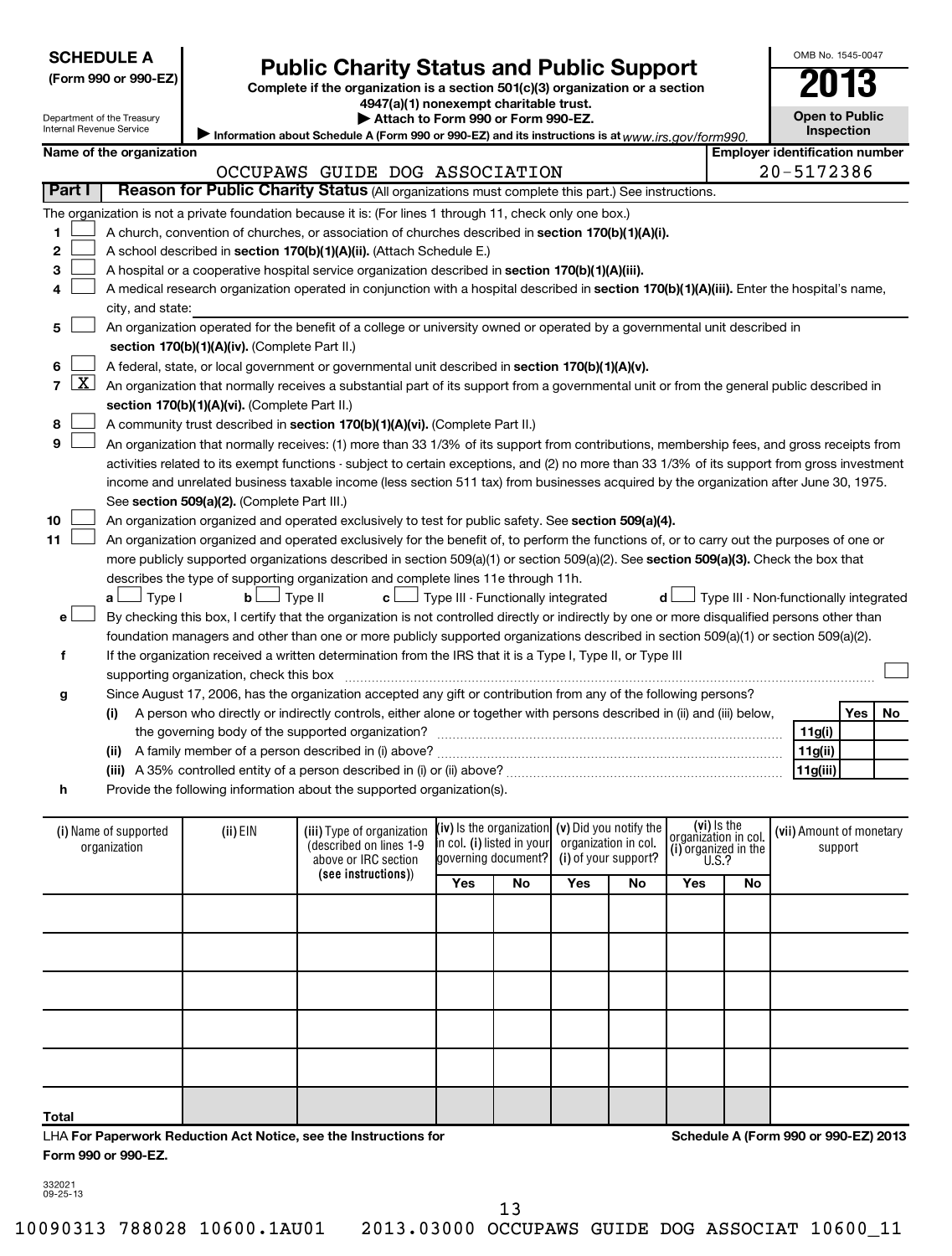# Schedule A (Form 990 or 990-EZ) 2013 Page OCCUPAWS GUIDE DOG ASSOCIATION 20-5172386

20-5172386 Page 2

(Complete only if you checked the box on line 5, 7, or 8 of Part I or if the organization failed to qualify under Part III. If the organization fails to qualify under the tests listed below, please complete Part III.) **Part II Support Schedule for Organizations Described in Sections 170(b)(1)(A)(iv) and 170(b)(1)(A)(vi)**

|    | <b>Section A. Public Support</b>                                                                                                                                                                                                                                          |                               |                      |                       |                            |                                      |                                     |  |
|----|---------------------------------------------------------------------------------------------------------------------------------------------------------------------------------------------------------------------------------------------------------------------------|-------------------------------|----------------------|-----------------------|----------------------------|--------------------------------------|-------------------------------------|--|
|    | Calendar year (or fiscal year beginning in)                                                                                                                                                                                                                               | (a) 2009                      | (b) 2010             | $(c)$ 2011            | $(d)$ 2012                 | (e) 2013                             | (f) Total                           |  |
|    | 1 Gifts, grants, contributions, and                                                                                                                                                                                                                                       |                               |                      |                       |                            |                                      |                                     |  |
|    | membership fees received. (Do not                                                                                                                                                                                                                                         |                               |                      |                       |                            |                                      |                                     |  |
|    | include any "unusual grants.")                                                                                                                                                                                                                                            | 39, 218.                      | 138,869.             | 94,627.               | 123, 190.                  | 94,224.                              | 490,128.                            |  |
|    | 2 Tax revenues levied for the organ-                                                                                                                                                                                                                                      |                               |                      |                       |                            |                                      |                                     |  |
|    | ization's benefit and either paid to                                                                                                                                                                                                                                      |                               |                      |                       |                            |                                      |                                     |  |
|    | or expended on its behalf                                                                                                                                                                                                                                                 |                               |                      |                       |                            |                                      |                                     |  |
|    | 3 The value of services or facilities                                                                                                                                                                                                                                     |                               |                      |                       |                            |                                      |                                     |  |
|    | furnished by a governmental unit to                                                                                                                                                                                                                                       |                               |                      |                       |                            |                                      |                                     |  |
|    | the organization without charge                                                                                                                                                                                                                                           |                               |                      |                       |                            |                                      |                                     |  |
|    | 4 Total. Add lines 1 through 3                                                                                                                                                                                                                                            | 39,218.                       | 138,869.             | 94,627.               | 123, 190.                  | 94, 224.                             | 490, 128.                           |  |
| 5. | The portion of total contributions                                                                                                                                                                                                                                        |                               |                      |                       |                            |                                      |                                     |  |
|    | by each person (other than a                                                                                                                                                                                                                                              |                               |                      |                       |                            |                                      |                                     |  |
|    | governmental unit or publicly                                                                                                                                                                                                                                             |                               |                      |                       |                            |                                      |                                     |  |
|    | supported organization) included                                                                                                                                                                                                                                          |                               |                      |                       |                            |                                      |                                     |  |
|    | on line 1 that exceeds 2% of the                                                                                                                                                                                                                                          |                               |                      |                       |                            |                                      |                                     |  |
|    | amount shown on line 11,                                                                                                                                                                                                                                                  |                               |                      |                       |                            |                                      |                                     |  |
|    | column (f)                                                                                                                                                                                                                                                                |                               |                      |                       |                            |                                      | 108,570.                            |  |
|    | 6 Public support. Subtract line 5 from line 4.                                                                                                                                                                                                                            |                               |                      |                       |                            |                                      | 381,558.                            |  |
|    | <b>Section B. Total Support</b>                                                                                                                                                                                                                                           |                               |                      |                       |                            |                                      |                                     |  |
|    | Calendar year (or fiscal year beginning in)                                                                                                                                                                                                                               | $\frac{$ (a) 2009<br>39, 218. | (b) 2010<br>138,869. | $\frac{1}{94}$ , 627. | $\frac{(d) 2012}{123,190}$ | (e) 2013<br>94,224.                  | (f) Total<br>$\overline{490,128}$ . |  |
|    | <b>7</b> Amounts from line 4                                                                                                                                                                                                                                              |                               |                      |                       |                            |                                      |                                     |  |
| 8  | Gross income from interest,                                                                                                                                                                                                                                               |                               |                      |                       |                            |                                      |                                     |  |
|    | dividends, payments received on                                                                                                                                                                                                                                           |                               |                      |                       |                            |                                      |                                     |  |
|    | securities loans, rents, royalties                                                                                                                                                                                                                                        |                               | 192.                 | 179.                  | 76.                        | 47.                                  | 494.                                |  |
|    | and income from similar sources                                                                                                                                                                                                                                           |                               |                      |                       |                            |                                      |                                     |  |
|    | <b>9</b> Net income from unrelated business                                                                                                                                                                                                                               |                               |                      |                       |                            |                                      |                                     |  |
|    | activities, whether or not the                                                                                                                                                                                                                                            |                               |                      |                       |                            |                                      |                                     |  |
|    | business is regularly carried on                                                                                                                                                                                                                                          |                               |                      |                       |                            |                                      |                                     |  |
|    | 10 Other income. Do not include gain                                                                                                                                                                                                                                      |                               |                      |                       |                            |                                      |                                     |  |
|    | or loss from the sale of capital                                                                                                                                                                                                                                          |                               |                      |                       |                            |                                      |                                     |  |
|    | assets (Explain in Part IV.)                                                                                                                                                                                                                                              |                               |                      |                       |                            |                                      | 490,622.                            |  |
|    | 11 Total support. Add lines 7 through 10                                                                                                                                                                                                                                  |                               |                      |                       |                            |                                      | 105, 379.                           |  |
|    | 12 Gross receipts from related activities, etc. (see instructions)                                                                                                                                                                                                        |                               |                      |                       |                            | 12                                   |                                     |  |
|    | 13 First five years. If the Form 990 is for the organization's first, second, third, fourth, or fifth tax year as a section 501(c)(3)                                                                                                                                     |                               |                      |                       |                            |                                      |                                     |  |
|    | organization, check this box and stop here<br>Section C. Computation of Public Support Percentage                                                                                                                                                                         |                               |                      |                       |                            |                                      |                                     |  |
|    |                                                                                                                                                                                                                                                                           |                               |                      |                       |                            | 14                                   | 77.77<br>%                          |  |
|    | 14 Public support percentage for 2013 (line 6, column (f) divided by line 11, column (f) <i>marroummaname</i>                                                                                                                                                             |                               |                      |                       |                            | 15                                   | 79.34<br>%                          |  |
|    | 16a 33 1/3% support test - 2013. If the organization did not check the box on line 13, and line 14 is 33 1/3% or more, check this box and                                                                                                                                 |                               |                      |                       |                            |                                      |                                     |  |
|    | stop here. The organization qualifies as a publicly supported organization manufactured content and the content of the state of the state of the state of the state of the state of the state of the state of the state of the                                            |                               |                      |                       |                            |                                      | $\lfloor x \rfloor$                 |  |
|    |                                                                                                                                                                                                                                                                           |                               |                      |                       |                            |                                      |                                     |  |
|    | b 33 1/3% support test - 2012. If the organization did not check a box on line 13 or 16a, and line 15 is 33 1/3% or more, check this box                                                                                                                                  |                               |                      |                       |                            |                                      |                                     |  |
|    |                                                                                                                                                                                                                                                                           |                               |                      |                       |                            |                                      |                                     |  |
|    | 17a 10% -facts-and-circumstances test - 2013. If the organization did not check a box on line 13, 16a, or 16b, and line 14 is 10% or more,                                                                                                                                |                               |                      |                       |                            |                                      |                                     |  |
|    | and if the organization meets the "facts-and-circumstances" test, check this box and stop here. Explain in Part IV how the organization                                                                                                                                   |                               |                      |                       |                            |                                      |                                     |  |
|    | meets the "facts-and-circumstances" test. The organization qualifies as a publicly supported organization <i>manumumumumum</i><br>b 10% -facts-and-circumstances test - 2012. If the organization did not check a box on line 13, 16a, 16b, or 17a, and line 15 is 10% or |                               |                      |                       |                            |                                      |                                     |  |
|    | more, and if the organization meets the "facts-and-circumstances" test, check this box and stop here. Explain in Part IV how the                                                                                                                                          |                               |                      |                       |                            |                                      |                                     |  |
|    | organization meets the "facts-and-circumstances" test. The organization qualifies as a publicly supported organization                                                                                                                                                    |                               |                      |                       |                            |                                      |                                     |  |
| 18 | Private foundation. If the organization did not check a box on line 13, 16a, 16b, 17a, or 17b, check this box and see instructions                                                                                                                                        |                               |                      |                       |                            |                                      |                                     |  |
|    |                                                                                                                                                                                                                                                                           |                               |                      |                       |                            | Schedule A (Form 990 or 990-EZ) 2013 |                                     |  |
|    |                                                                                                                                                                                                                                                                           |                               |                      |                       |                            |                                      |                                     |  |

332022 09-25-13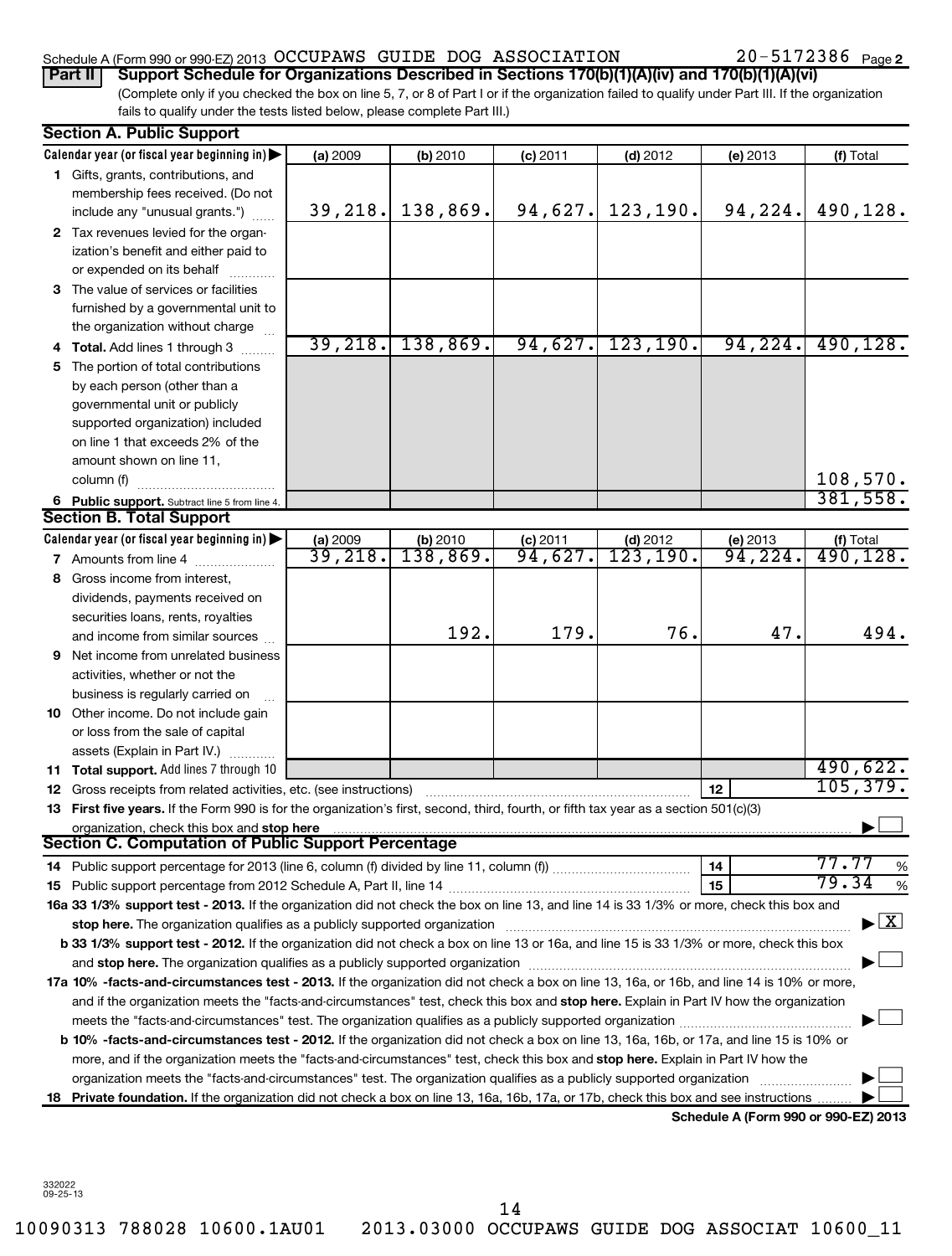# **Part III** Support Schedule for Organizations Described in Section 509(a)(2)

(Complete only if you checked the box on line 9 of Part I or if the organization failed to qualify under Part II. If the organization fails to qualify under the tests listed below, please complete Part II.)

|    | <b>Section A. Public Support</b>                                                                                                                                                                                               |          |          |            |            |                                      |           |
|----|--------------------------------------------------------------------------------------------------------------------------------------------------------------------------------------------------------------------------------|----------|----------|------------|------------|--------------------------------------|-----------|
|    | Calendar year (or fiscal year beginning in)                                                                                                                                                                                    | (a) 2009 | (b) 2010 | (c) 2011   | $(d)$ 2012 | (e) 2013                             | (f) Total |
|    | 1 Gifts, grants, contributions, and                                                                                                                                                                                            |          |          |            |            |                                      |           |
|    | membership fees received. (Do not                                                                                                                                                                                              |          |          |            |            |                                      |           |
|    | include any "unusual grants.")                                                                                                                                                                                                 |          |          |            |            |                                      |           |
|    | <b>2</b> Gross receipts from admissions,<br>merchandise sold or services per-<br>formed, or facilities furnished in<br>any activity that is related to the<br>organization's tax-exempt purpose                                |          |          |            |            |                                      |           |
|    | 3 Gross receipts from activities that<br>are not an unrelated trade or bus-                                                                                                                                                    |          |          |            |            |                                      |           |
|    | iness under section 513                                                                                                                                                                                                        |          |          |            |            |                                      |           |
| 4  | Tax revenues levied for the organ-                                                                                                                                                                                             |          |          |            |            |                                      |           |
|    | ization's benefit and either paid to<br>or expended on its behalf                                                                                                                                                              |          |          |            |            |                                      |           |
|    | 5 The value of services or facilities                                                                                                                                                                                          |          |          |            |            |                                      |           |
|    | furnished by a governmental unit to<br>the organization without charge                                                                                                                                                         |          |          |            |            |                                      |           |
|    | <b>6 Total.</b> Add lines 1 through 5                                                                                                                                                                                          |          |          |            |            |                                      |           |
|    | 7a Amounts included on lines 1, 2, and                                                                                                                                                                                         |          |          |            |            |                                      |           |
|    | 3 received from disqualified persons                                                                                                                                                                                           |          |          |            |            |                                      |           |
|    | <b>b</b> Amounts included on lines 2 and 3 received<br>from other than disqualified persons that<br>exceed the greater of \$5,000 or 1% of the<br>amount on line 13 for the year                                               |          |          |            |            |                                      |           |
|    | c Add lines 7a and 7b                                                                                                                                                                                                          |          |          |            |            |                                      |           |
|    | 8 Public support (Subtract line 7c from line 6.)                                                                                                                                                                               |          |          |            |            |                                      |           |
|    | <b>Section B. Total Support</b>                                                                                                                                                                                                |          |          |            |            |                                      |           |
|    | Calendar year (or fiscal year beginning in)                                                                                                                                                                                    | (a) 2009 | (b) 2010 | $(c)$ 2011 | $(d)$ 2012 | (e) 2013                             | (f) Total |
|    | 9 Amounts from line 6                                                                                                                                                                                                          |          |          |            |            |                                      |           |
|    | <b>10a</b> Gross income from interest,<br>dividends, payments received on<br>securities loans, rents, royalties<br>and income from similar sources                                                                             |          |          |            |            |                                      |           |
|    | <b>b</b> Unrelated business taxable income                                                                                                                                                                                     |          |          |            |            |                                      |           |
|    | (less section 511 taxes) from businesses<br>acquired after June 30, 1975<br>$\overline{\phantom{a}}$                                                                                                                           |          |          |            |            |                                      |           |
|    | c Add lines 10a and 10b                                                                                                                                                                                                        |          |          |            |            |                                      |           |
|    | <b>11</b> Net income from unrelated business<br>activities not included in line 10b,<br>whether or not the business is<br>regularly carried on                                                                                 |          |          |            |            |                                      |           |
|    | 12 Other income. Do not include gain<br>or loss from the sale of capital<br>assets (Explain in Part IV.)                                                                                                                       |          |          |            |            |                                      |           |
|    | <b>13</b> Total support. (Add lines 9, 10c, 11, and 12.)                                                                                                                                                                       |          |          |            |            |                                      |           |
|    | 14 First five years. If the Form 990 is for the organization's first, second, third, fourth, or fifth tax year as a section 501(c)(3) organization,                                                                            |          |          |            |            |                                      |           |
|    | check this box and stop here with the continuum control of the state of the state of the state of the state of the state of the state of the state of the state of the state of the state of the state of the state of the sta |          |          |            |            |                                      |           |
|    | <b>Section C. Computation of Public Support Percentage</b>                                                                                                                                                                     |          |          |            |            |                                      |           |
|    |                                                                                                                                                                                                                                |          |          |            |            | 15                                   | %         |
|    |                                                                                                                                                                                                                                |          |          |            |            | 16                                   | %         |
|    | Section D. Computation of Investment Income Percentage                                                                                                                                                                         |          |          |            |            |                                      |           |
|    |                                                                                                                                                                                                                                |          |          |            |            | 17                                   | %         |
|    | 18 Investment income percentage from 2012 Schedule A, Part III, line 17                                                                                                                                                        |          |          |            |            | 18                                   | %         |
|    | 19a 33 1/3% support tests - 2013. If the organization did not check the box on line 14, and line 15 is more than 33 1/3%, and line 17 is not                                                                                   |          |          |            |            |                                      |           |
|    | more than 33 1/3%, check this box and stop here. The organization qualifies as a publicly supported organization                                                                                                               |          |          |            |            |                                      |           |
|    | b 33 1/3% support tests - 2012. If the organization did not check a box on line 14 or line 19a, and line 16 is more than 33 1/3%, and                                                                                          |          |          |            |            |                                      |           |
|    | line 18 is not more than 33 1/3%, check this box and stop here. The organization qualifies as a publicly supported organization                                                                                                |          |          |            |            |                                      |           |
| 20 |                                                                                                                                                                                                                                |          |          |            |            |                                      |           |
|    | 332023 09-25-13                                                                                                                                                                                                                |          |          | 1 E        |            | Schedule A (Form 990 or 990-EZ) 2013 |           |

15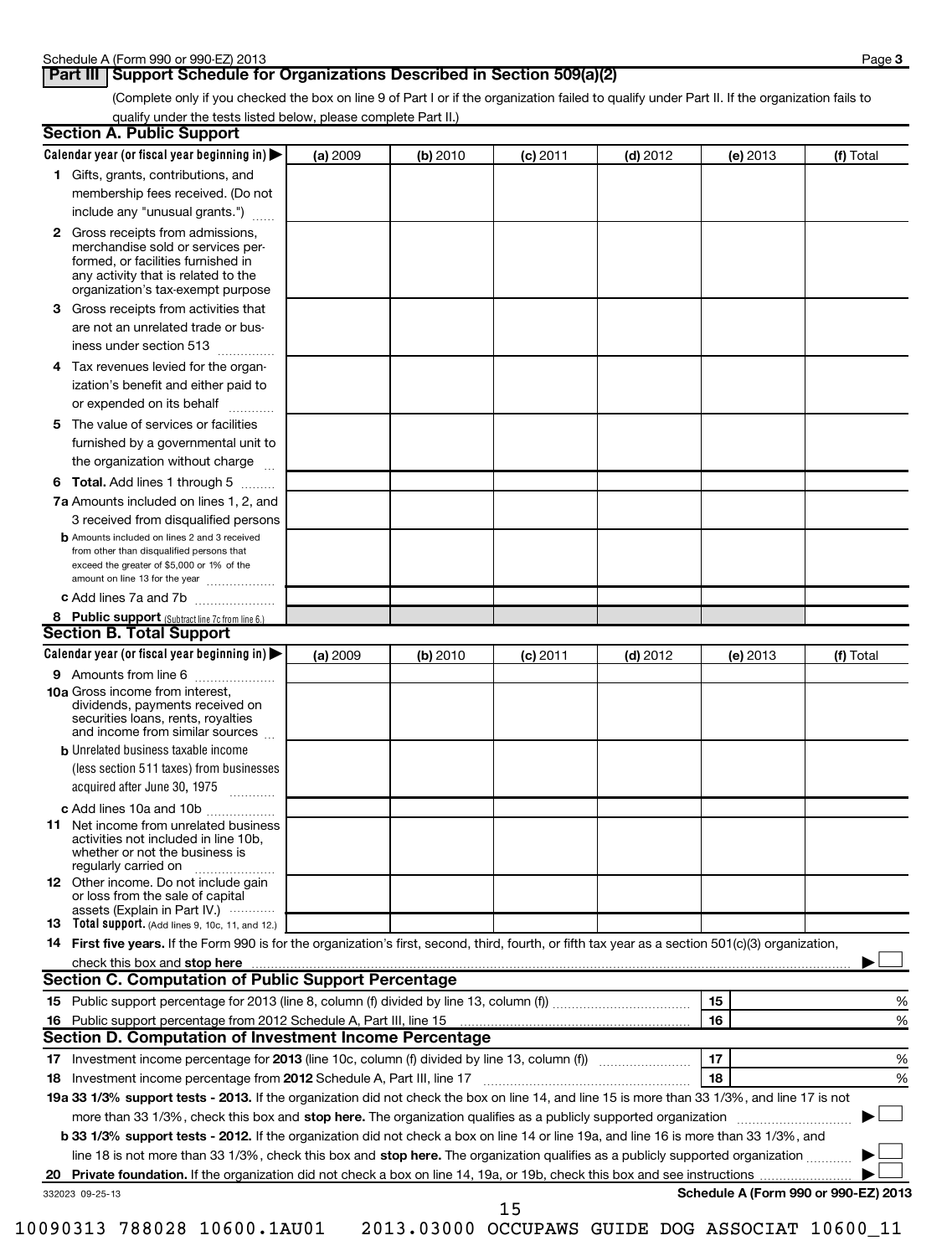Part IV | Supplemental Information. Provide the explanations required by Part II, line 10; Part II, line 17a or 17b; and Part III, line 12. Also complete this part for any additional information. (See instructions).

| 332024 09-25-13 |  |        |  | Schedule A (Form 990 or 990-EZ) 2013 |
|-----------------|--|--------|--|--------------------------------------|
|                 |  | $16\,$ |  |                                      |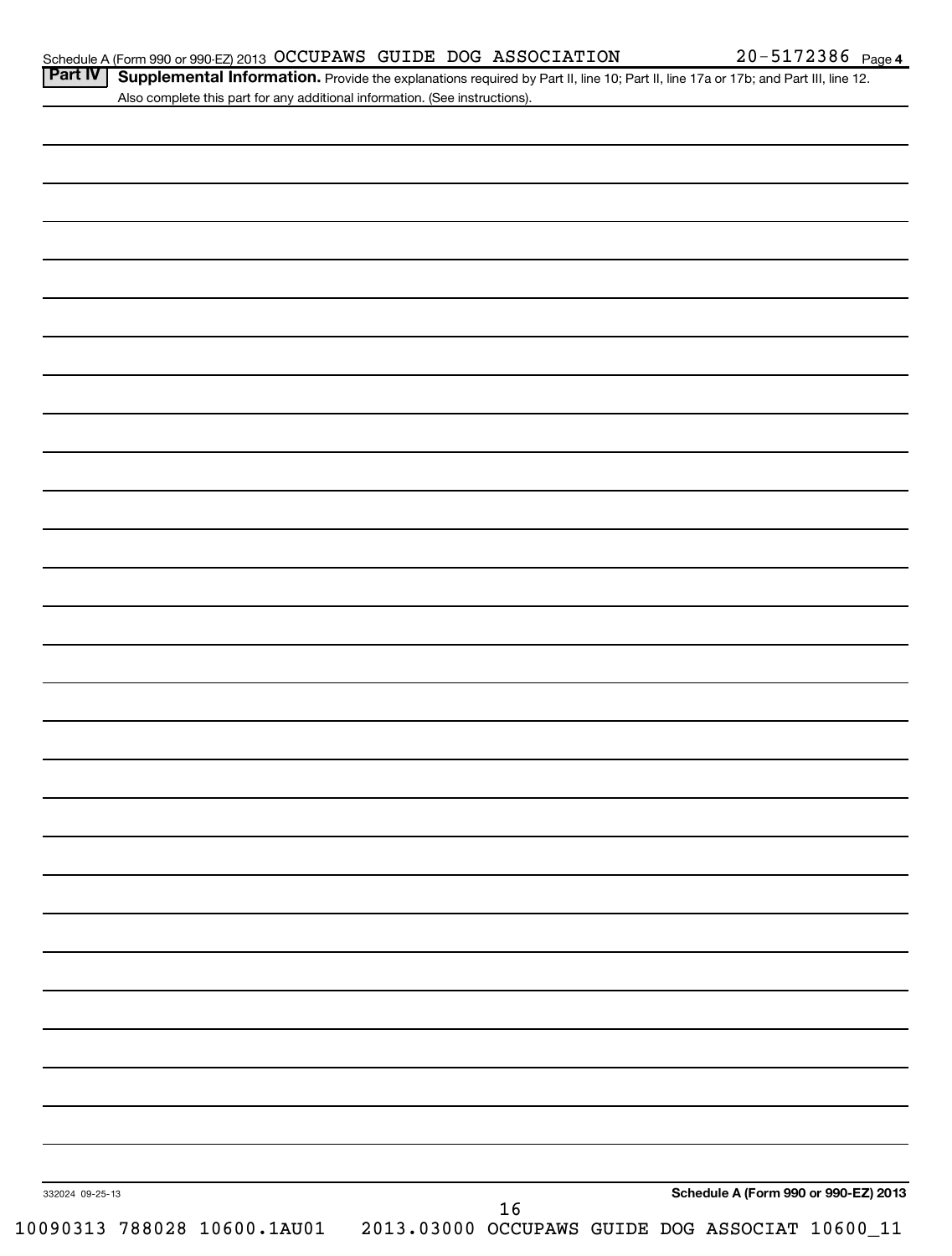# **Schedule B Schedule of Contributors**

**or 990-PF) | Attach to Form 990, Form 990-EZ, or Form 990-PF. | Information about Schedule B (Form 990, 990-EZ, or 990-PF) and its instructions is at** <sub>www.irs.gov/form990  $\cdot$ </sub>

OMB No. 1545-0047

# **2013**

**Name of the organization Employer identification number**

Department of the Treasury Internal Revenue Service

**(Form 990, 990-EZ,**

# OCCUPAWS GUIDE DOG ASSOCIATION 20-5172386

| Filers of:         | <b>Section:</b>                                                           |
|--------------------|---------------------------------------------------------------------------|
| Form 990 or 990-EZ | $\lfloor \underline{X} \rfloor$ 501(c)( 3) (enter number) organization    |
|                    | 4947(a)(1) nonexempt charitable trust not treated as a private foundation |
|                    | 527 political organization                                                |
| Form 990-PF        | 501(c)(3) exempt private foundation                                       |
|                    | 4947(a)(1) nonexempt charitable trust treated as a private foundation     |
|                    | 501(c)(3) taxable private foundation                                      |

Check if your organization is covered by the General Rule or a Special Rule. **Note.**  Only a section 501(c)(7), (8), or (10) organization can check boxes for both the General Rule and a Special Rule. See instructions.

## **General Rule**

For an organization filing Form 990, 990-EZ, or 990-PF that received, during the year, \$5,000 or more (in money or property) from any one contributor. Complete Parts I and II.  $\left\vert \cdot\right\vert$ 

## **Special Rules**

509(a)(1) and 170(b)(1)(A)(vi) and received from any one contributor, during the year, a contribution of the greater of (1**)** \$5,000 or (**2**) 2%  $\boxed{\textbf{X}}$  For a section 501(c)(3) organization filing Form 990 or 990-EZ that met the 33 1/3% support test of the regulations under sections of the amount on (i) Form 990, Part VIII, line 1h, or (ii) Form 990-EZ, line 1. Complete Parts I and II.

total contributions of more than \$1,000 for use exclusively for religious, charitable, scientific, literary, or educational purposes, or For a section 501(c)(7), (8), or (10) organization filing Form 990 or 990-EZ that received from any one contributor, during the year, the prevention of cruelty to children or animals. Complete Parts I, II, and III.  $\left\vert \cdot\right\vert$ 

purpose. Do not complete any of the parts unless the General Rule applies to this organization because it received nonexclusively contributions for use exclusively for religious, charitable, etc., purposes, but these contributions did not total to more than \$1,000. If this box is checked, enter here the total contributions that were received during the year for an exclusively religious, charitable, etc., For a section 501(c)(7), (8), or (10) organization filing Form 990 or 990-EZ that received from any one contributor, during the year, religious, charitable, etc., contributions of \$5,000 or more during the year  $\Box$   $\Box$   $\Box$   $\Box$  $\left\vert \cdot\right\vert$ 

**Caution.** An organization that is not covered by the General Rule and/or the Special Rules does not file Schedule B (Form 990, 990-EZ, or 990-PF),  **must** but it answer "No" on Part IV, line 2, of its Form 990; or check the box on line H of its Form 990-EZ or on its Form 990-PF, Part I, line 2, to certify that it does not meet the filing requirements of Schedule B (Form 990, 990-EZ, or 990-PF).

LHA For Paperwork Reduction Act Notice, see the Instructions for Form 990, 990-EZ, or 990-PF. Schedule B (Form 990, 990-EZ, or 990-PF) (2013)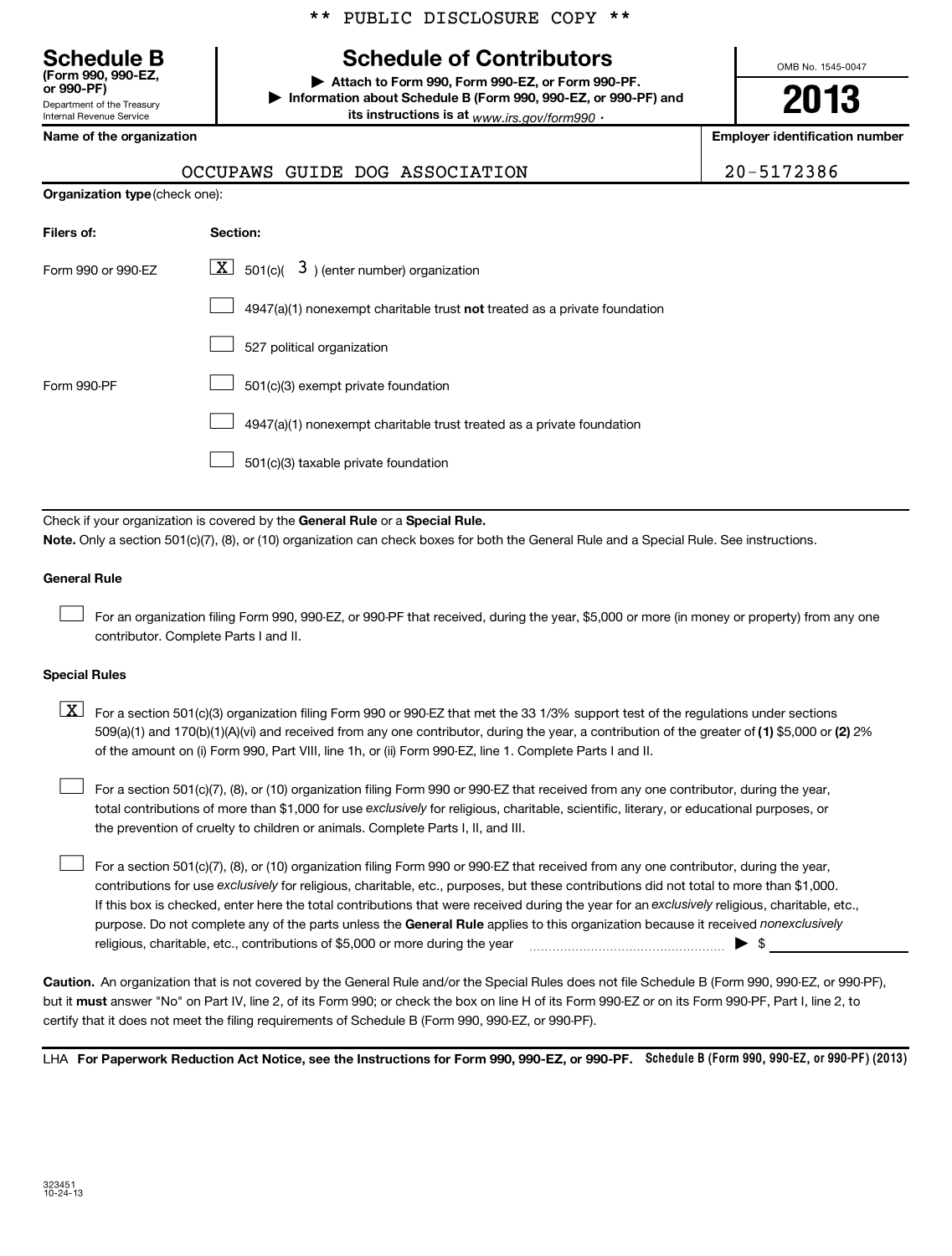**Name of organization Employer identification number**

# OCCUPAWS GUIDE DOG ASSOCIATION | 20-5172386

| Part I          | <b>Contributors</b> (see instructions). Use duplicate copies of Part I if additional space is needed. |                                   |                                                                                                                                     |
|-----------------|-------------------------------------------------------------------------------------------------------|-----------------------------------|-------------------------------------------------------------------------------------------------------------------------------------|
| (a)<br>No.      | (b)<br>Name, address, and ZIP + 4                                                                     | (c)<br><b>Total contributions</b> | (d)<br>Type of contribution                                                                                                         |
| 1               |                                                                                                       | 20,500.<br>\$                     | $\mathbf{X}$<br>Person<br>Payroll<br>Noncash<br>(Complete Part II for<br>noncash contributions.)                                    |
| (a)<br>No.      | (b)<br>Name, address, and ZIP + 4                                                                     | (c)<br><b>Total contributions</b> | (d)<br>Type of contribution                                                                                                         |
|                 |                                                                                                       | \$                                | Person<br>Payroll<br>Noncash<br>(Complete Part II for<br>noncash contributions.)                                                    |
| (a)<br>No.      | (b)<br>Name, address, and ZIP + 4                                                                     | (c)<br><b>Total contributions</b> | (d)<br>Type of contribution                                                                                                         |
|                 |                                                                                                       | \$                                | Person<br>Payroll<br>Noncash<br>(Complete Part II for<br>noncash contributions.)                                                    |
| (a)<br>No.      | (b)<br>Name, address, and ZIP + 4                                                                     | (c)<br><b>Total contributions</b> | (d)<br>Type of contribution                                                                                                         |
|                 |                                                                                                       | \$                                | Person<br>Payroll<br>Noncash<br>(Complete Part II for<br>noncash contributions.)                                                    |
| (a)<br>No.      | (b)<br>Name, address, and ZIP + 4                                                                     | (c)<br><b>Total contributions</b> | (d)<br>Type of contribution                                                                                                         |
|                 |                                                                                                       | \$                                | Person<br>Payroll<br><b>Noncash</b><br>(Complete Part II for<br>noncash contributions.)                                             |
| (a)<br>No.      | (b)<br>Name, address, and ZIP + 4                                                                     | (c)<br><b>Total contributions</b> | (d)<br>Type of contribution                                                                                                         |
| 323452 10-24-13 |                                                                                                       | \$                                | Person<br>Payroll<br>Noncash<br>(Complete Part II for<br>noncash contributions.)<br>Schedule B (Form 990, 990-EZ, or 990-PF) (2013) |

**Schedule B (Form 990, 990-EZ, or 990-PF) (2013)**

18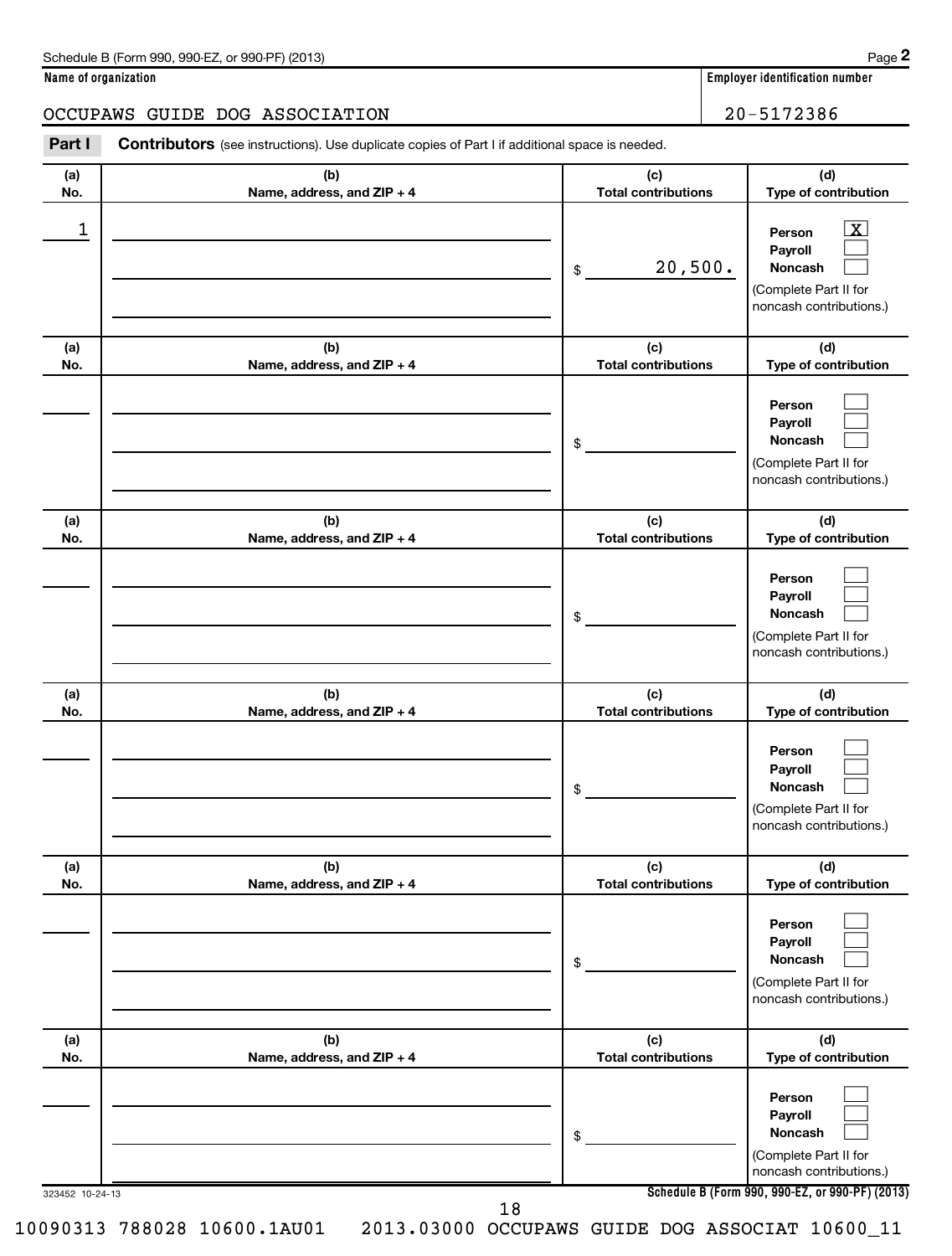| Schedule B (Form 990, 990-EZ, or 990-PF) (2013) | Page                             |
|-------------------------------------------------|----------------------------------|
| Name of organization                            | Employer identification number ` |
|                                                 |                                  |
| OCCUPAWS GUIDE DOG ASSOCIATION                  | 20-5172386                       |
|                                                 |                                  |

Part II Noncash Property (see instructions). Use duplicate copies of Part II if additional space is needed.

| (a)<br>No.<br>from<br>Part I | (b)<br>Description of noncash property given | (c)<br>FMV (or estimate)<br>(see instructions) | (d)<br>Date received |
|------------------------------|----------------------------------------------|------------------------------------------------|----------------------|
|                              |                                              | $\frac{1}{2}$                                  |                      |
| (a)<br>No.<br>from<br>Part I | (b)<br>Description of noncash property given | (c)<br>FMV (or estimate)<br>(see instructions) | (d)<br>Date received |
|                              |                                              | $\frac{1}{2}$                                  |                      |
| (a)<br>No.<br>from<br>Part I | (b)<br>Description of noncash property given | (c)<br>FMV (or estimate)<br>(see instructions) | (d)<br>Date received |
|                              |                                              | $\frac{1}{2}$                                  |                      |
| (a)<br>No.<br>from<br>Part I | (b)<br>Description of noncash property given | (c)<br>FMV (or estimate)<br>(see instructions) | (d)<br>Date received |
|                              |                                              | $$ -$                                          |                      |
| (a)<br>No.<br>from<br>Part I | (b)<br>Description of noncash property given | (c)<br>FMV (or estimate)<br>(see instructions) | (d)<br>Date received |
|                              |                                              | $$^{\circ}$                                    |                      |
| (a)<br>No.<br>from<br>Part I | (b)<br>Description of noncash property given | (c)<br>FMV (or estimate)<br>(see instructions) | (d)<br>Date received |
|                              |                                              | \$                                             |                      |

10090313 788028 10600.1AU01 2013.03000 OCCUPAWS GUIDE DOG ASSOCIAT 10600\_11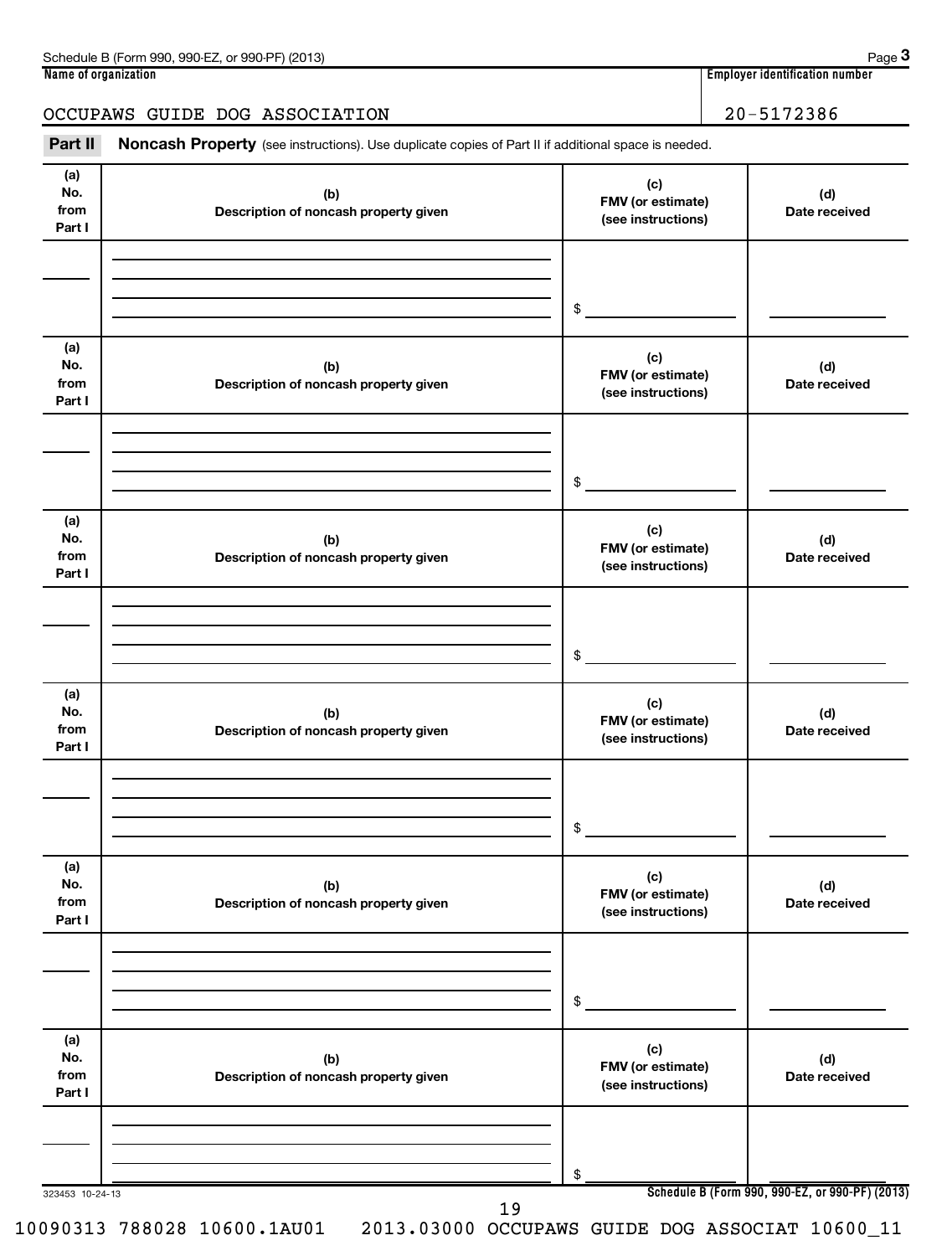| Name of organization      |                                                                 |                      | <b>Employer identification number</b>    |                                                                                                                                                                                                                                |  |  |  |  |  |
|---------------------------|-----------------------------------------------------------------|----------------------|------------------------------------------|--------------------------------------------------------------------------------------------------------------------------------------------------------------------------------------------------------------------------------|--|--|--|--|--|
|                           | OCCUPAWS GUIDE DOG ASSOCIATION                                  |                      |                                          | 20-5172386                                                                                                                                                                                                                     |  |  |  |  |  |
| Part III                  |                                                                 |                      |                                          | Exclusively religious, charitable, etc., individual contributions to section 501(c)(7), (8), or (10) organizations that total more than \$1,000 for the year. Complete columns (a) through (e) and the following line entry. F |  |  |  |  |  |
|                           |                                                                 |                      |                                          |                                                                                                                                                                                                                                |  |  |  |  |  |
| (a) No.                   | Use duplicate copies of Part III if additional space is needed. |                      |                                          |                                                                                                                                                                                                                                |  |  |  |  |  |
| from<br>Part I            | (b) Purpose of gift                                             | (c) Use of gift      |                                          | (d) Description of how gift is held                                                                                                                                                                                            |  |  |  |  |  |
|                           |                                                                 |                      |                                          |                                                                                                                                                                                                                                |  |  |  |  |  |
|                           |                                                                 |                      |                                          |                                                                                                                                                                                                                                |  |  |  |  |  |
|                           |                                                                 | (e) Transfer of gift |                                          |                                                                                                                                                                                                                                |  |  |  |  |  |
|                           | Transferee's name, address, and ZIP + 4                         |                      |                                          | Relationship of transferor to transferee                                                                                                                                                                                       |  |  |  |  |  |
|                           |                                                                 |                      |                                          |                                                                                                                                                                                                                                |  |  |  |  |  |
|                           |                                                                 |                      |                                          |                                                                                                                                                                                                                                |  |  |  |  |  |
| (a) No.<br>from<br>Part I | (b) Purpose of gift                                             | (c) Use of gift      |                                          | (d) Description of how gift is held                                                                                                                                                                                            |  |  |  |  |  |
|                           |                                                                 |                      |                                          |                                                                                                                                                                                                                                |  |  |  |  |  |
|                           |                                                                 |                      |                                          |                                                                                                                                                                                                                                |  |  |  |  |  |
|                           |                                                                 | (e) Transfer of gift |                                          |                                                                                                                                                                                                                                |  |  |  |  |  |
|                           |                                                                 |                      |                                          |                                                                                                                                                                                                                                |  |  |  |  |  |
|                           | Transferee's name, address, and ZIP + 4                         |                      | Relationship of transferor to transferee |                                                                                                                                                                                                                                |  |  |  |  |  |
|                           |                                                                 |                      |                                          |                                                                                                                                                                                                                                |  |  |  |  |  |
|                           |                                                                 |                      |                                          |                                                                                                                                                                                                                                |  |  |  |  |  |
| (a) No.<br>from<br>Part I | (b) Purpose of gift                                             | (c) Use of gift      |                                          | (d) Description of how gift is held                                                                                                                                                                                            |  |  |  |  |  |
|                           |                                                                 |                      |                                          |                                                                                                                                                                                                                                |  |  |  |  |  |
|                           |                                                                 |                      |                                          |                                                                                                                                                                                                                                |  |  |  |  |  |
|                           |                                                                 |                      |                                          |                                                                                                                                                                                                                                |  |  |  |  |  |
|                           | (e) Transfer of gift                                            |                      |                                          |                                                                                                                                                                                                                                |  |  |  |  |  |
|                           | Transferee's name, address, and ZIP + 4                         |                      |                                          | Relationship of transferor to transferee                                                                                                                                                                                       |  |  |  |  |  |
|                           |                                                                 |                      |                                          |                                                                                                                                                                                                                                |  |  |  |  |  |
|                           |                                                                 |                      |                                          |                                                                                                                                                                                                                                |  |  |  |  |  |
| (a) No.<br>from           | (b) Purpose of gift                                             | (c) Use of gift      |                                          | (d) Description of how gift is held                                                                                                                                                                                            |  |  |  |  |  |
| Part I                    |                                                                 |                      |                                          |                                                                                                                                                                                                                                |  |  |  |  |  |
|                           |                                                                 |                      |                                          |                                                                                                                                                                                                                                |  |  |  |  |  |
|                           |                                                                 |                      |                                          |                                                                                                                                                                                                                                |  |  |  |  |  |
|                           |                                                                 | (e) Transfer of gift |                                          |                                                                                                                                                                                                                                |  |  |  |  |  |
|                           | Transferee's name, address, and ZIP + 4                         |                      |                                          | Relationship of transferor to transferee                                                                                                                                                                                       |  |  |  |  |  |
|                           |                                                                 |                      |                                          |                                                                                                                                                                                                                                |  |  |  |  |  |
|                           |                                                                 |                      |                                          |                                                                                                                                                                                                                                |  |  |  |  |  |
| 323454 10-24-13           |                                                                 |                      |                                          | Schedule B (Form 990, 990-EZ, or 990-PF) (2013)                                                                                                                                                                                |  |  |  |  |  |

20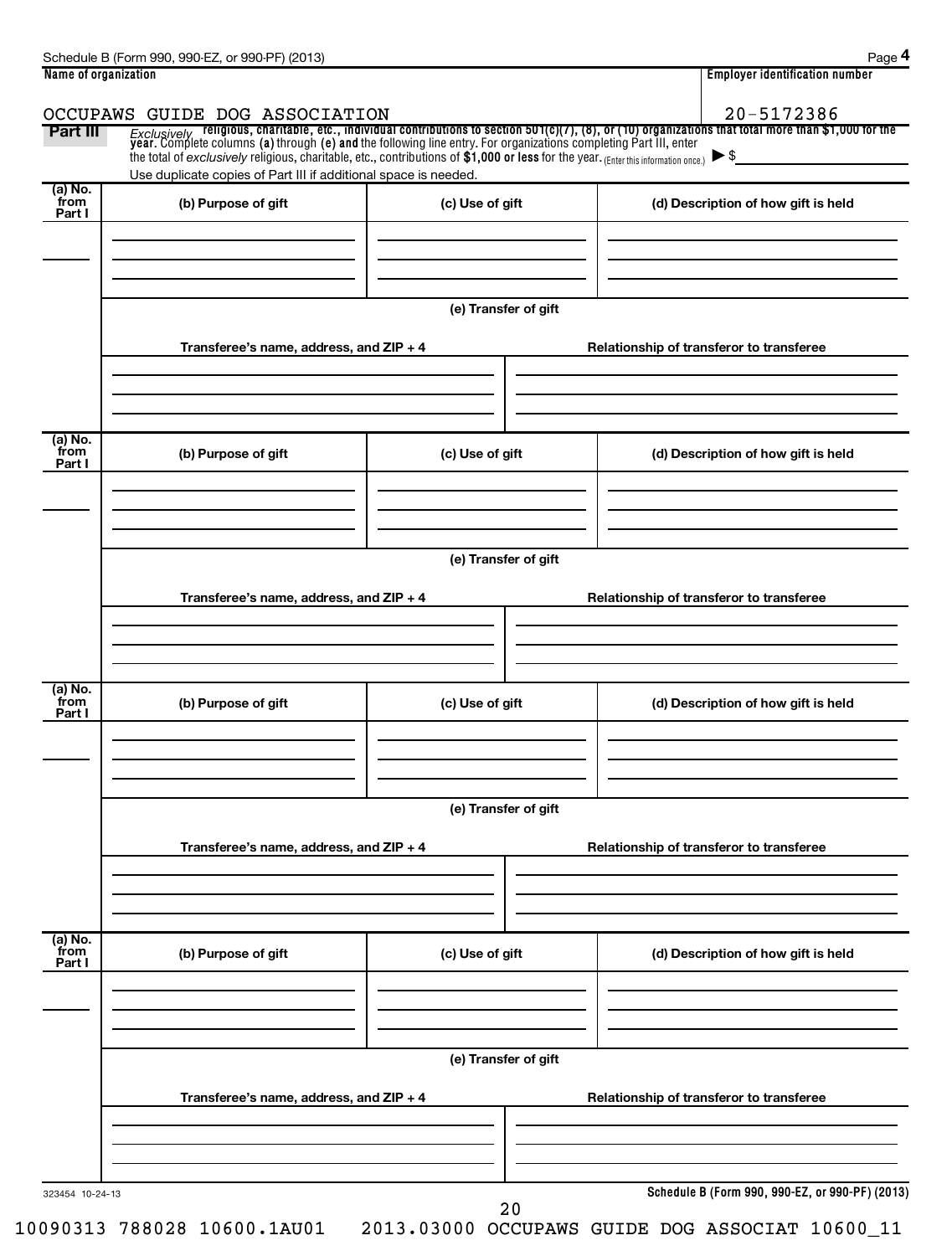Department of the Treasury

**(Form 990) | Complete if the organization answered "Yes," to Form 990, Part IV, line 6, 7, 8, 9, 10, 11a, 11b, 11c, 11d, 11e, 11f, 12a, or 12b. | Attach to Form 990. | Information about Schedule D (Form 990) and its instructions is at**  *www.irs.gov/form990.* **SCHEDULE D Supplemental Financial Statements**<br> **Form 990 2013**<br>
Part IV line 6.7.8.9.10, 11a, 11b, 11d, 11d, 11d, 11d, 11d, 12a, 0r, 12b

| Internal Revenue Service |  |
|--------------------------|--|
|                          |  |

**Open to Public Inspection**

Name of the organization<br> **Employer identification number**<br>
2005179206

OMB No. 1545-0047

|                    | OCCUPAWS GUIDE DOG ASSOCIATION                                                                                                                                                                                                 |                                                | 20-5172386                                          |
|--------------------|--------------------------------------------------------------------------------------------------------------------------------------------------------------------------------------------------------------------------------|------------------------------------------------|-----------------------------------------------------|
| Part I             | Organizations Maintaining Donor Advised Funds or Other Similar Funds or Accounts. Complete if the                                                                                                                              |                                                |                                                     |
|                    | organization answered "Yes" to Form 990, Part IV, line 6.                                                                                                                                                                      |                                                |                                                     |
|                    |                                                                                                                                                                                                                                | (a) Donor advised funds                        | (b) Funds and other accounts                        |
| 1                  |                                                                                                                                                                                                                                |                                                |                                                     |
| 2                  |                                                                                                                                                                                                                                |                                                |                                                     |
| 3                  |                                                                                                                                                                                                                                |                                                |                                                     |
| 4                  |                                                                                                                                                                                                                                |                                                |                                                     |
| 5                  | Did the organization inform all donors and donor advisors in writing that the assets held in donor advised funds                                                                                                               |                                                |                                                     |
|                    |                                                                                                                                                                                                                                |                                                | Yes<br>No                                           |
| 6                  | Did the organization inform all grantees, donors, and donor advisors in writing that grant funds can be used only                                                                                                              |                                                |                                                     |
|                    | for charitable purposes and not for the benefit of the donor or donor advisor, or for any other purpose conferring                                                                                                             |                                                |                                                     |
|                    |                                                                                                                                                                                                                                |                                                | Yes<br>No                                           |
| Part II            | Conservation Easements. Complete if the organization answered "Yes" to Form 990, Part IV, line 7.                                                                                                                              |                                                |                                                     |
| 1.                 | Purpose(s) of conservation easements held by the organization (check all that apply).                                                                                                                                          |                                                |                                                     |
|                    | Preservation of land for public use (e.g., recreation or education)                                                                                                                                                            |                                                | Preservation of an historically important land area |
|                    | Protection of natural habitat                                                                                                                                                                                                  | Preservation of a certified historic structure |                                                     |
|                    | Preservation of open space                                                                                                                                                                                                     |                                                |                                                     |
| 2                  | Complete lines 2a through 2d if the organization held a qualified conservation contribution in the form of a conservation easement on the last                                                                                 |                                                |                                                     |
|                    | day of the tax year.                                                                                                                                                                                                           |                                                |                                                     |
|                    |                                                                                                                                                                                                                                |                                                | Held at the End of the Tax Year                     |
| а                  |                                                                                                                                                                                                                                |                                                | 2a                                                  |
| b                  | Total acreage restricted by conservation easements [11,111] [11,111] [11,111] [11,111] [11,111] [11,111] [11,                                                                                                                  |                                                | 2 <sub>b</sub>                                      |
|                    |                                                                                                                                                                                                                                |                                                | 2c                                                  |
| d                  | Number of conservation easements included in (c) acquired after 8/17/06, and not on a historic structure                                                                                                                       |                                                |                                                     |
|                    |                                                                                                                                                                                                                                |                                                | 2d                                                  |
| 3                  | Number of conservation easements modified, transferred, released, extinguished, or terminated by the organization during the tax                                                                                               |                                                |                                                     |
|                    | $\vee$ ear $\blacktriangleright$                                                                                                                                                                                               |                                                |                                                     |
| 4                  | Number of states where property subject to conservation easement is located >                                                                                                                                                  |                                                |                                                     |
| 5                  | Does the organization have a written policy regarding the periodic monitoring, inspection, handling of                                                                                                                         |                                                |                                                     |
|                    | violations, and enforcement of the conservation easements it holds?                                                                                                                                                            |                                                | Yes<br><b>No</b>                                    |
| 6                  | Staff and volunteer hours devoted to monitoring, inspecting, and enforcing conservation easements during the year                                                                                                              |                                                |                                                     |
| 7                  | Amount of expenses incurred in monitoring, inspecting, and enforcing conservation easements during the year $\triangleright$ \$                                                                                                |                                                |                                                     |
| 8                  | Does each conservation easement reported on line 2(d) above satisfy the requirements of section 170(h)(4)(B)(i)                                                                                                                |                                                |                                                     |
|                    |                                                                                                                                                                                                                                |                                                | <b>No</b><br>Yes                                    |
| 9                  | In Part XIII, describe how the organization reports conservation easements in its revenue and expense statement, and balance sheet, and                                                                                        |                                                |                                                     |
|                    | include, if applicable, the text of the footnote to the organization's financial statements that describes the organization's accounting for                                                                                   |                                                |                                                     |
|                    | conservation easements.<br>Organizations Maintaining Collections of Art, Historical Treasures, or Other Similar Assets.<br>Part III                                                                                            |                                                |                                                     |
|                    | Complete if the organization answered "Yes" to Form 990, Part IV, line 8.                                                                                                                                                      |                                                |                                                     |
|                    | 1a If the organization elected, as permitted under SFAS 116 (ASC 958), not to report in its revenue statement and balance sheet works of art,                                                                                  |                                                |                                                     |
|                    | historical treasures, or other similar assets held for public exhibition, education, or research in furtherance of public service, provide, in Part XIII,                                                                      |                                                |                                                     |
|                    | the text of the footnote to its financial statements that describes these items.                                                                                                                                               |                                                |                                                     |
| b                  | If the organization elected, as permitted under SFAS 116 (ASC 958), to report in its revenue statement and balance sheet works of art, historical                                                                              |                                                |                                                     |
|                    | treasures, or other similar assets held for public exhibition, education, or research in furtherance of public service, provide the following amounts                                                                          |                                                |                                                     |
|                    | relating to these items:                                                                                                                                                                                                       |                                                |                                                     |
|                    |                                                                                                                                                                                                                                |                                                | $\frac{1}{2}$                                       |
|                    | (ii) Assets included in Form 990, Part X                                                                                                                                                                                       |                                                | $\blacktriangleright$ \$                            |
| 2                  | If the organization received or held works of art, historical treasures, or other similar assets for financial gain, provide                                                                                                   |                                                |                                                     |
|                    | the following amounts required to be reported under SFAS 116 (ASC 958) relating to these items:                                                                                                                                |                                                |                                                     |
| а                  |                                                                                                                                                                                                                                |                                                | $\frac{1}{2}$<br>▶                                  |
| b                  | Assets included in Form 990, Part X [11] manufactured in Eq. 1.1 and 2011 11:00:00 Part X [11] manufactured in Eq. 1.1 and 2011 11:00:00 Part X [11] manufactured in Eq. 1.1 and 2011 11:00:00:00 Part X and 2011 11:00:00 Par |                                                |                                                     |
|                    |                                                                                                                                                                                                                                |                                                |                                                     |
| 332051<br>09-25-13 | LHA For Paperwork Reduction Act Notice, see the Instructions for Form 990.                                                                                                                                                     |                                                | Schedule D (Form 990) 2013                          |

21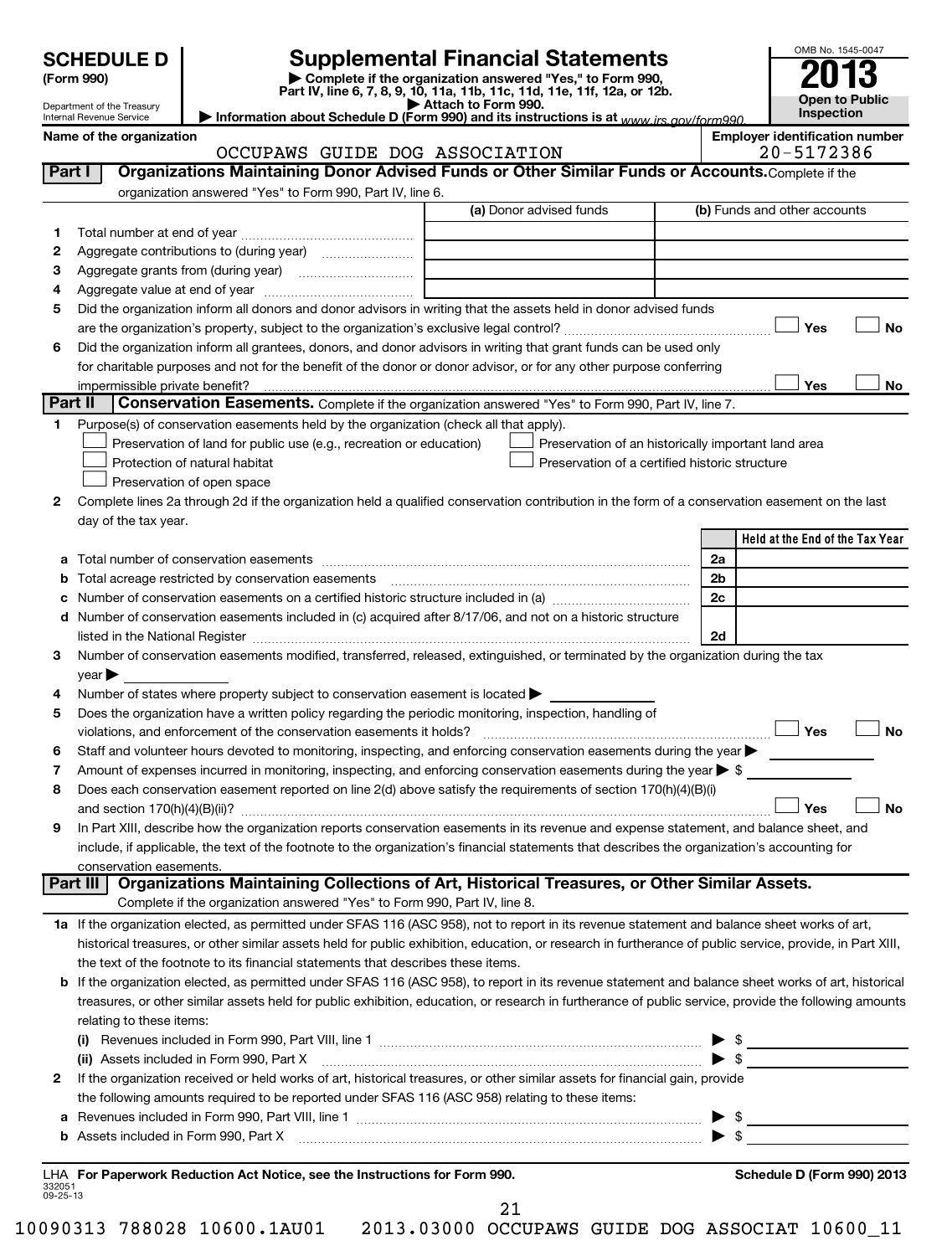|               | Schedule D (Form 990) 2013                                                                                                                                                                                                                               | OCCUPAWS GUIDE DOG ASSOCIATION |  |                |                   |  |                                                                             | 20-5172386 Page 2          |     |      |  |
|---------------|----------------------------------------------------------------------------------------------------------------------------------------------------------------------------------------------------------------------------------------------------------|--------------------------------|--|----------------|-------------------|--|-----------------------------------------------------------------------------|----------------------------|-----|------|--|
|               | Part III<br>Organizations Maintaining Collections of Art, Historical Treasures, or Other Similar Assets (continued)                                                                                                                                      |                                |  |                |                   |  |                                                                             |                            |     |      |  |
| 3             | Using the organization's acquisition, accession, and other records, check any of the following that are a significant use of its collection items                                                                                                        |                                |  |                |                   |  |                                                                             |                            |     |      |  |
|               | (check all that apply):                                                                                                                                                                                                                                  |                                |  |                |                   |  |                                                                             |                            |     |      |  |
| a             | Public exhibition<br>Loan or exchange programs                                                                                                                                                                                                           |                                |  |                |                   |  |                                                                             |                            |     |      |  |
| b             | Other and the contract of the contract of the contract of the contract of the contract of the contract of the contract of the contract of the contract of the contract of the contract of the contract of the contract of the<br>Scholarly research<br>e |                                |  |                |                   |  |                                                                             |                            |     |      |  |
| c             | Preservation for future generations                                                                                                                                                                                                                      |                                |  |                |                   |  |                                                                             |                            |     |      |  |
| 4             | Provide a description of the organization's collections and explain how they further the organization's exempt purpose in Part XIII.                                                                                                                     |                                |  |                |                   |  |                                                                             |                            |     |      |  |
| 5             | During the year, did the organization solicit or receive donations of art, historical treasures, or other similar assets                                                                                                                                 |                                |  |                |                   |  |                                                                             |                            |     |      |  |
|               |                                                                                                                                                                                                                                                          |                                |  |                |                   |  |                                                                             | Yes                        |     | No   |  |
|               | Part IV<br>Escrow and Custodial Arrangements. Complete if the organization answered "Yes" to Form 990, Part IV, line 9, or<br>reported an amount on Form 990, Part X, line 21.                                                                           |                                |  |                |                   |  |                                                                             |                            |     |      |  |
|               | 1a Is the organization an agent, trustee, custodian or other intermediary for contributions or other assets not included                                                                                                                                 |                                |  |                |                   |  |                                                                             |                            |     |      |  |
|               |                                                                                                                                                                                                                                                          |                                |  |                |                   |  |                                                                             | Yes                        |     | No   |  |
|               | b If "Yes," explain the arrangement in Part XIII and complete the following table:                                                                                                                                                                       |                                |  |                |                   |  |                                                                             |                            |     |      |  |
|               |                                                                                                                                                                                                                                                          |                                |  |                |                   |  |                                                                             | Amount                     |     |      |  |
|               | c Beginning balance measurements and the contract of the contract of the contract of the contract of the contract of the contract of the contract of the contract of the contract of the contract of the contract of the contr                           |                                |  |                |                   |  | 1c                                                                          |                            |     |      |  |
|               |                                                                                                                                                                                                                                                          |                                |  |                |                   |  | 1d                                                                          |                            |     |      |  |
|               | Distributions during the year manufactured and an account of the year manufactured and the year manufactured and the year manufactured and the year manufactured and the year manufactured and the year manufactured and the y                           |                                |  |                |                   |  | 1e                                                                          |                            |     |      |  |
|               |                                                                                                                                                                                                                                                          |                                |  |                |                   |  | 1f                                                                          |                            |     |      |  |
|               |                                                                                                                                                                                                                                                          |                                |  |                |                   |  |                                                                             | Yes                        |     | No   |  |
|               | b If "Yes," explain the arrangement in Part XIII. Check here if the explanation has been provided in Part XIII                                                                                                                                           |                                |  |                |                   |  |                                                                             |                            |     |      |  |
| <b>Part V</b> | <b>Endowment Funds.</b> Complete if the organization answered "Yes" to Form 990, Part IV, line 10.                                                                                                                                                       |                                |  |                |                   |  |                                                                             |                            |     |      |  |
|               |                                                                                                                                                                                                                                                          | (a) Current year               |  | (b) Prior year |                   |  | (c) Two years back $\vert$ (d) Three years back $\vert$ (e) Four years back |                            |     |      |  |
| 1a            | Beginning of year balance                                                                                                                                                                                                                                |                                |  |                |                   |  |                                                                             |                            |     |      |  |
| b             |                                                                                                                                                                                                                                                          |                                |  |                |                   |  |                                                                             |                            |     |      |  |
|               | Net investment earnings, gains, and losses                                                                                                                                                                                                               |                                |  |                |                   |  |                                                                             |                            |     |      |  |
|               |                                                                                                                                                                                                                                                          |                                |  |                |                   |  |                                                                             |                            |     |      |  |
|               | e Other expenditures for facilities                                                                                                                                                                                                                      |                                |  |                |                   |  |                                                                             |                            |     |      |  |
|               | and programs                                                                                                                                                                                                                                             |                                |  |                |                   |  |                                                                             |                            |     |      |  |
|               |                                                                                                                                                                                                                                                          |                                |  |                |                   |  |                                                                             |                            |     |      |  |
| g             | End of year balance                                                                                                                                                                                                                                      |                                |  |                |                   |  |                                                                             |                            |     |      |  |
| 2             | Provide the estimated percentage of the current year end balance (line 1g, column (a)) held as:                                                                                                                                                          |                                |  |                |                   |  |                                                                             |                            |     |      |  |
| а             | Board designated or quasi-endowment                                                                                                                                                                                                                      |                                |  |                |                   |  |                                                                             |                            |     |      |  |
|               | Permanent endowment                                                                                                                                                                                                                                      | %                              |  |                |                   |  |                                                                             |                            |     |      |  |
|               | Temporarily restricted endowment                                                                                                                                                                                                                         | %                              |  |                |                   |  |                                                                             |                            |     |      |  |
|               | The percentages in lines 2a, 2b, and 2c should equal 100%.                                                                                                                                                                                               |                                |  |                |                   |  |                                                                             |                            |     |      |  |
|               | 3a Are there endowment funds not in the possession of the organization that are held and administered for the organization                                                                                                                               |                                |  |                |                   |  |                                                                             |                            |     |      |  |
|               | by:                                                                                                                                                                                                                                                      |                                |  |                |                   |  |                                                                             |                            | Yes | No   |  |
|               | (i)                                                                                                                                                                                                                                                      |                                |  |                |                   |  |                                                                             | 3a(i)                      |     |      |  |
|               | (ii)                                                                                                                                                                                                                                                     |                                |  |                |                   |  |                                                                             | 3a(ii)                     |     |      |  |
|               |                                                                                                                                                                                                                                                          |                                |  |                |                   |  |                                                                             | 3b                         |     |      |  |
|               | Describe in Part XIII the intended uses of the organization's endowment funds.<br><b>Part VI</b><br>Land, Buildings, and Equipment.                                                                                                                      |                                |  |                |                   |  |                                                                             |                            |     |      |  |
|               | Complete if the organization answered "Yes" to Form 990, Part IV, line 11a. See Form 990, Part X, line 10.                                                                                                                                               |                                |  |                |                   |  |                                                                             |                            |     |      |  |
|               | Description of property                                                                                                                                                                                                                                  | (a) Cost or other              |  |                | (b) Cost or other |  | (c) Accumulated                                                             | (d) Book value             |     |      |  |
|               |                                                                                                                                                                                                                                                          | basis (investment)             |  |                | basis (other)     |  | depreciation                                                                |                            |     |      |  |
|               |                                                                                                                                                                                                                                                          |                                |  |                |                   |  |                                                                             |                            |     |      |  |
|               |                                                                                                                                                                                                                                                          |                                |  |                |                   |  |                                                                             |                            |     |      |  |
|               |                                                                                                                                                                                                                                                          |                                |  |                |                   |  |                                                                             |                            |     |      |  |
|               |                                                                                                                                                                                                                                                          |                                |  |                | 2,000.            |  | 1,389.                                                                      |                            |     | 611. |  |
|               |                                                                                                                                                                                                                                                          |                                |  |                |                   |  |                                                                             |                            |     |      |  |
|               | Total. Add lines 1a through 1e. (Column (d) must equal Form 990, Part X, column (B), line 10(c).)                                                                                                                                                        |                                |  |                |                   |  |                                                                             |                            |     | 611. |  |
|               |                                                                                                                                                                                                                                                          |                                |  |                |                   |  |                                                                             | Schedule D (Form 990) 2013 |     |      |  |
|               |                                                                                                                                                                                                                                                          |                                |  |                |                   |  |                                                                             |                            |     |      |  |

332052 09-25-13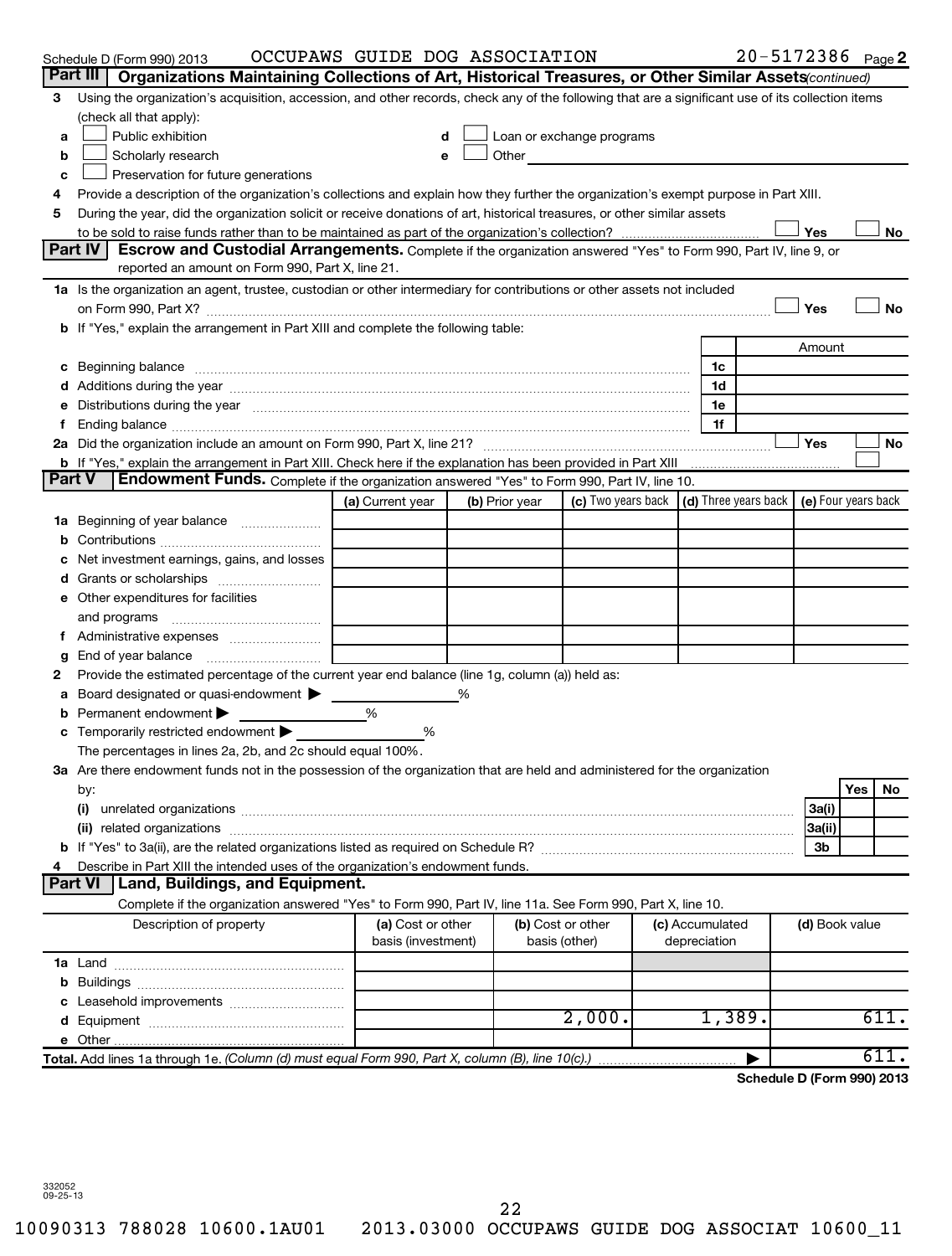Schedule D (Form 990) 2013 OCCUPAWS GUIDE DOG ASSOCIATION  $20-5172386$  Page

| Complete if the organization answered "Yes" to Form 990, Part IV, line 11b. See Form 990, Part X, line 12.<br>(a) Description of security or category (including name of security)                                             | (b) Book value  |                | (c) Method of valuation: Cost or end-of-year market value |
|--------------------------------------------------------------------------------------------------------------------------------------------------------------------------------------------------------------------------------|-----------------|----------------|-----------------------------------------------------------|
|                                                                                                                                                                                                                                |                 |                |                                                           |
| (2) Closely-held equity interests                                                                                                                                                                                              |                 |                |                                                           |
| (3) Other                                                                                                                                                                                                                      |                 |                |                                                           |
| (A)                                                                                                                                                                                                                            |                 |                |                                                           |
| (B)                                                                                                                                                                                                                            |                 |                |                                                           |
| (C)                                                                                                                                                                                                                            |                 |                |                                                           |
| (D)                                                                                                                                                                                                                            |                 |                |                                                           |
| (E)                                                                                                                                                                                                                            |                 |                |                                                           |
| (F)                                                                                                                                                                                                                            |                 |                |                                                           |
| (G)                                                                                                                                                                                                                            |                 |                |                                                           |
| (H)                                                                                                                                                                                                                            |                 |                |                                                           |
| Total. (Col. (b) must equal Form 990, Part X, col. (B) line 12.) $\blacktriangleright$                                                                                                                                         |                 |                |                                                           |
| Part VIII Investments - Program Related.                                                                                                                                                                                       |                 |                |                                                           |
| Complete if the organization answered "Yes" to Form 990, Part IV, line 11c. See Form 990, Part X, line 13.                                                                                                                     |                 |                |                                                           |
| (a) Description of investment                                                                                                                                                                                                  | (b) Book value  |                | (c) Method of valuation: Cost or end-of-year market value |
| (1)                                                                                                                                                                                                                            |                 |                |                                                           |
| (2)                                                                                                                                                                                                                            |                 |                |                                                           |
| (3)                                                                                                                                                                                                                            |                 |                |                                                           |
| (4)                                                                                                                                                                                                                            |                 |                |                                                           |
| (5)                                                                                                                                                                                                                            |                 |                |                                                           |
| (6)                                                                                                                                                                                                                            |                 |                |                                                           |
| (7)                                                                                                                                                                                                                            |                 |                |                                                           |
| (8)                                                                                                                                                                                                                            |                 |                |                                                           |
| (9)                                                                                                                                                                                                                            |                 |                |                                                           |
| Total. (Col. (b) must equal Form 990, Part X, col. (B) line 13.)                                                                                                                                                               |                 |                |                                                           |
| <b>Other Assets.</b><br>Part $ X $                                                                                                                                                                                             |                 |                |                                                           |
| Complete if the organization answered "Yes" to Form 990, Part IV, line 11d. See Form 990, Part X, line 15.                                                                                                                     |                 |                |                                                           |
|                                                                                                                                                                                                                                | (a) Description |                | (b) Book value                                            |
| (1)                                                                                                                                                                                                                            |                 |                |                                                           |
| (2)                                                                                                                                                                                                                            |                 |                |                                                           |
| (3)                                                                                                                                                                                                                            |                 |                |                                                           |
| (4)                                                                                                                                                                                                                            |                 |                |                                                           |
| (5)                                                                                                                                                                                                                            |                 |                |                                                           |
| (6)                                                                                                                                                                                                                            |                 |                |                                                           |
| (7)                                                                                                                                                                                                                            |                 |                |                                                           |
| (8)                                                                                                                                                                                                                            |                 |                |                                                           |
|                                                                                                                                                                                                                                |                 |                |                                                           |
| (9)                                                                                                                                                                                                                            |                 |                |                                                           |
|                                                                                                                                                                                                                                |                 |                |                                                           |
| <b>Other Liabilities.</b>                                                                                                                                                                                                      |                 |                |                                                           |
| Complete if the organization answered "Yes" to Form 990, Part IV, line 11e or 11f. See Form 990, Part X, line 25.                                                                                                              |                 |                |                                                           |
| (a) Description of liability                                                                                                                                                                                                   |                 | (b) Book value |                                                           |
| (1)<br>Federal income taxes                                                                                                                                                                                                    |                 |                |                                                           |
| (2)                                                                                                                                                                                                                            |                 |                |                                                           |
| (3)                                                                                                                                                                                                                            |                 |                |                                                           |
| (4)                                                                                                                                                                                                                            |                 |                |                                                           |
| (5)                                                                                                                                                                                                                            |                 |                |                                                           |
| (6)                                                                                                                                                                                                                            |                 |                |                                                           |
| Part X<br>(7)                                                                                                                                                                                                                  |                 |                |                                                           |
| (8)                                                                                                                                                                                                                            |                 |                |                                                           |
|                                                                                                                                                                                                                                |                 |                |                                                           |
| (9)<br>Total. (Column (b) must equal Form 990, Part X, col. (B) line 25.)<br>Liability for uncertain tax positions. In Part XIII, provide the text of the footnote to the organization's financial statements that reports the |                 |                |                                                           |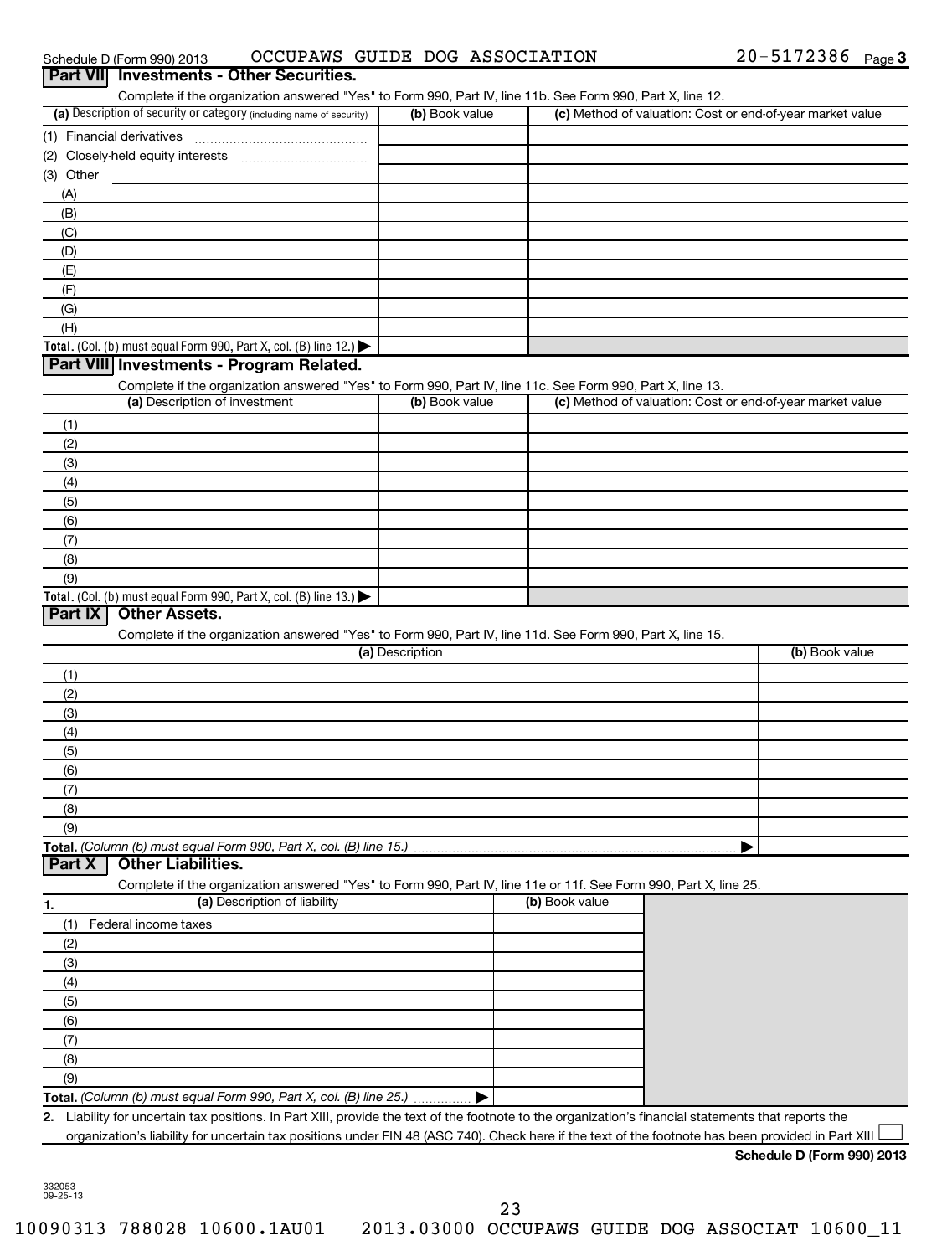|                                                                                                | OCCUPAWS GUIDE DOG ASSOCIATION<br>Schedule D (Form 990) 2013                                                                                                                                                                       |                |         |                | 20-5172386 Page 4 |                            |  |  |
|------------------------------------------------------------------------------------------------|------------------------------------------------------------------------------------------------------------------------------------------------------------------------------------------------------------------------------------|----------------|---------|----------------|-------------------|----------------------------|--|--|
| Reconciliation of Revenue per Audited Financial Statements With Revenue per Return.<br>Part XI |                                                                                                                                                                                                                                    |                |         |                |                   |                            |  |  |
|                                                                                                | Complete if the organization answered "Yes" to Form 990, Part IV, line 12a.                                                                                                                                                        |                |         |                |                   |                            |  |  |
| 1                                                                                              | Total revenue, gains, and other support per audited financial statements                                                                                                                                                           |                |         | $\blacksquare$ |                   | 153, 752.                  |  |  |
| 2                                                                                              | Amounts included on line 1 but not on Form 990, Part VIII, line 12:                                                                                                                                                                |                |         |                |                   |                            |  |  |
| a                                                                                              | Net unrealized gains on investments Network and the state of the state of the state of the state of the state o                                                                                                                    | 2a             |         |                |                   |                            |  |  |
| b                                                                                              |                                                                                                                                                                                                                                    | 2 <sub>b</sub> | 41,312. |                |                   |                            |  |  |
| c                                                                                              |                                                                                                                                                                                                                                    | 2c             |         |                |                   |                            |  |  |
| d                                                                                              |                                                                                                                                                                                                                                    | 2d             |         |                |                   |                            |  |  |
| е                                                                                              | Add lines 2a through 2d                                                                                                                                                                                                            |                |         | 2е             |                   | $\frac{41,312.}{112,440.}$ |  |  |
| 3                                                                                              |                                                                                                                                                                                                                                    |                |         | 3              |                   |                            |  |  |
| 4                                                                                              | Amounts included on Form 990, Part VIII, line 12, but not on line 1:                                                                                                                                                               |                |         |                |                   |                            |  |  |
| a                                                                                              |                                                                                                                                                                                                                                    | 4a             |         |                |                   |                            |  |  |
| b                                                                                              |                                                                                                                                                                                                                                    | 4 <sub>b</sub> | $-463.$ |                |                   |                            |  |  |
| c.                                                                                             | Add lines 4a and 4b                                                                                                                                                                                                                |                |         | 4c             |                   | $-463.$                    |  |  |
| 5                                                                                              | Total revenue. Add lines 3 and 4c. (This must equal Form 990, Part I, line 12.)                                                                                                                                                    |                |         | 5              |                   | 111,977.                   |  |  |
|                                                                                                | Part XII   Reconciliation of Expenses per Audited Financial Statements With Expenses per Return.                                                                                                                                   |                |         |                |                   |                            |  |  |
|                                                                                                | Complete if the organization answered "Yes" to Form 990, Part IV, line 12a.                                                                                                                                                        |                |         |                |                   |                            |  |  |
| 1                                                                                              |                                                                                                                                                                                                                                    |                |         | 1              |                   | 143,618.                   |  |  |
| 2                                                                                              | Amounts included on line 1 but not on Form 990, Part IX, line 25:                                                                                                                                                                  |                |         |                |                   |                            |  |  |
| a                                                                                              |                                                                                                                                                                                                                                    | 2a             | 41,312. |                |                   |                            |  |  |
| b                                                                                              |                                                                                                                                                                                                                                    | 2 <sub>b</sub> |         |                |                   |                            |  |  |
| c.                                                                                             |                                                                                                                                                                                                                                    | 2 <sub>c</sub> |         |                |                   |                            |  |  |
| d                                                                                              |                                                                                                                                                                                                                                    | 2d             | 463.    |                |                   |                            |  |  |
| e                                                                                              | Add lines 2a through 2d <b>[10]</b> Communication and the state of the state of the state of the state of the state of the state of the state of the state of the state of the state of the state of the state of the state of the |                |         | 2е             |                   | 41,775.                    |  |  |
| 3                                                                                              |                                                                                                                                                                                                                                    |                |         | 3              |                   | 101, 843.                  |  |  |
| 4                                                                                              | Amounts included on Form 990, Part IX, line 25, but not on line 1:                                                                                                                                                                 |                |         |                |                   |                            |  |  |
| a                                                                                              |                                                                                                                                                                                                                                    | 4a             |         |                |                   |                            |  |  |
| b                                                                                              |                                                                                                                                                                                                                                    | 4 <sub>h</sub> |         |                |                   |                            |  |  |
|                                                                                                | c Add lines 4a and 4b                                                                                                                                                                                                              |                |         | 4c             |                   | Ο.                         |  |  |
| 5                                                                                              |                                                                                                                                                                                                                                    |                |         | 5              |                   | 101,843.                   |  |  |
|                                                                                                | Part XIII Supplemental Information.                                                                                                                                                                                                |                |         |                |                   |                            |  |  |
|                                                                                                | Provide the descriptions required for Part II, lines 3, 5, and 9; Part III, lines 1a and 4; Part IV, lines 1b and 2b; Part V, line 4; Part X, line 2; Part XI,                                                                     |                |         |                |                   |                            |  |  |
|                                                                                                | lines 2d and 4b; and Part XII, lines 2d and 4b. Also complete this part to provide any additional information.                                                                                                                     |                |         |                |                   |                            |  |  |

|  |                                                                                 |    |                                                                                                                      | $-463.$                    |
|--|---------------------------------------------------------------------------------|----|----------------------------------------------------------------------------------------------------------------------|----------------------------|
|  |                                                                                 |    |                                                                                                                      |                            |
|  |                                                                                 |    |                                                                                                                      | 463.                       |
|  |                                                                                 |    |                                                                                                                      |                            |
|  |                                                                                 |    |                                                                                                                      |                            |
|  |                                                                                 |    |                                                                                                                      |                            |
|  |                                                                                 |    |                                                                                                                      |                            |
|  |                                                                                 |    |                                                                                                                      |                            |
|  | PART XI, LINE 4B - OTHER ADJUSTMENTS:<br>PART XII, LINE 2D - OTHER ADJUSTMENTS: | 24 | DIRECT EXPENSES REPORTED ON FORM 990, PART VIII, LINE 8B<br>DIRECT EXPENSES REPORTED ON FORM 990, PART VIII, LINE 8B | Schedule D (Form 990) 2013 |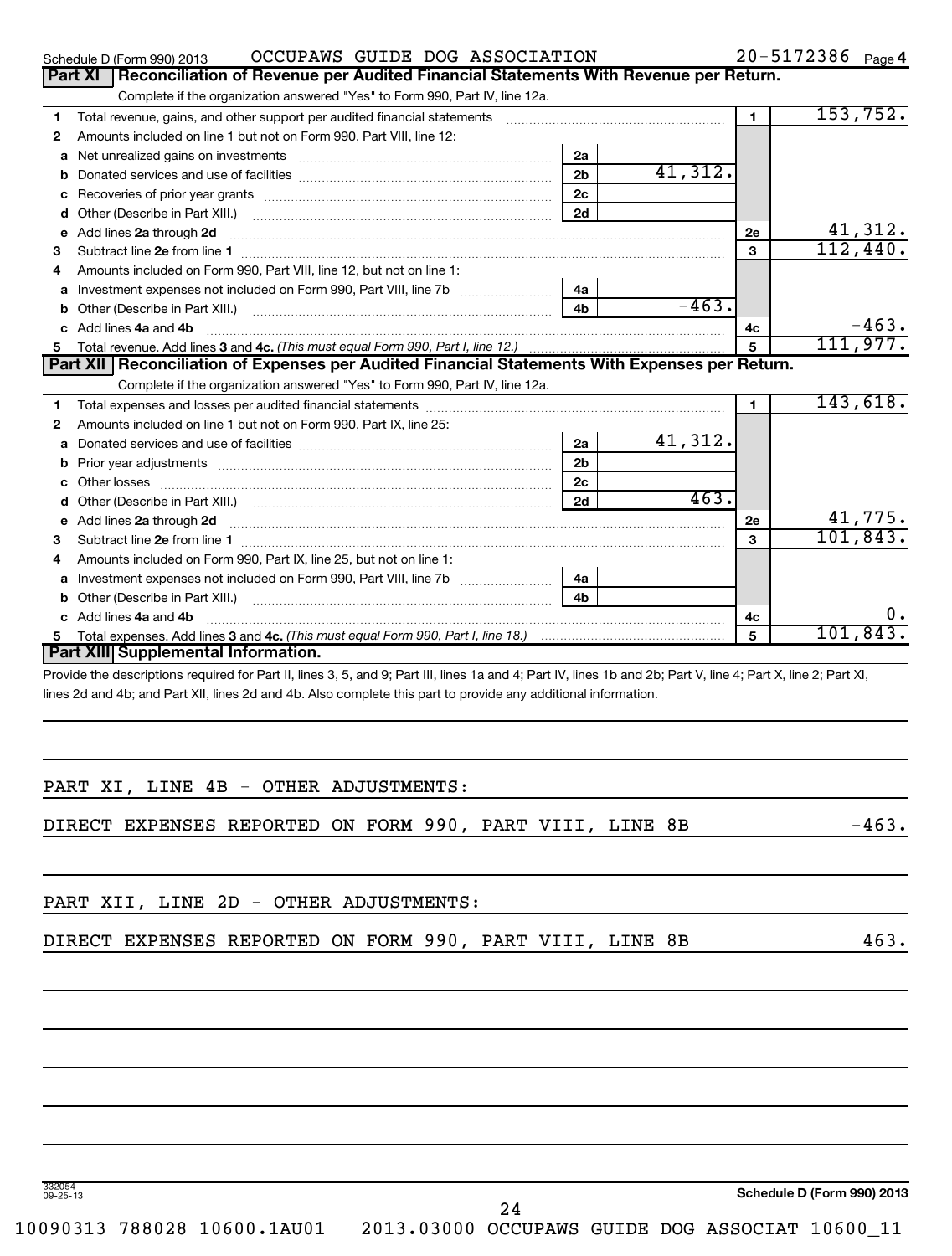| <b>SCHEDULE G</b><br>(Form 990 or 990-EZ)<br>Department of the Treasury<br>Internal Revenue Service                                           | <b>Supplemental Information Regarding Fundraising or Gaming Activities</b><br>Complete if the organization answered "Yes" to Form 990, Part IV, lines 17, 18, or 19, or if the<br>organization entered more than \$15,000 on Form 990-EZ, line 6a.<br>Attach to Form 990 or Form 990-EZ.<br>Information about Schedule G (Form 990 or 990-EZ) and its instructions is at www irs gov/form 990 |                                                                                                                                                                                                                                                                                                                                                                                                                                                                                                                                                    |                                                          |                |                                                                            |  |                                                                            | OMB No. 1545-0047<br><b>Open To Public</b><br>Inspection |
|-----------------------------------------------------------------------------------------------------------------------------------------------|-----------------------------------------------------------------------------------------------------------------------------------------------------------------------------------------------------------------------------------------------------------------------------------------------------------------------------------------------------------------------------------------------|----------------------------------------------------------------------------------------------------------------------------------------------------------------------------------------------------------------------------------------------------------------------------------------------------------------------------------------------------------------------------------------------------------------------------------------------------------------------------------------------------------------------------------------------------|----------------------------------------------------------|----------------|----------------------------------------------------------------------------|--|----------------------------------------------------------------------------|----------------------------------------------------------|
| Name of the organization                                                                                                                      | OCCUPAWS GUIDE DOG ASSOCIATION                                                                                                                                                                                                                                                                                                                                                                |                                                                                                                                                                                                                                                                                                                                                                                                                                                                                                                                                    |                                                          |                |                                                                            |  | 20-5172386                                                                 | <b>Employer identification number</b>                    |
| Part I                                                                                                                                        |                                                                                                                                                                                                                                                                                                                                                                                               | Fundraising Activities. Complete if the organization answered "Yes" to Form 990, Part IV, line 17. Form 990-EZ filers are not                                                                                                                                                                                                                                                                                                                                                                                                                      |                                                          |                |                                                                            |  |                                                                            |                                                          |
| Mail solicitations<br>a<br>b<br>Phone solicitations<br>c<br>In-person solicitations<br>d<br>compensated at least \$5,000 by the organization. | required to complete this part.<br>Internet and email solicitations                                                                                                                                                                                                                                                                                                                           | 1 Indicate whether the organization raised funds through any of the following activities. Check all that apply.<br>e<br>f<br>Special fundraising events<br>g<br>2 a Did the organization have a written or oral agreement with any individual (including officers, directors, trustees or<br>key employees listed in Form 990, Part VII) or entity in connection with professional fundraising services?<br>b If "Yes," list the ten highest paid individuals or entities (fundraisers) pursuant to agreements under which the fundraiser is to be |                                                          |                | Solicitation of non-government grants<br>Solicitation of government grants |  |                                                                            | Yes<br><b>No</b>                                         |
| (i) Name and address of individual<br>or entity (fundraiser)                                                                                  |                                                                                                                                                                                                                                                                                                                                                                                               | (ii) Activity                                                                                                                                                                                                                                                                                                                                                                                                                                                                                                                                      | (iii) Did<br>fundraiser<br>have custody<br>or control of | contributions? | (iv) Gross receipts<br>from activity                                       |  | (v) Amount paid<br>to (or retained by)<br>fundraiser<br>listed in col. (i) | (vi) Amount paid<br>to (or retained by)<br>organization  |
|                                                                                                                                               |                                                                                                                                                                                                                                                                                                                                                                                               |                                                                                                                                                                                                                                                                                                                                                                                                                                                                                                                                                    | Yes                                                      | No             |                                                                            |  |                                                                            |                                                          |
|                                                                                                                                               |                                                                                                                                                                                                                                                                                                                                                                                               |                                                                                                                                                                                                                                                                                                                                                                                                                                                                                                                                                    |                                                          |                |                                                                            |  |                                                                            |                                                          |
|                                                                                                                                               |                                                                                                                                                                                                                                                                                                                                                                                               |                                                                                                                                                                                                                                                                                                                                                                                                                                                                                                                                                    |                                                          |                |                                                                            |  |                                                                            |                                                          |
|                                                                                                                                               |                                                                                                                                                                                                                                                                                                                                                                                               |                                                                                                                                                                                                                                                                                                                                                                                                                                                                                                                                                    |                                                          |                |                                                                            |  |                                                                            |                                                          |
|                                                                                                                                               |                                                                                                                                                                                                                                                                                                                                                                                               |                                                                                                                                                                                                                                                                                                                                                                                                                                                                                                                                                    |                                                          |                |                                                                            |  |                                                                            |                                                          |
|                                                                                                                                               |                                                                                                                                                                                                                                                                                                                                                                                               |                                                                                                                                                                                                                                                                                                                                                                                                                                                                                                                                                    |                                                          |                |                                                                            |  |                                                                            |                                                          |
|                                                                                                                                               |                                                                                                                                                                                                                                                                                                                                                                                               |                                                                                                                                                                                                                                                                                                                                                                                                                                                                                                                                                    |                                                          |                |                                                                            |  |                                                                            |                                                          |
|                                                                                                                                               |                                                                                                                                                                                                                                                                                                                                                                                               |                                                                                                                                                                                                                                                                                                                                                                                                                                                                                                                                                    |                                                          |                |                                                                            |  |                                                                            |                                                          |
|                                                                                                                                               |                                                                                                                                                                                                                                                                                                                                                                                               |                                                                                                                                                                                                                                                                                                                                                                                                                                                                                                                                                    |                                                          |                |                                                                            |  |                                                                            |                                                          |
|                                                                                                                                               |                                                                                                                                                                                                                                                                                                                                                                                               |                                                                                                                                                                                                                                                                                                                                                                                                                                                                                                                                                    |                                                          |                |                                                                            |  |                                                                            |                                                          |
|                                                                                                                                               |                                                                                                                                                                                                                                                                                                                                                                                               |                                                                                                                                                                                                                                                                                                                                                                                                                                                                                                                                                    |                                                          |                |                                                                            |  |                                                                            |                                                          |
| Total                                                                                                                                         |                                                                                                                                                                                                                                                                                                                                                                                               |                                                                                                                                                                                                                                                                                                                                                                                                                                                                                                                                                    |                                                          |                |                                                                            |  |                                                                            |                                                          |
| or licensing.                                                                                                                                 |                                                                                                                                                                                                                                                                                                                                                                                               | 3 List all states in which the organization is registered or licensed to solicit contributions or has been notified it is exempt from registration                                                                                                                                                                                                                                                                                                                                                                                                 |                                                          |                |                                                                            |  |                                                                            |                                                          |
|                                                                                                                                               |                                                                                                                                                                                                                                                                                                                                                                                               |                                                                                                                                                                                                                                                                                                                                                                                                                                                                                                                                                    |                                                          |                |                                                                            |  |                                                                            |                                                          |
|                                                                                                                                               |                                                                                                                                                                                                                                                                                                                                                                                               |                                                                                                                                                                                                                                                                                                                                                                                                                                                                                                                                                    |                                                          |                |                                                                            |  |                                                                            |                                                          |
|                                                                                                                                               |                                                                                                                                                                                                                                                                                                                                                                                               |                                                                                                                                                                                                                                                                                                                                                                                                                                                                                                                                                    |                                                          |                |                                                                            |  |                                                                            |                                                          |
|                                                                                                                                               |                                                                                                                                                                                                                                                                                                                                                                                               |                                                                                                                                                                                                                                                                                                                                                                                                                                                                                                                                                    |                                                          |                |                                                                            |  |                                                                            |                                                          |
|                                                                                                                                               |                                                                                                                                                                                                                                                                                                                                                                                               |                                                                                                                                                                                                                                                                                                                                                                                                                                                                                                                                                    |                                                          |                |                                                                            |  |                                                                            |                                                          |
|                                                                                                                                               |                                                                                                                                                                                                                                                                                                                                                                                               | LHA For Paperwork Reduction Act Notice, see the Instructions for Form 990 or 990-EZ.                                                                                                                                                                                                                                                                                                                                                                                                                                                               |                                                          |                |                                                                            |  |                                                                            | Schedule G (Form 990 or 990-EZ) 2013                     |

332081 09-12-13

25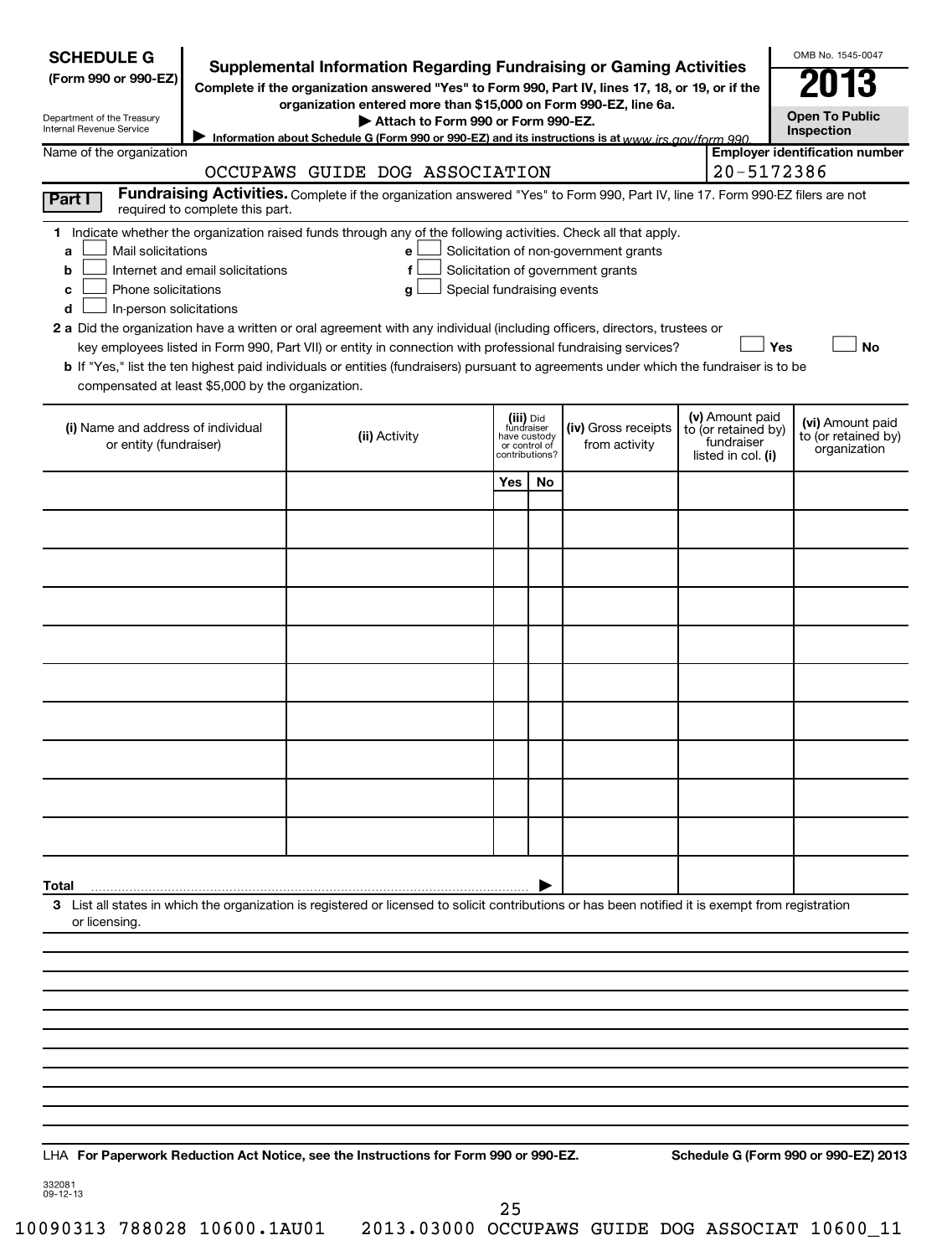| Schedule G (Form 990 or 990-EZ) 2013 OCCUPAWS GUIDE DOG ASSOCIATION |  |                                                                                                                                             | $20 - 5172386$ Page 2 |  |
|---------------------------------------------------------------------|--|---------------------------------------------------------------------------------------------------------------------------------------------|-----------------------|--|
|                                                                     |  | <b>Dart II Fundraising Events</b> Complete if the examization appurered "Yee" to Ferm 000, Dert IV line 18, or reported mere than \$15,000. |                       |  |

|                 |          | <b>Fullulalsing Events.</b> Complete if the organization answered "Yes" to Form 990, Part IV, line 18, or reported more than \$15,000<br>of fundraising event contributions and gross income on Form 990-EZ, lines 1 and 6b. List events with gross receipts greater than \$5,000. |                                           |                         |                                 |                                           |
|-----------------|----------|------------------------------------------------------------------------------------------------------------------------------------------------------------------------------------------------------------------------------------------------------------------------------------|-------------------------------------------|-------------------------|---------------------------------|-------------------------------------------|
|                 |          |                                                                                                                                                                                                                                                                                    | (a) Event $#1$<br>PUPPIES ON<br>PARMENTER | $(b)$ Event #2          | (c) Other events<br><b>NONE</b> | (d) Total events<br>(add col. (a) through |
|                 |          |                                                                                                                                                                                                                                                                                    | (event type)                              | (event type)            | (total number)                  | col. (c)                                  |
| Revenue         | 1.       |                                                                                                                                                                                                                                                                                    | 5,343.                                    |                         |                                 | 5,343.                                    |
|                 |          |                                                                                                                                                                                                                                                                                    | 2,653.                                    |                         |                                 | 2,653.                                    |
|                 | 3        | Gross income (line 1 minus line 2)                                                                                                                                                                                                                                                 | 2,690.                                    |                         |                                 | 2,690.                                    |
|                 | 4        |                                                                                                                                                                                                                                                                                    |                                           |                         |                                 |                                           |
|                 | 5        |                                                                                                                                                                                                                                                                                    |                                           |                         |                                 |                                           |
| Direct Expenses | 6        |                                                                                                                                                                                                                                                                                    |                                           |                         |                                 |                                           |
|                 | 7        |                                                                                                                                                                                                                                                                                    |                                           |                         |                                 |                                           |
|                 | 8        |                                                                                                                                                                                                                                                                                    |                                           |                         |                                 |                                           |
|                 | 9        |                                                                                                                                                                                                                                                                                    | 255.                                      |                         |                                 | 255.<br>255.                              |
|                 | 10<br>11 | Direct expense summary. Add lines 4 through 9 in column (d)                                                                                                                                                                                                                        |                                           |                         |                                 | 2,435.                                    |
|                 | Part III | Gaming. Complete if the organization answered "Yes" to Form 990, Part IV, line 19, or reported more than                                                                                                                                                                           |                                           |                         |                                 |                                           |
|                 |          | \$15,000 on Form 990-EZ, line 6a.                                                                                                                                                                                                                                                  |                                           |                         |                                 |                                           |
|                 |          |                                                                                                                                                                                                                                                                                    | (a) Bingo                                 | (b) Pull tabs/instant   | (c) Other gaming                | (d) Total gaming (add                     |
| Revenue         |          |                                                                                                                                                                                                                                                                                    |                                           | bingo/progressive bingo |                                 | col. (a) through col. (c))                |
|                 |          |                                                                                                                                                                                                                                                                                    |                                           |                         |                                 |                                           |
|                 | 1.       |                                                                                                                                                                                                                                                                                    |                                           |                         |                                 |                                           |
|                 |          |                                                                                                                                                                                                                                                                                    |                                           |                         |                                 |                                           |
|                 | 3        |                                                                                                                                                                                                                                                                                    |                                           |                         |                                 |                                           |
| Direct Expenses | 4        |                                                                                                                                                                                                                                                                                    |                                           |                         |                                 |                                           |
|                 | 5        |                                                                                                                                                                                                                                                                                    |                                           |                         |                                 |                                           |
|                 |          |                                                                                                                                                                                                                                                                                    | Yes<br>%                                  | Yes<br>%                | Yes<br>%                        |                                           |
|                 | 6.       | Volunteer labor                                                                                                                                                                                                                                                                    | No                                        | No                      | No                              |                                           |
|                 | 7        | Direct expense summary. Add lines 2 through 5 in column (d)                                                                                                                                                                                                                        |                                           |                         | ▶                               |                                           |
|                 | 8        |                                                                                                                                                                                                                                                                                    |                                           |                         |                                 |                                           |
|                 |          |                                                                                                                                                                                                                                                                                    |                                           |                         |                                 |                                           |
| 9               |          | Enter the state(s) in which the organization operates gaming activities:                                                                                                                                                                                                           |                                           |                         |                                 |                                           |
|                 |          |                                                                                                                                                                                                                                                                                    |                                           |                         |                                 | Yes<br>No                                 |
|                 |          |                                                                                                                                                                                                                                                                                    |                                           |                         |                                 |                                           |
|                 |          |                                                                                                                                                                                                                                                                                    |                                           |                         |                                 |                                           |
|                 |          |                                                                                                                                                                                                                                                                                    |                                           |                         |                                 | Yes<br>No                                 |
|                 |          |                                                                                                                                                                                                                                                                                    |                                           |                         |                                 |                                           |
|                 |          |                                                                                                                                                                                                                                                                                    |                                           |                         |                                 |                                           |
|                 |          |                                                                                                                                                                                                                                                                                    |                                           |                         |                                 |                                           |
|                 |          | 332082 09-12-13                                                                                                                                                                                                                                                                    |                                           |                         |                                 | Schedule G (Form 990 or 990-EZ) 2013      |
|                 |          |                                                                                                                                                                                                                                                                                    |                                           |                         |                                 |                                           |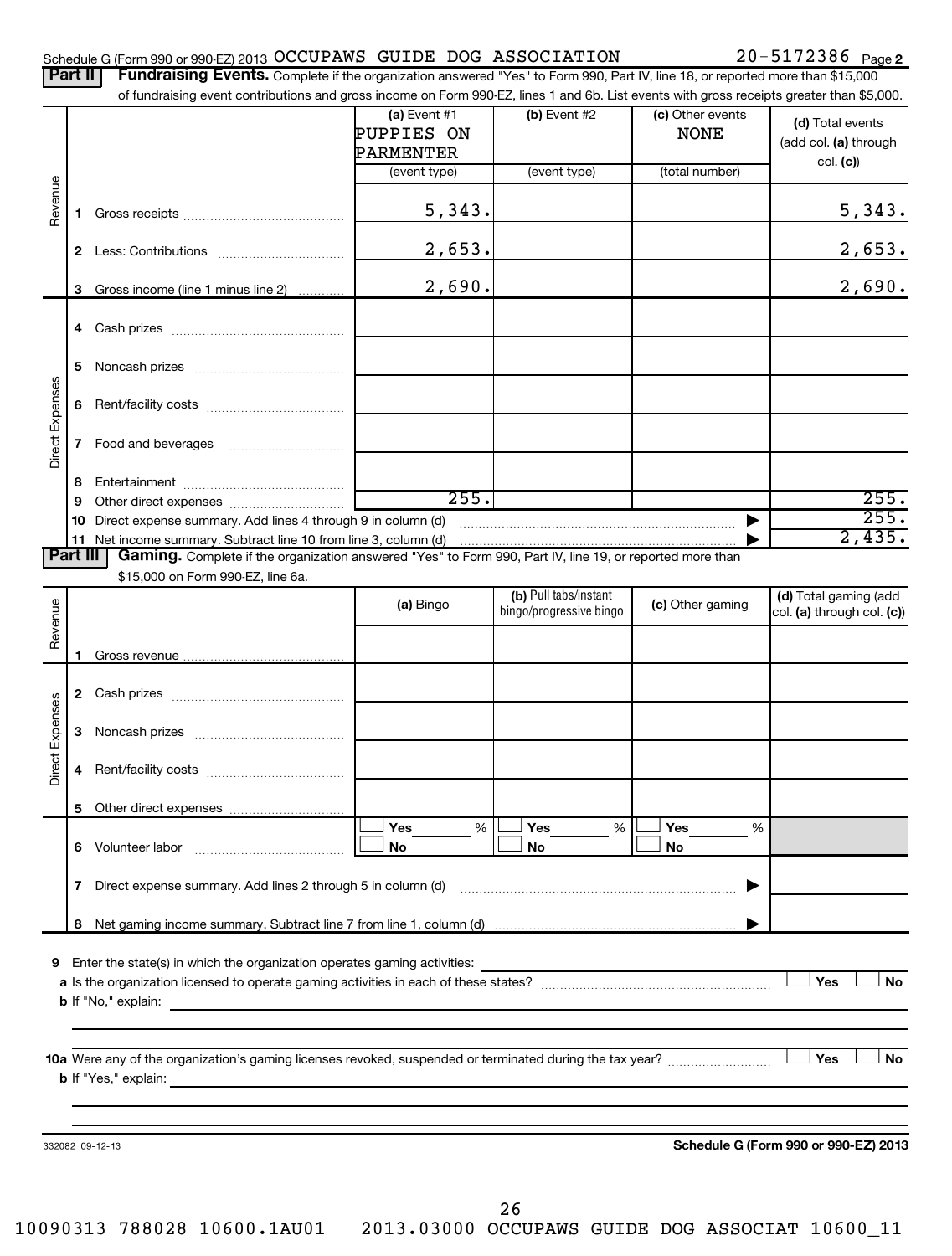|    | Schedule G (Form 990 or 990-EZ) 2013 OCCUPAWS GUIDE DOG ASSOCIATION                                                                                                                                                                                                                                                                                                                                                   |     | 20-5172386 Page 3 |
|----|-----------------------------------------------------------------------------------------------------------------------------------------------------------------------------------------------------------------------------------------------------------------------------------------------------------------------------------------------------------------------------------------------------------------------|-----|-------------------|
|    |                                                                                                                                                                                                                                                                                                                                                                                                                       | Yes | <b>No</b>         |
|    | 12 Is the organization a grantor, beneficiary or trustee of a trust or a member of a partnership or other entity formed                                                                                                                                                                                                                                                                                               |     |                   |
|    |                                                                                                                                                                                                                                                                                                                                                                                                                       | Yes | <b>No</b>         |
|    | 13 Indicate the percentage of gaming activity operated in:                                                                                                                                                                                                                                                                                                                                                            |     |                   |
|    |                                                                                                                                                                                                                                                                                                                                                                                                                       |     |                   |
|    | b An outside facility [13b] [13b]                                                                                                                                                                                                                                                                                                                                                                                     |     |                   |
|    | 14 Enter the name and address of the person who prepares the organization's gaming/special events books and records:                                                                                                                                                                                                                                                                                                  |     |                   |
|    | Name $\blacktriangleright$ $\frac{1}{\sqrt{1-\frac{1}{2}}\sqrt{1-\frac{1}{2}}\sqrt{1-\frac{1}{2}}\sqrt{1-\frac{1}{2}}\sqrt{1-\frac{1}{2}}\sqrt{1-\frac{1}{2}}\sqrt{1-\frac{1}{2}}\sqrt{1-\frac{1}{2}}\sqrt{1-\frac{1}{2}}\sqrt{1-\frac{1}{2}}\sqrt{1-\frac{1}{2}}\sqrt{1-\frac{1}{2}}\sqrt{1-\frac{1}{2}}\sqrt{1-\frac{1}{2}}\sqrt{1-\frac{1}{2}}\sqrt{1-\frac{1}{2}}\sqrt{1-\frac{1}{2}}\sqrt{1-\frac{1}{2}}\sqrt{1$ |     |                   |
|    |                                                                                                                                                                                                                                                                                                                                                                                                                       |     |                   |
|    |                                                                                                                                                                                                                                                                                                                                                                                                                       |     |                   |
|    | 15a Does the organization have a contract with a third party from whom the organization receives gaming revenue?                                                                                                                                                                                                                                                                                                      | Yes | <b>No</b>         |
|    |                                                                                                                                                                                                                                                                                                                                                                                                                       |     |                   |
|    | of gaming revenue retained by the third party $\triangleright$ \$ _________________.                                                                                                                                                                                                                                                                                                                                  |     |                   |
|    | c If "Yes," enter name and address of the third party:                                                                                                                                                                                                                                                                                                                                                                |     |                   |
|    | Name <b>Decision and Contract Contract Contract Contract Contract Contract Contract Contract Contract Contract Contract Contract Contract Contract Contract Contract Contract Contract Contract Contract Contract Contract Contr</b>                                                                                                                                                                                  |     |                   |
|    |                                                                                                                                                                                                                                                                                                                                                                                                                       |     |                   |
|    |                                                                                                                                                                                                                                                                                                                                                                                                                       |     |                   |
|    | 16 Gaming manager information:                                                                                                                                                                                                                                                                                                                                                                                        |     |                   |
|    |                                                                                                                                                                                                                                                                                                                                                                                                                       |     |                   |
|    | Gaming manager compensation > \$                                                                                                                                                                                                                                                                                                                                                                                      |     |                   |
|    |                                                                                                                                                                                                                                                                                                                                                                                                                       |     |                   |
|    |                                                                                                                                                                                                                                                                                                                                                                                                                       |     |                   |
|    |                                                                                                                                                                                                                                                                                                                                                                                                                       |     |                   |
|    |                                                                                                                                                                                                                                                                                                                                                                                                                       |     |                   |
|    | Director/officer<br>Employee<br>Independent contractor                                                                                                                                                                                                                                                                                                                                                                |     |                   |
|    |                                                                                                                                                                                                                                                                                                                                                                                                                       |     |                   |
| 17 | Mandatory distributions:<br>a Is the organization required under state law to make charitable distributions from the gaming proceeds to                                                                                                                                                                                                                                                                               |     |                   |
|    | retain the state gaming license? $\Box$ No                                                                                                                                                                                                                                                                                                                                                                            |     |                   |
|    | <b>b</b> Enter the amount of distributions required under state law to be distributed to other exempt organizations or spent in the                                                                                                                                                                                                                                                                                   |     |                   |
|    | organization's own exempt activities during the tax year $\triangleright$ \$                                                                                                                                                                                                                                                                                                                                          |     |                   |
|    | <b>Part IV</b><br>Supplemental Information. Provide the explanations required by Part I, line 2b, columns (iii) and (v), and Part III, lines 9, 9b, 10b, 15b,                                                                                                                                                                                                                                                         |     |                   |
|    | 15c, 16, and 17b, as applicable. Also complete this part to provide any additional information (see instructions).                                                                                                                                                                                                                                                                                                    |     |                   |
|    |                                                                                                                                                                                                                                                                                                                                                                                                                       |     |                   |
|    |                                                                                                                                                                                                                                                                                                                                                                                                                       |     |                   |
|    |                                                                                                                                                                                                                                                                                                                                                                                                                       |     |                   |
|    |                                                                                                                                                                                                                                                                                                                                                                                                                       |     |                   |
|    |                                                                                                                                                                                                                                                                                                                                                                                                                       |     |                   |
|    |                                                                                                                                                                                                                                                                                                                                                                                                                       |     |                   |
|    |                                                                                                                                                                                                                                                                                                                                                                                                                       |     |                   |
|    |                                                                                                                                                                                                                                                                                                                                                                                                                       |     |                   |
|    |                                                                                                                                                                                                                                                                                                                                                                                                                       |     |                   |
|    |                                                                                                                                                                                                                                                                                                                                                                                                                       |     |                   |
|    | Schedule G (Form 990 or 990-EZ) 2013<br>332083 09-12-13<br>27                                                                                                                                                                                                                                                                                                                                                         |     |                   |
|    | 10090313 788028 10600.1AU01<br>2013.03000 OCCUPAWS GUIDE DOG ASSOCIAT 10600_11                                                                                                                                                                                                                                                                                                                                        |     |                   |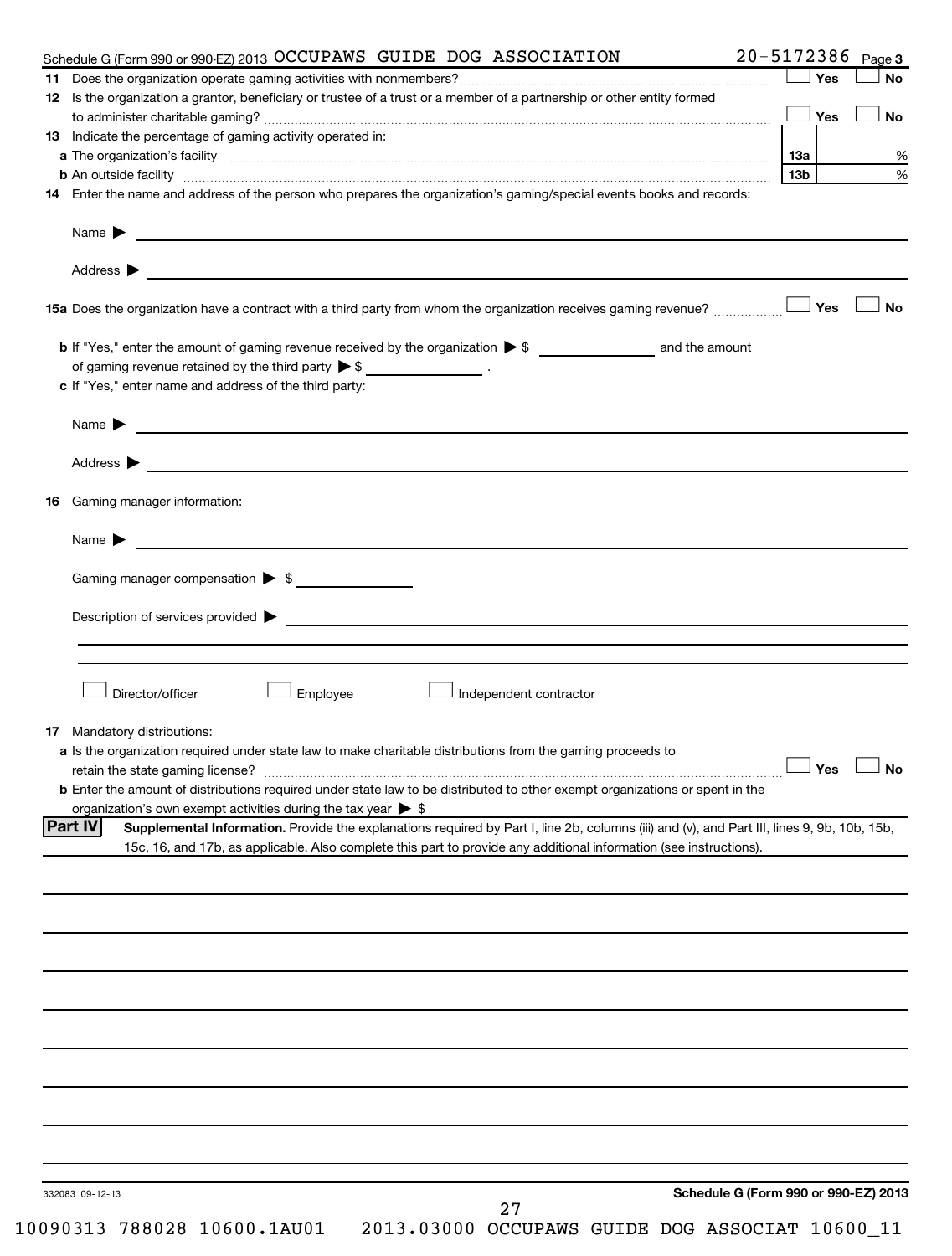| Schedule G (Form 990 or 990-EZ)                                             |  | OCCUPAWS GUIDE DOG ASSOCIATION | 172386; | Page 4 |
|-----------------------------------------------------------------------------|--|--------------------------------|---------|--------|
| $D2$ rt IV<br>$\sim$ Supplemental Information $\langle$ continued $\rangle$ |  |                                |         |        |

|                    | <b>Part IV   Supplemental Information (continued)</b> |  |                                                                                      |  |                                 |  |
|--------------------|-------------------------------------------------------|--|--------------------------------------------------------------------------------------|--|---------------------------------|--|
|                    |                                                       |  |                                                                                      |  |                                 |  |
|                    |                                                       |  |                                                                                      |  |                                 |  |
|                    |                                                       |  |                                                                                      |  |                                 |  |
|                    |                                                       |  |                                                                                      |  |                                 |  |
|                    |                                                       |  |                                                                                      |  |                                 |  |
|                    |                                                       |  |                                                                                      |  |                                 |  |
|                    |                                                       |  |                                                                                      |  |                                 |  |
|                    |                                                       |  |                                                                                      |  |                                 |  |
|                    |                                                       |  |                                                                                      |  |                                 |  |
|                    |                                                       |  |                                                                                      |  |                                 |  |
|                    |                                                       |  |                                                                                      |  |                                 |  |
|                    |                                                       |  |                                                                                      |  |                                 |  |
|                    |                                                       |  |                                                                                      |  |                                 |  |
|                    |                                                       |  |                                                                                      |  |                                 |  |
|                    |                                                       |  |                                                                                      |  |                                 |  |
|                    |                                                       |  |                                                                                      |  |                                 |  |
|                    |                                                       |  |                                                                                      |  |                                 |  |
|                    |                                                       |  |                                                                                      |  |                                 |  |
|                    |                                                       |  |                                                                                      |  |                                 |  |
|                    |                                                       |  |                                                                                      |  |                                 |  |
|                    |                                                       |  |                                                                                      |  |                                 |  |
|                    |                                                       |  |                                                                                      |  |                                 |  |
|                    |                                                       |  |                                                                                      |  |                                 |  |
|                    |                                                       |  |                                                                                      |  |                                 |  |
|                    |                                                       |  |                                                                                      |  |                                 |  |
|                    |                                                       |  |                                                                                      |  |                                 |  |
|                    |                                                       |  |                                                                                      |  |                                 |  |
|                    |                                                       |  |                                                                                      |  |                                 |  |
|                    |                                                       |  |                                                                                      |  |                                 |  |
|                    |                                                       |  |                                                                                      |  |                                 |  |
|                    |                                                       |  |                                                                                      |  |                                 |  |
|                    |                                                       |  |                                                                                      |  |                                 |  |
|                    |                                                       |  |                                                                                      |  |                                 |  |
|                    |                                                       |  |                                                                                      |  |                                 |  |
|                    |                                                       |  |                                                                                      |  | Schedule G (Form 990 or 990-EZ) |  |
| 332084<br>05-01-13 |                                                       |  |                                                                                      |  |                                 |  |
|                    |                                                       |  | $28$<br>10090313 788028 10600.1AU01  2013.03000 OCCUPAWS GUIDE DOG ASSOCIAT 10600_11 |  |                                 |  |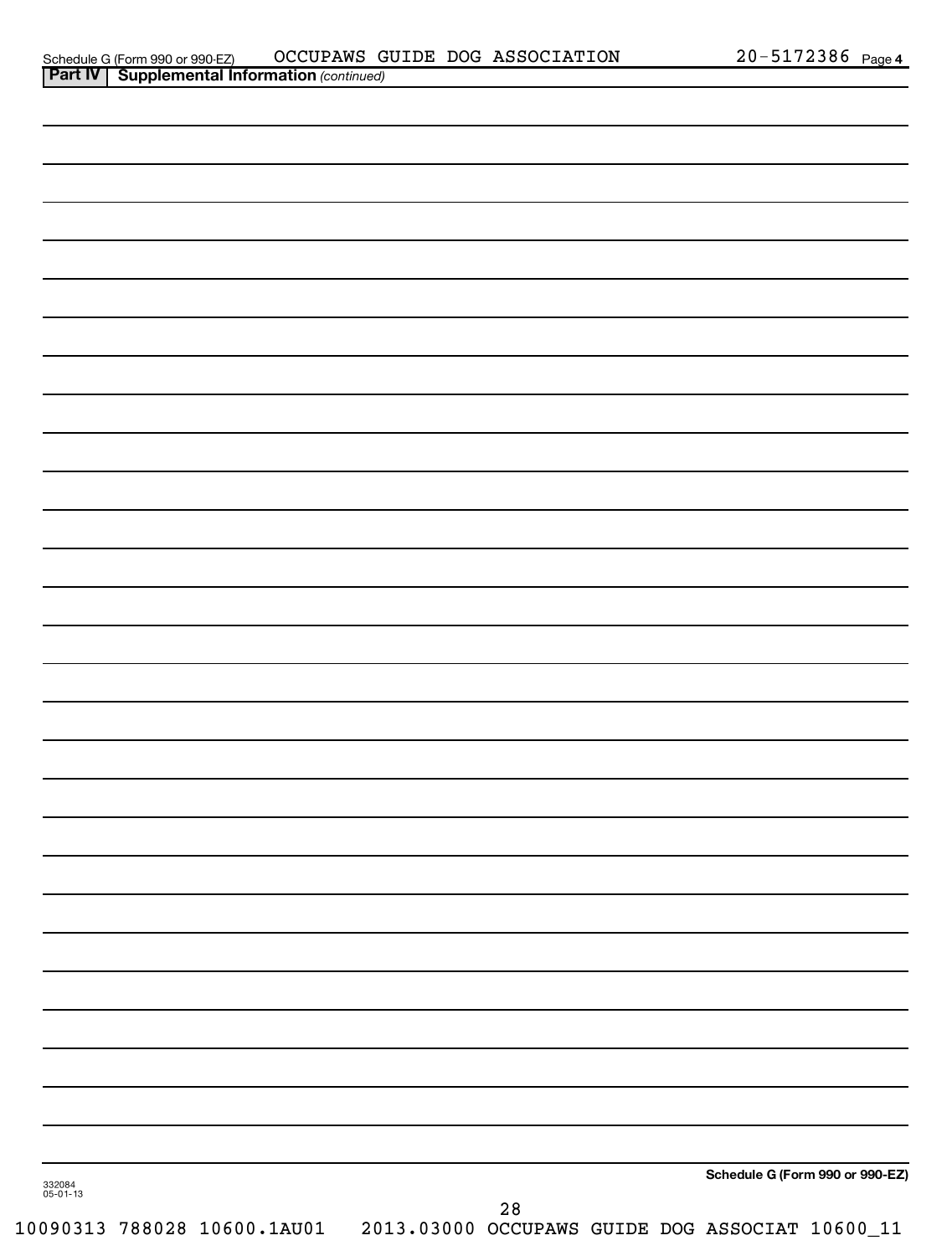**(Form 990 or 990-EZ)**

### **Complete to provide information for responses to specific questions on SCHEDULE O Supplemental Information to Form 990 or 990-EZ 2013**

OMB No. 1545-0047

**Form 990 or 990-EZ or to provide any additional information. | Attach to Form 990 or 990-EZ.**

Department of the Treasury Internal Revenue Service Name of the organization

OCCUPAWS GUIDE DOG ASSOCIATION 20-5172386

**Information about Schedule O (Form 990 or 990-EZ) and its instructions is at www.irs.gov/form990. Employer identification number**

**Open to Public Inspection**

FORM 990, PART I, LINE 1, DESCRIPTION OF ORGANIZATION MISSION:

AND NINE CHILDREN'S VISUAL COMPANION DOGS SINCE ITS INCEPTION.

FORM 990, PART III, LINE 4A, PROGRAM SERVICE ACCOMPLISHMENTS:

HAVE NINE DOGS IN THE OSHKOSH PROGRAM CALLED "PAWSFORWARD."

FORM 990, PART VI, SECTION A, LINE 2:

EXPLANATION: MARK SCHULTZE AND BARBARA SCHULTZE HAVE A FAMILY RELATIONSHIP.

FORM 990, PART VI, SECTION A, LINE 8B:

EXPLANATION: THE ASSOCIATION DOES NOT HAVE ANY COMMITTEES WITH AUTHORITY TO ACT ON BEHALF OF THE GOVERNING BODY.

FORM 990, PART VI, SECTION B, LINE 11:

EXPLANATION: THE PREPARED FORM 990 IS REVIEWED AND APPROVED BY THE

ASSOCIATION'S TREASURER BEFORE THE RETURN IS FILED WITH THE IRS.

FORM 990, PART VI, SECTION B, LINE 12C:

EXPLANATION: THE ASSOCIATION'S CONFLICT OF INTEREST POLICY COVERS ALL

DIRECTORS AND EMPLOYEES. IN CONNECTION WITH ANY ACTUAL OR POSSIBLE

CONFLICT OF INTEREST, ALL MATERIAL FACTS MUST BE DISCLOSED TO THE MEMBERS

OF THE GOVERNING BODY. THE MEMBERS OF THE GOVERNING BODY WILL THEN

DETERMINE WHETHER OR NOT A CONFLICT OF INTEREST EXISTS. ANY PERSON WITH A

POTENTIAL CONFLICT OF INTEREST CANNOT BE PRESENT WHILE THE GOVERNING BODY

MAKES A DETERMINATION. NO TRANSACTIONS OR ARRANGEMENTS WILL BE ENTERED

INTO WHERE A CONFLICT OF INTEREST EXISTS.

332211 09-04-13 LHA For Paperwork Reduction Act Notice, see the Instructions for Form 990 or 990-EZ. Schedule O (Form 990 or 990-EZ) (2013) 29